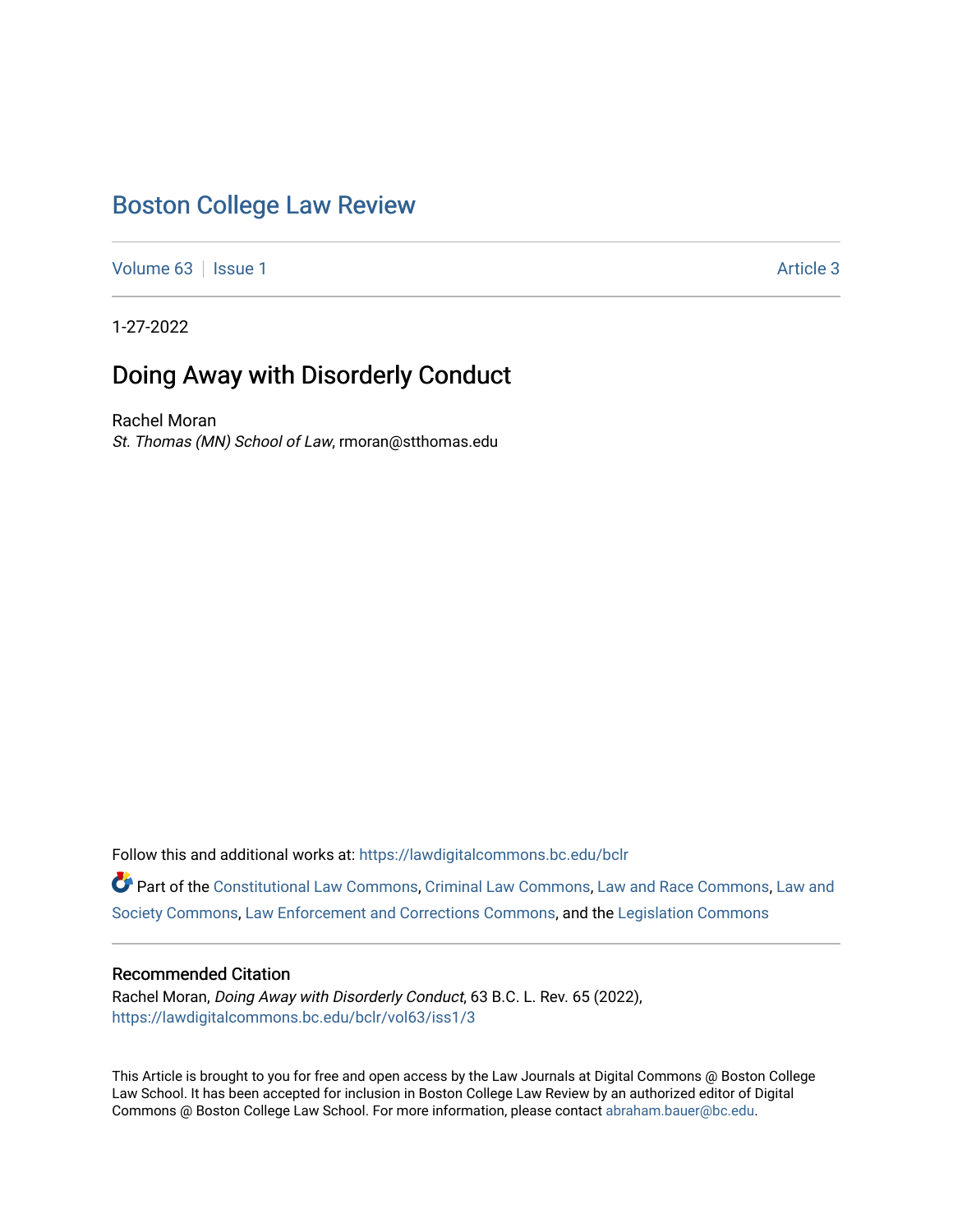# **DOING AWAY WITH DISORDERLY CONDUCT**

# RACHEL MORAN

| C. Concerns That Underenforcement of Laws Negatively Impacts Communities of Color 115 |  |
|---------------------------------------------------------------------------------------|--|
| D. Proponents of Enforcing Misdemeanors as a Means of Generating Funds 117            |  |
|                                                                                       |  |
|                                                                                       |  |
|                                                                                       |  |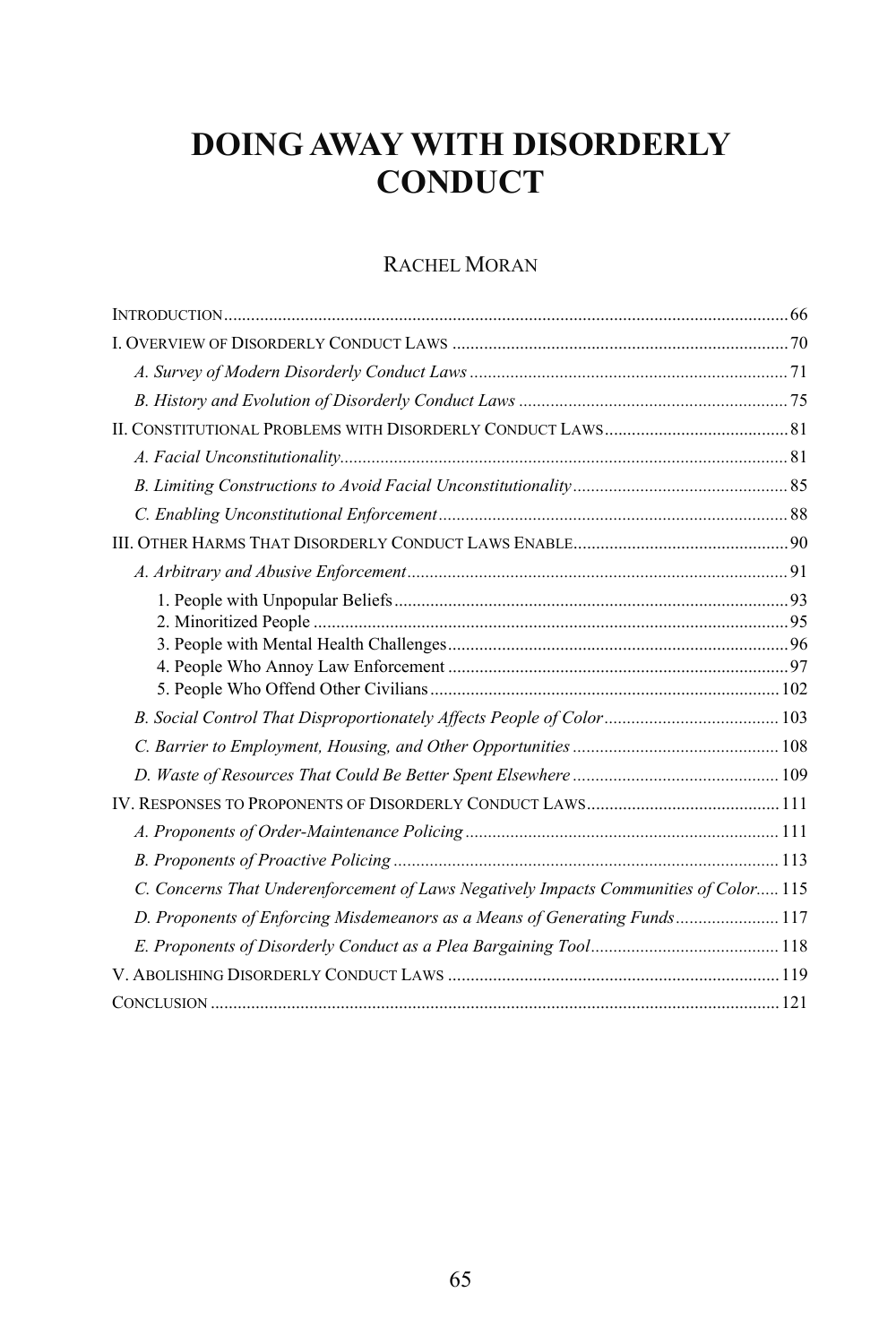# **DOING AWAY WITH DISORDERLY CONDUCT**

### RACHEL MORAN\*

**Abstract:** Disorderly conduct laws are weapons the powerful wield against the unpopular. All fifty states and many municipalities have disorderly conduct laws that criminalize speech and conduct ranging from unreasonable noise to opprobrious language. Although these laws are facially neutral, their astounding breadth and vagueness serve as a rubber stamp for law enforcement to surveil and criminally charge marginalized people. Their targets include communities of color, people with unpopular religious or political beliefs, and people whose mental health struggles render them incapable of complying with societal expectations of order. Although courts and scholars have criticized these laws for decades, none have explicitly called for their abolition. This Article does so. The Article examines both the constitutional flaws of disorderly conduct laws and the many societal harms they enable, before ultimately concluding that any minimal good they accomplish cannot justify the damage they inflict.Amidst a growing national reckoning over the crisis of abusive and discriminatory policing, this Article provides a timely critique of the criminal laws that empower such policing. It uses disorderly conduct laws as a lens through which to examine the extraordinary costs of overcriminalization and the vulnerable people who most often bear the brunt of such costs. Although disorderly conduct laws are not the only criminal laws legislatures should consider eliminating, they are both constitutionally and socially problematic to a degree few other criminal laws achieve.

#### **INTRODUCTION**

Disorderly conduct laws cause more harm than good and should be abolished. All fifty states and many municipalities have disorderly conduct laws that criminalize a wide swath of poorly defined activities including engaging in "offensive" conduct or speech,<sup>1</sup> using "opprobrious" language,<sup>2</sup> acting in a

 <sup>\* © 2022,</sup> Rachel Moran. All rights reserved.

<sup>\*</sup> Associate Professor, University of St. Thomas (MN) School of Law. Thank you to professors Jeffrey Bellin, Gabriel J. Chin, Thea Johnson, Eric Miller, Michal Buchhandler-Raphael, Corey Yung, Michael Mannheimer, Daniel McConkie, Sharon Brett, Kristin Bell, Lawrence Rosenthal, Robert Vischer, Joel Nichols, Neil Hamilton, Jerome Organ, Mark Osler, Julie Oseid, Gregory Sisk, Robert Kahn, Elizabeth Schiltz, and Michael Paulsen, and my research assistant, Allison Freese.

<sup>1</sup> CONN. GEN. STAT. ANN. § 53a-181(a)(4) (West 2021).

<sup>2</sup> GA. CODE ANN. § 16-11-39(a)(3) (2021).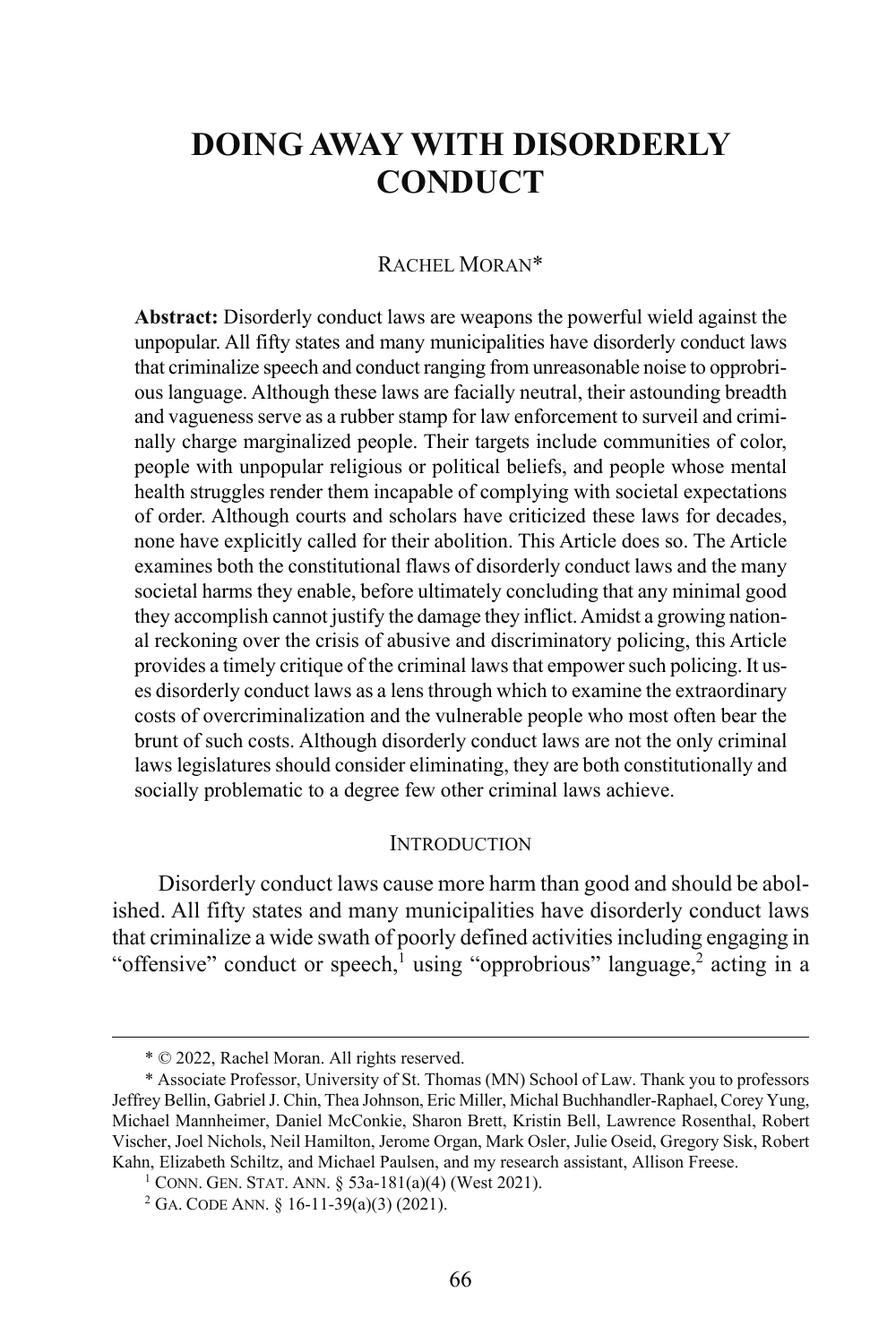"tumultuous" manner,<sup>3</sup> "mak[ing] unreasonable noise,"<sup>4</sup> "corrupt[ing] the public morals,"<sup>5</sup> impeding another person in order to "solicit<sup>[]</sup> alms,"<sup>6</sup> "recklessly creat[ing] a hazardous condition,"7 and even maintaining a "disorderly house<sup>[1]</sup>."<sup>8</sup> Many of these laws have been in effect for decades, and both courts and scholars recognize their flaws. Courts have declared these statutes unconstitutional or construed them narrowly to avoid proscribing constitutional conduct.<sup>9</sup> Scholars have warned that these laws create adverse consequences disproportionate to the minor misbehaviors they condemn.<sup>10</sup> Advocates have issued reports warning that police discriminate in their use of these laws and enforce them disparately against racial and religious minorities.<sup>11</sup> But none have explicitly called for abolition, and law enforcement still utilize these laws to charge and prosecute hundreds of thousands of people every year.<sup>12</sup>

<span id="page-3-3"></span><span id="page-3-2"></span><span id="page-3-0"></span>It is time to acknowledge that these laws cannot—or should not—be saved. In the last decade both scholars and the public have recognized the tremendous costs of the United States prison system, and its consequent physical, psychological, and economic harms.<sup>13</sup> Amidst a growing national reckoning over the crisis of abusive and discriminatory policing and the criminal laws

<sup>9</sup> For examples of courts that have struck or limited these statutes, see *infra* Part I.

<sup>10</sup> *See* Alexandra Natapoff, *Misdemeanors*, 85 S.CAL.L.REV. 1313, 1316 (2012) (expressing the outsize impact misdemeanor convictions can have, like depriving the misdemeanant of "child custody . . . student loans, [and] health care"); Jenny Roberts, *Crashing the Misdemeanor System*, 70 WASH. & LEE L. REV. 1089, 1090 (2013) (describing how a misdemeanor can affect's one's opportunities for jobs and housing).

<sup>11</sup> *See, e.g.*, CTR. FOR CONST. RTS., STOP AND FRISK: THE HUMAN IMPACT 11–12, 14 (2012), https://ccrjustice.org/sites/default/files/attach/2015/08/the-human-impact-report.pdf [https://perma. cc/Z5XF-H8NK] (arguing that race, sexual orientation, and religion play a significant role in who police choose to stop and frisk in New York); INDEP.COMM'N ON N.Y.C.CRIM.JUST. & INCARCER-ATION REFORM,AMORE JUST NEW YORK CITY 34–37 (2017), https://static1.squarespace.com/static/ 5b6de4731aef1de914f43628/t/5b96c6f81ae6cf5e9c5f186d/1536607993842/Lippman%2BCommission %2BReport%2BFINAL%2BSingles.pdf [https://perma.cc/MJN6-472Z] (presenting the disparate effect that the justice system has on racial and ethnic minorities and vulnerable populations and outlining how New York could reorient its criminal justice system, including by addressing the use of misdemeanors); *see also infra* Part III.A. (describing the facial invalidity of these laws).

<sup>12</sup> *See 2018 Crime in the United States: Table 43: Arrests by Race and Ethnicity*, FED. BUREAU OF INVESTIGATION:UNIF.CRIME REPORTING (2018), https://ucr.fbi.gov/crime-in-the-u.s/2018/crimein-the-u.s.-2018/tables/table-43 [https://perma.cc/Y35L-RRXT] (reporting approximately 249,000 arrests for disorderly conduct in 2018, a statistic that does not include citations issued without arrest).

<sup>13</sup> *See* Alexandra Natapoff, Atwater *and the Misdemeanor Carceral State*, 133 HARV.L.REV. F. 147, 148 (2020) (noting that the last decade "has seen a deepening public and scholarly reckoning with the extraordinary human costs of the American carceral state").

 <sup>3</sup> <sup>3</sup> N.J. STAT. ANN. § 2C:33-2(a)(1) (West 2021).

<span id="page-3-1"></span><sup>4</sup> ALA. CODE § 13A-11-7(a)(2) (LexisNexis 2021).

<sup>5</sup> FLA. STAT. § 877.03 (2021).

<sup>6</sup> HAW. REV. STAT. § 711-1101(1)(e) (2021).

<sup>7</sup> ALASKA STAT. § 11.61.110(a)(6) (2021).

<sup>8</sup> MASS. GEN. LAWS ANN. ch. 272, § 53(a) (West 2021).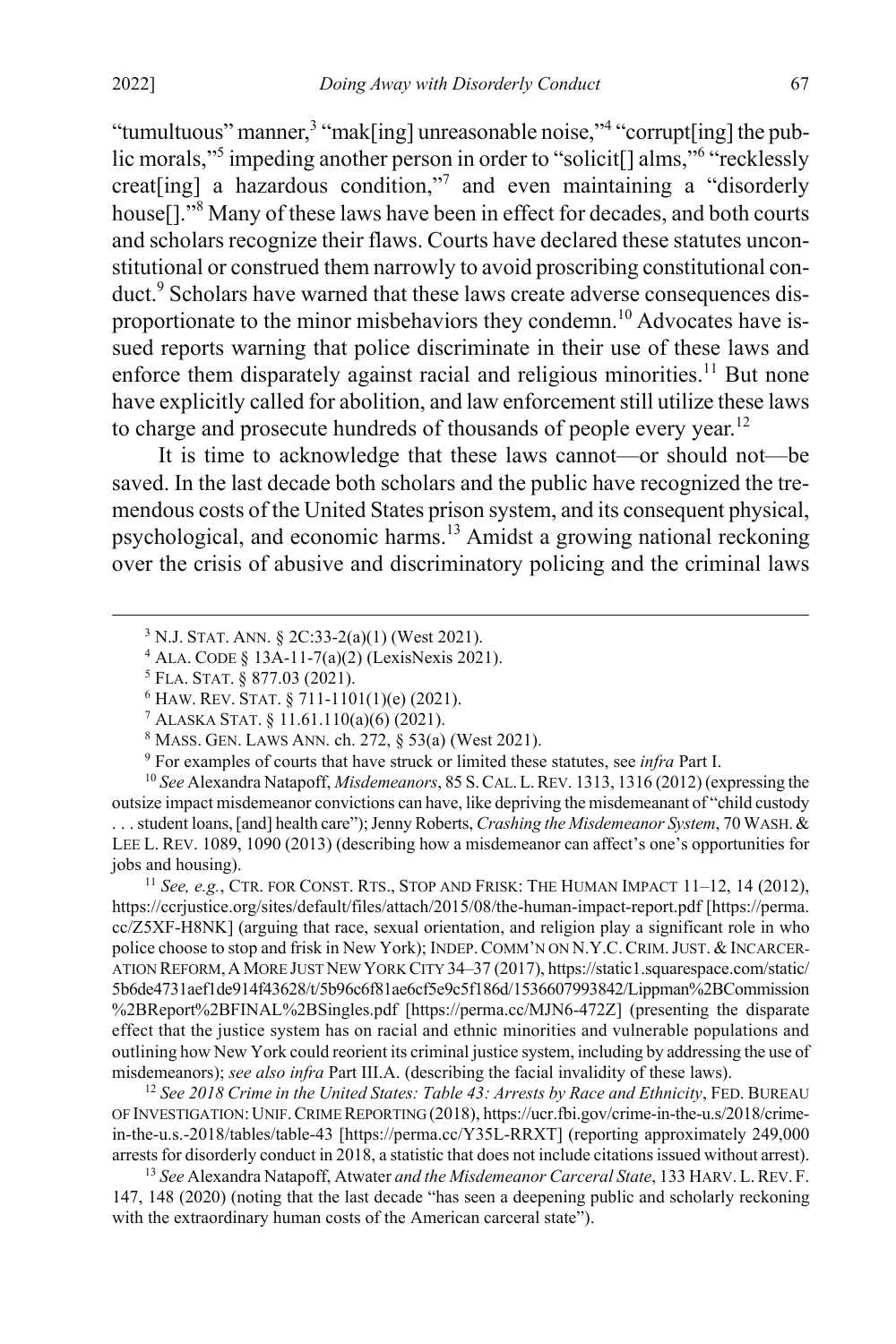that enable these harms, disorderly conduct laws should be some of the first to go. Yet, "scholars critiquing disorder have largely accepted disorder as within the community's interest and prerogative to regulate."<sup>14</sup>

<span id="page-4-1"></span>Much of the so-called disorder these laws criminalize is not within the community's prerogative to regulate—many disorderly conduct laws punish speech and conduct that the First Amendment protects.<sup>15</sup> And even when the laws are constitutional, they are not beneficial. The broad language of disorderly conduct laws—which, for example, empowers law enforcement to charge and prosecute conduct as minor as playing one's music too loudly—serves as a rubber stamp for law enforcement control of and retaliation against people they deem suspicious.16 The laws ensnare thousands of people in the criminal legal system each year, resulting in arrest records, fines, and convictions that adversely affect a person's ability to obtain or maintain housing, jobs, and legal status in the country.<sup>17</sup> They exhaust taxpayer money that could be spent on education or social programs.<sup>18</sup> They traumatize people whose conduct caused very little harm.<sup>19</sup> They exacerbate inequities for people already living on the margins of society.20

Scholars, practitioners, and even politicians increasingly agree that the United States suffers from an "overcriminalization" problem in that it punishes criminal conduct too severely, resulting in excessive prison terms and the highest incarceration rate per capita in the world.<sup>21</sup> But overcriminalization is

<span id="page-4-0"></span><sup>&</sup>lt;sup>14</sup> Jamelia N. Morgan, *Rethinking Disorderly Conduct*, 109 CALIF. L. REV. 1637, 1686 (2021). <sup>15</sup> *See infra* Part II (providing instances in which laws have been struck as contrary to the First

Amendment's protection for freedom of speech)

<sup>16</sup> *See* MO.REV. STAT. § 574.010(1)(1)(a) (2021) (including disturbing others by "[l]oud noise" under the description of "the offense of peace disturbance"). 17 *See supra* not[e 12](#page-3-0) (presenting that U.S. law enforcement made approximately 249,000 arrests

for disorderly conduct in 2018); *infra* Part III.C (providing examples of the social impact of these

<sup>&</sup>lt;sup>18</sup> See infra Part III.D (arguing that enforcement of disorderly conduct laws is a waste of taxpayer

money).<br><sup>19</sup> *See infra* Part III.A (describing the minor offenses for which people are charged with disorderly conduct).

<sup>&</sup>lt;sup>20</sup> See infra Part III.C (examining how enforcement of these laws has a disproportionate effect on certain classes of people).

<sup>21</sup> *See* ANTHONY B. BRADLEY, ENDING OVERCRIMINALIZATION AND MASS INCARCERATION: HOPE FROM CIVIL SOCIETY (2018) (advocating for an end to overcriminalization through community, rather than policy); Stephen F. Smith, *Overcoming Overcriminalization*, 102 J. CRIM. L. & CRIMI-NOLOGY 537, 565 (2012) (stating that the most significant issue with overcriminalization is that it causes crimes to be poorly defined, which increases police power and thus potential criminal liability); Megan Stevenson & Sandra Mayson, *The Scale of Misdemeanor Justice*, 98 B.U. L. REV. 731, 766 (2018) (arguing that overcriminalization of misdemeanor offenses gives police great discretion, which makes arrests a product of the areas and people police monitor). For statistics on incarceration rates, see BUREAU OF JUST. STAT., U.S. DEP'T OF JUST., NCJ 252156, PRISONERS IN 2017 (2019), https:// www.bjs.gov/content/pub/pdf/p17\_sum.pdf [https://perma.cc/R9N6-4764] (presenting statistics on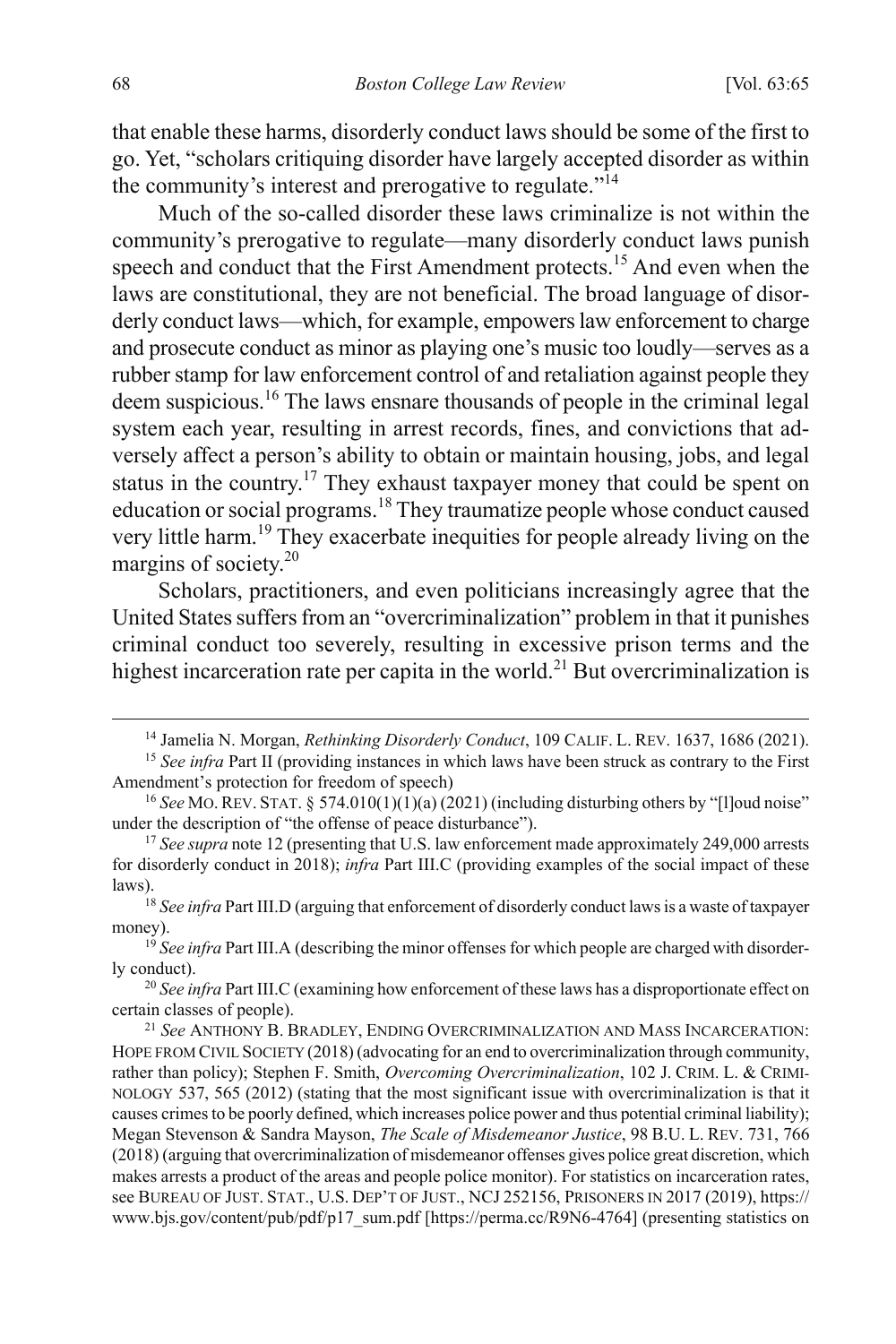not limited to excessive sentences: it also involves labeling too much conduct as criminal. Some criminal punishments are unreasonable not because they involve lengthy prison terms, but because they are exacted for behaviors that society should never have criminalized. $22$  Disorderly conduct laws fit within this category. They are not the only laws that legislatures should consider eliminating; other scholars have expressed concern for the overcriminalization of drug possession, speech, and misdemeanors generally.<sup>23</sup> But disorderly conduct laws are both constitutionally and socially problematic to a degree few other criminal laws achieve.

<span id="page-5-0"></span>This Article's call for abolition of disorderly conduct laws speaks both to the overcriminalization conversation and to the ongoing debate about policing abuses and reform. Eric Miller has argued, and this author agrees, that one of the central questions for policing in modern society is "the limits of the authority of the police to interfere with the public."<sup>24</sup> This has been perhaps nowhere truer than in this author's own city of Minneapolis. In the months after George Floyd's murder under the knees of Minneapolis police, both Minneapolis and neighboring St. Paul grappled publicly and painfully with how and when to enforce minor law violations like crimes of disorder.<sup>25</sup> Declining to police dis-

(decrying prison sentences "inflicted for conduct that should not have been criminalized at all").

<sup>23</sup> For authors who hold these respective viewpoints, see Stevenson & Mayson, *supra* not[e 21,](#page-4-0) at 767 (noting the recent effort toward decriminalizing marijuana possession); Michal Buchhandler-Raphael, *Overcriminalizing Speech*, 36 CARDOZO L.REV. 1667, 1667 (2015) (critiquing the statutes that criminalize potentially constitutional speech); John Inazu, *Unlawful Assembly as Social Control*, 64 UCLA L. REV. 2 (2017) (arguing that unlawful assembly laws fail the First Amendment by preventing free speech); Natapoff, *supra* not[e 13,](#page-3-1) at 152 (suggesting that misdemeanors "offer an especially fertile space to grapple with abolitionist ideas").

<sup>24</sup> Eric J. Miller, *The Police as Civic Neighbors*, *in* THE CAMBRIDGE HANDBOOK OF POLICING IN THE UNITED STATES 104, 106 (Tamara Rice Lave & Eric J. Miller eds., 2019). 25 *See* Caitlin Dickerson, *A Minneapolis Neighborhood Vowed to Check Its Privilege. It's Already* 

*Being Tested.*, N.Y.TIMES, https://www.nytimes.com/2020/06/24/us/minneapolis-george-floyd-police. html [https://perma.cc/6KQP-VL3M] (July 21, 2020) (detailing the situation in a gentrified area of Minneapolis where residents have agreed not to call the police to protect others, but are finding that promise difficult to keep); Mara H. Gottfried, *Fewer Police in St. Paul? Not Enough? People Who Wrote to Mayor, City Council Were Deeply Divided.*, BEMIDJI PIONEER (Dec. 13, 2020), https://www. bemidjipioneer.com/news/crime-and-courts/6799960-Fewer-police-in-St.-Paul-Not-enough-Peoplewho-wrote-to-mayor-City-Council-were-deeply-divided.[https://perma.cc/8SCJ-3N5Z] (interviewing St. Paul residents who divide about law enforcement's response to disorder in public parks); Miguel

 $\overline{a}$ 

imprisonment and demographics); *New Prison and Jail Population Figures Released by U.S. Department of Justice*, SENT'G PROJECT (Apr. 25, 2019), https://www.sentencingproject.org/news/newprison-jail-population-figures-released-u-s-department-justice/ [https://perma.cc/N468-G9WL] (stating that the United States leads in incarceration, "locking up its citizens at 5-10 times the rate of other industrialized nations"); Lauren-Brooke Eisen & Inimai Chettiar, *39% of Prisoners Should Not Be in Prison*, TIME (Dec. 9, 2016), https://time.com/4596081/incarceration-report/ [https://perma.cc/AW6Y-BQWA] (detailing that 25% of those in prison were "non-violent, low-level offenders" and 14% had "already served long sentences" and could be freed). 22 *See* DOUGLAS HUSAK, OVERCRIMINALIZATION:THE LIMITS OF THE CRIMINAL LAW 3 (2008)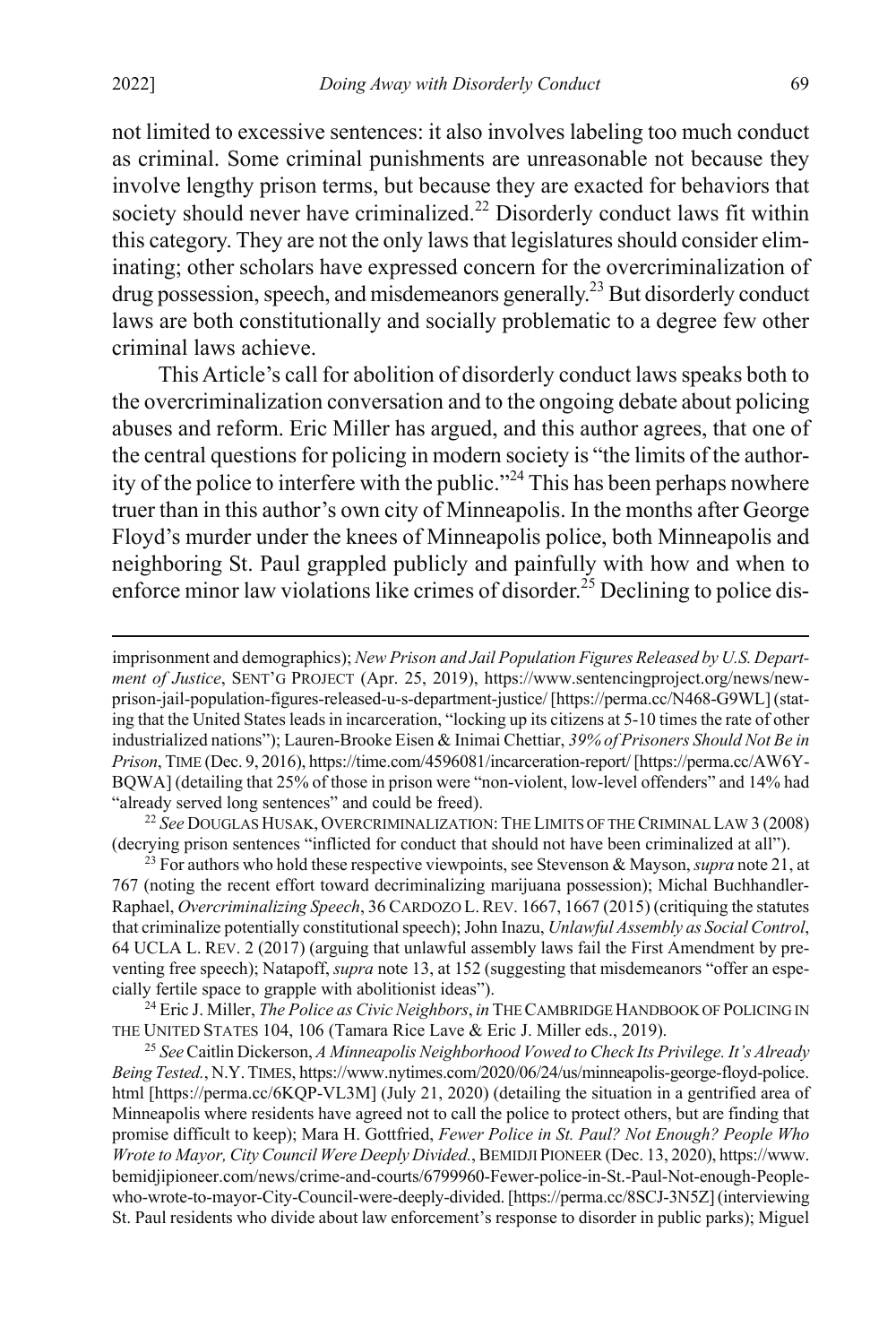order can be uncomfortable, especially for those who benefit from traditional notions of order. But if we are to address the twin problems of overcriminalization and abusive policing seriously, we must consider uncomfortable steps.

Although ultimately calling for elimination of disorderly conduct laws, this Article also wrestles with the concerns of those who defend such laws. The Article is divided into five parts. Part I provides an overview of state and municipal disorderly conduct laws and offers a brief history of the development of these laws. <sup>26</sup> Part II discusses the constitutional flaws of disorderly conduct laws, including their facial invalidity, judicial decisions that have invalidated or limited them, and the problems with enforcement.<sup>27</sup> Part III turns to the nonconstitutional harms these laws enable, specifically how the broad language of disorderly conduct laws—even if constitutional—authorize law enforcement abuses, facilitate discrimination against people who society deems undesirable, alienate communities of color, saddle defendants with devastating collateral consequences, and waste taxpayer money. $^{28}$  Part IV responds to the proponents of disorderly conduct laws, acknowledging the main arguments in favor of such laws and explaining why these arguments do not justify the existence or enforcement of disorderly conduct laws.<sup>29</sup> The Article culminates in Part V with a call for abolition of disorderly conduct laws.<sup>30</sup>

#### I. OVERVIEW OF DISORDERLY CONDUCT LAWS

Before delving into the problematic nature of disorderly conduct laws one must understand the statutes themselves. Section A of this Part outlines modern disorderly conduct laws in the fifty states, explaining the wide variety of speech and behaviors that these laws penalize.<sup>31</sup> Section B provides infor-

 $\overline{a}$ 

- <sup>30</sup> *See infra* Part V.
- <sup>31</sup> *See infra* Part I.A.

Otárola & Paul Walsh, *Minneapolis Park Board Votes to End Relationship with Minneapolis Police, Differentiate Uniforms*, STAR TRIB. (June 4, 2020), https://www.startribune.com/park-board-votesunanimously-to-end-working-with-police-in-minneapolis/570982312/?refresh=true [https://perma.cc/ M24W-VNRY] (outlining how the Minneapolis Park Board decided to sever its relationship with the Minneapolis Police Department). All four police officers involved were charged in the murder of Mr. Floyd; Derek Chauvin was convicted of second-degree murder in April 2021 and the remaining three officers are, at the time of this publication, still scheduled to stand trial. Josh Campbell, Sara Sidner  $\&$ Eric Levenson, *All Four Former Officers Involved in George Floyd's Killing Now Face Charges*, CNN (June 4, 2020), https://www.cnn.com/2020/06/03/us/george-floyd-officers-charges/index.html [https://perma.cc/72GB-QWQN]; *Chauvin Found Guilty of Murder, Manslaughter in George Floyd's Death*, KSTP.COM (Apr. 20, 2021), https://kstp.com/news/former-minneapolis-police-officer-derekchauvin-found-guilty-of-murder-manslaughter-in-george-floyd-death/6081181/?cat=1 [https://perma. cc/GP5Q-NDRR].

<sup>26</sup> *See infra* Part I.

<sup>27</sup> *See infra* Part II.

<sup>28</sup> *See infra* Part III.

<sup>29</sup> *See infra* Part IV.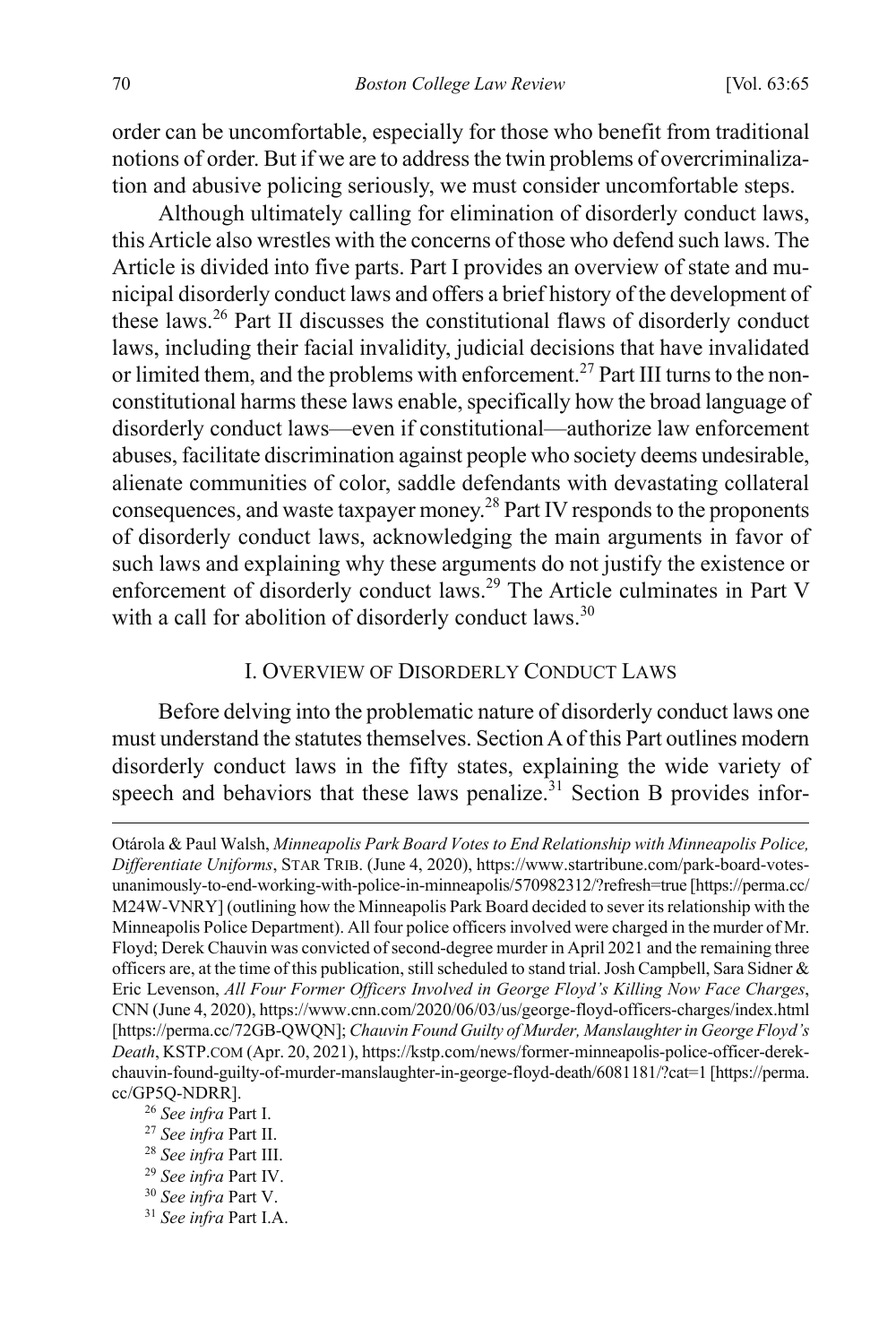mation on the history and development of these laws, spanning from their early enactment in the nineteenth century to increasingly enthusiastic enforcement through the twenty-first century.<sup>32</sup>

### *A. Survey of Modern Disorderly Conduct Laws*

All fifty states have disorderly conduct laws,<sup>33</sup> as do many municipalities.<sup>34</sup> These laws criminalize, generally as a misdemeanor, a vast array of behavior encompassing both speech and conduct.<sup>35</sup> The laws are so broad that it

<sup>34</sup> *E.g.*, ATLANTA, GA.,CODE OF ORDINANCES ch. 106, art III, § 106-81 (2021); MEDFORD,OR., MUN. CODE ch. 5, § 120 (2021); MINNEAPOLIS, MINN., MUN. CODE ch. 385, § 90 (2021); OMAHA, NEB., MUN. CODE art III, § 20-42 (Supp. 89 2021); SEATTLE, WASH., MUN. CODE § 12A.12.010 (2021); SIOUX CITY, IOWA, MUN. CODE § 8.08.010 (2021).

<sup>35</sup> *See, e.g.*, ALA. CODE § 13A-11-7(b); ALASKA STAT. § 11.61.110(c); ARIZ. REV. STAT. ANN. § 13-2904(B); ARK. CODE ANN. § 5-71-207(b); CAL. PENAL CODE § 647; CONN. GEN. STAT. ANN. § 53a-181(b); DEL. CODE ANN. tit. 11, § 1301; D.C. CODE § 22-1321(h); FLA. STAT. § 877.03; GA. CODE ANN. § 16-11-39(b); IDAHO CODE § 18-6409; 720 ILL. COMP. STAT. 5/26-1(b); IND. CODE § 35-45-1-3(a); IOWA CODE § 723.4; KAN. STAT. ANN. § 21-6203(b); KY. REV. STAT. ANN. § 525.060(2); LA. STAT. ANN. § 14:103(B); ME.REV. STAT. tit. 17-A, § 501-A(3); MD.CODE ANN., CRIM. LAW § 10-201(d); MICH.COMP.LAWS § 750.168(1) (2021); MINN. STAT. § 609.72 subdiv. 1; MISS.CODE ANN. § 97-35-7(2); MO.ANN.STAT. § 574.010(2); NEB.REV. STAT. § 28-1322(2); NEV. REV. STAT. § 203.010 (2021); N.C.GEN. STAT. § 14-288.4(b) (2021); N.D.CENT.CODE § 12.1-31-01; OHIO REV. CODE ANN. § 2917.11(E); OKLA. STAT. ANN. tit. 21, § 1362; OR. REV. STAT. ANN. § 166.023(2)(a); 11 R.I. GEN. LAWS § 11-45-1(c); S.C. CODE ANN. § 16-17-530(A); S.D. CODIFIED LAWS § 22-18-35; TENN.CODE ANN. § 39-17-305(c); TEX. PENAL CODE ANN. § 42.01(d); VT. STAT. ANN. tit. 13, § 1026(b); VA. CODE ANN. § 18.2-415(E); WASH. REV. CODE § 9A.84.030(2); W. VA. CODE  $\S$  61-6-1b(a); WIS. STAT.  $\S$  947.01(1); WYO. STAT. ANN.  $\S$  6-6-102(b). It is a petty misdemeanor or violation in a much smaller number of states. *See, e.g.*, COLO.REV. STAT. § 18-9-106(3) (crimi-

 <sup>32</sup> *See infra* Part I.B.

<sup>33</sup> ALA. CODE § 13A-11-7 (2021); ALASKA STAT. § 11.61.110 (2021); ARIZ. REV. STAT. ANN. § 13-2904 (2021); ARK.CODE ANN. § 5-71-207 (2021); CAL. PENAL CODE § 647 (West 2021); COLO. REV. STAT. § 18-9-106 (2021); CONN.GEN. STAT.ANN. § 53a-181 (West 2021); DEL.CODE ANN. tit. 11, § 1301 (2021); D.C.CODE § 22-1321 (2021); FLA. STAT. § 877.03 (2021); GA.CODE ANN. § 16- 11-39 (2021); HAW.REV. STAT. § 711-1101 (2021); IDAHO CODE § 18-6409 (2021); 720 ILL.COMP. STAT. 5/26-1 (2021); IND. CODE § 35-45-1-3 (2021); IOWA CODE § 723.4 (2021); KAN. STAT. ANN. § 21-6203 (West 2021); KY. REV. STAT. ANN. § 525.060 (West 2021); LA. STAT. ANN. § 14:103 (2021); ME.REV. STAT. tit. 17-A, § 501-A (West 2021); MD.CODE ANN.,CRIM.LAW § 10-201 (LexisNexis 2021); MASS. GEN. LAWS ANN. ch. 272, § 53 (West 2021); MICH. COMP. LAWS § 750.167 (2021); MINN. STAT. § 609.72 (2021); MISS. CODE ANN. § 97-35-7 (2021); MO. ANN. STAT. § 574.010 (West 2021); MONT. CODE ANN. § 45-8-101 (West 2021); NEB. REV. STAT. § 28-1322 (2021); NEV.REV. STAT. § 269.215 (2021); N.H.REV. STAT. ANN. § 644:2 (2021); N.J. STAT. ANN. § 2C:33-2 (West 2021); N.M. STAT. ANN. § 30-20-1 (West 2021); N.Y. PENAL LAW § 240.20 (McKinney 2021); N.C. GEN. STAT. § 14-132 (2021); N.D. CENT. CODE § 12.1-31-01 (2021); OHIO REV. CODE ANN. § 2917.11 (LexisNexis 2021); OKLA. STAT. ANN. tit. 21, § 1362 (West 2021); OR. REV. STAT. ANN. § 166.023(2)(a) (West 2021); 18 PA. CONS. STAT. § 5503 (2021); 11 R.I. GEN. LAWS § 11-45-1 (2021); S.C. CODE ANN. § 16-17-530 (2021); S.D. CODIFIED LAWS § 22-18-35 (2021); TENN.CODE ANN. § 39-17-305 (2021); TEX. PENAL CODE ANN. § 42.01 (West 2021); UTAH CODE ANN. § 76-9-102 (LexisNexis 2021); VT. STAT. ANN. tit. 13, § 1026 (2021); VA. CODE ANN. § 18.2-415 (2021); WASH. REV. CODE § 9A.84.030 (2021); W. VA. CODE § 61-6-1b (2021); WIS. STAT. § 947.01 (2021); WYO. STAT. ANN. § 6-6-102 (2021).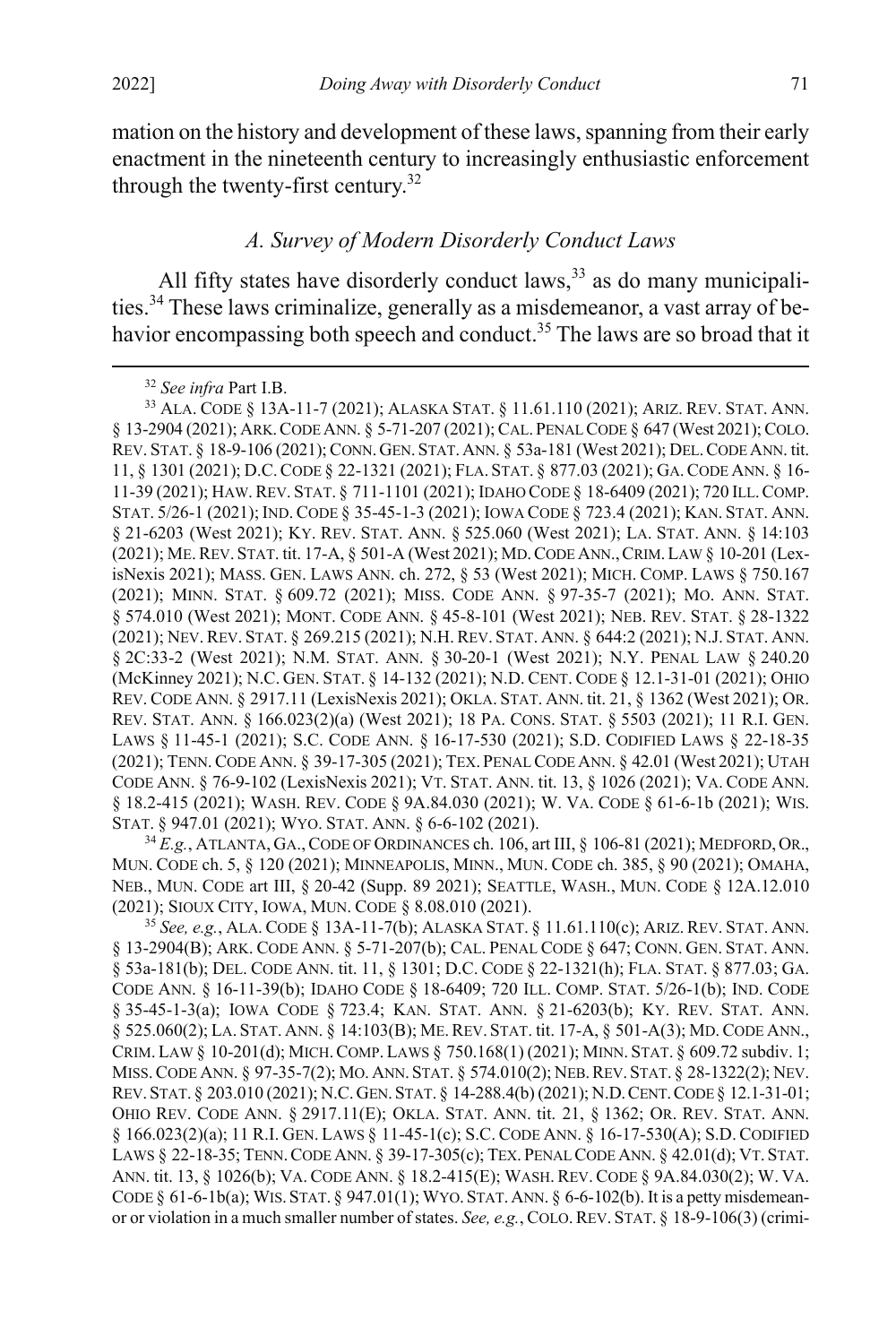is often difficult to decipher exactly what speech or behaviors they prohibit. Florida's disorderly conduct law, for example, states that people are guilty of disorderly conduct if they:

[C]ommit<sup>[]</sup> such acts as are of a nature to corrupt the public morals, or outrage the sense of public decency, or affect the peace and quiet of persons who may witness them, or engage[] in brawling or fighting, or engage[] in such conduct as to constitute a breach of the peace or disorderly conduct . . . .36

Georgia's disorderly conduct statute makes Florida's seem downright precise. In Georgia, one commits disorderly conduct when one:

(3) Without provocation, uses to or of another person in such other person's presence, opprobrious or abusive words which by their very utterance tend to incite to an immediate breach of the peace, that is to say, words which as a matter of common knowledge and under ordinary circumstances will, when used to or of another person in such other person's presence, naturally tend to provoke violent resentment, that is, words commonly called "fighting words"; or  $(4)$ Without provocation, uses obscene and vulgar or profane language in the presence of or by telephone to a person under the age of 14 years which threatens an immediate breach of the peace.<sup>37</sup>

In Alaska, people are guilty of disorderly conduct if they engage in any of a long list of prohibited behaviors including: "mak[ing] unreasonably loud noise" with "reckless disregard" of the effect that noise may have on others; "refus[ing] to comply with a lawful order of a peace officer to disperse"; "[i]n a public or private place . . . challen[ging] another to fight" (even if no one accepts the challenge); or "recklessly creat[ing] a hazardous condition for others by an act which has no legal justification or excuse."<sup>38</sup>

 $\overline{a}$ 

nalizing disorderly conduct as a petty offense in certain circumstances, and a misdemeanor in others); HAW. REV. STAT. § 711-1101(3) (defining the crime as "a petty misdemeanor if it is . . . intention[al] . . . or if the defendant persists . . . after reasonable warning or request to desist" and "[o]therwise . . . a violation"); MASS. GEN.LAWS ANN. ch. 272, § 53(b) (describing the "first offense" as a petty offense and "second or subsequent offense[s]" as punishable by incarceration); MONT. CODE ANN. § 45-8-101(2)(a) (declaring it a petty misdemeanor for first offense); N.H. REV. STAT. ANN. § 644:2(VI) (stating that it "is a misdemeanor if the offense continues . . . otherwise, it is a violation"); N.J. STAT. ANN. § 2C:33-2; N.M. STAT. ANN. § 30-20-1; N.Y. PENAL LAW § 240.20 (declaring the offense a violation); 18 PA. CONS. STAT. § 5503(b) (stating it is a misdemeanor under certain conditions, or "otherwise . . . a summary offense); UTAH CODE ANN. § 76-9-102(4) (describing it as a misdemeanor if the offense continues, otherwise an infraction).

<sup>36</sup> FLA. STAT. § 877.03.

<sup>37</sup> GA. CODE ANN. § 16-11-39(a)(3)–(4).

<sup>38</sup> ALASKA STAT. § 11.61.110(a).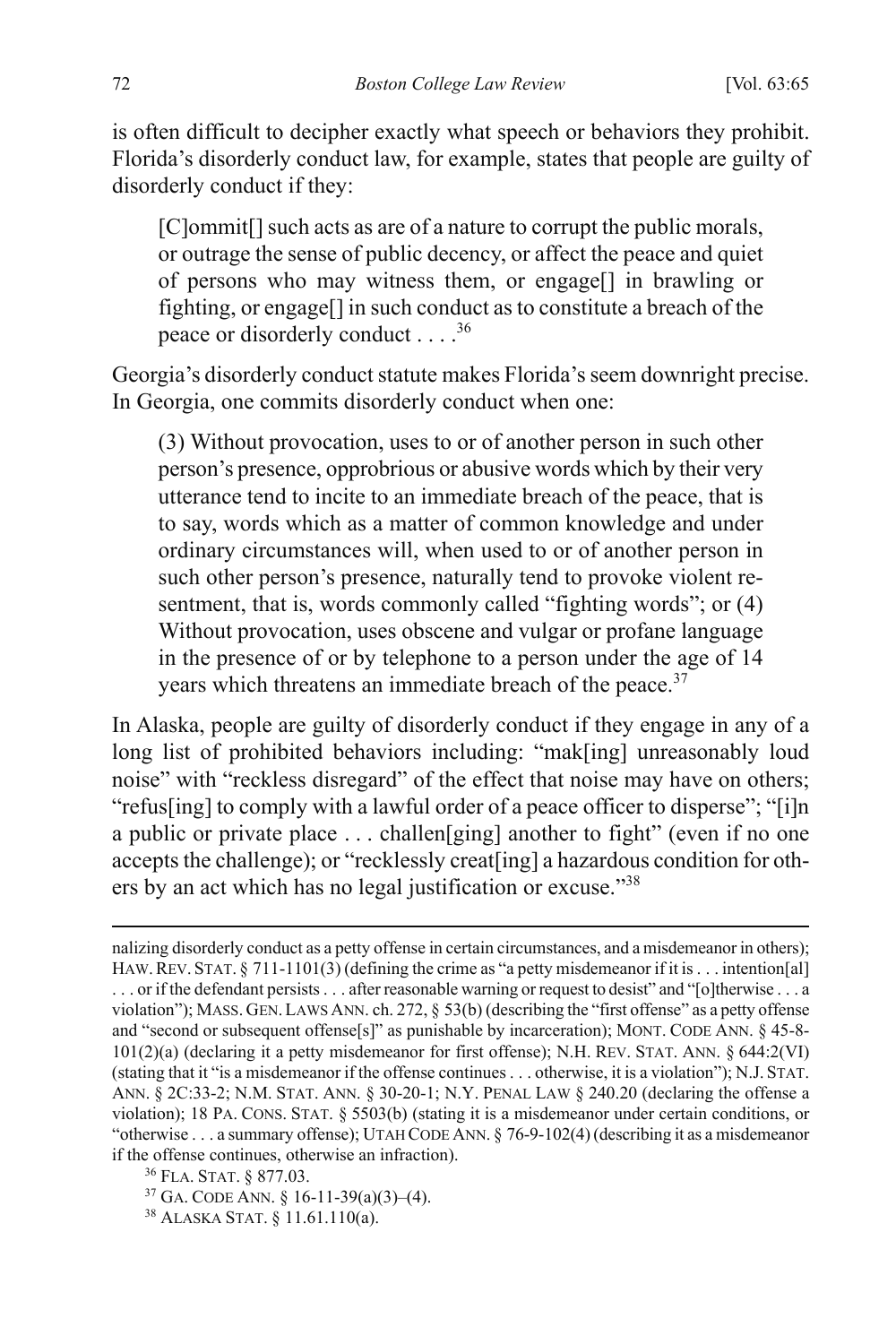Californians run the risk of committing disorderly conduct if they are intoxicated "in any public place," or if they "while loitering, prowling, or wandering upon the private property of another, at any time, peek[] in the door or window of any inhabited building or structure, without visible or lawful business with the owner or occupant."39 In Washington, D.C., people commit disorderly conduct if they "stealthily look into [the] window . . . of a dwelling . . . under circumstances in which an occupant would have a reasonable expectation of privacy"—even if the dwelling is unoccupied.40 Residents of Washington, D.C. may also commit disorderly conduct if they "jostl[e] against" or "unnecessarily crowd[]" another person "under circumstances whereby a breach of the peace may be occasioned."<sup>41</sup>

The list of offenses that constitute disorderly conduct goes on. Louisiana prohibits "[e]ngaging in a fistic encounter."<sup>42</sup> In Michigan, people are guilty of disorderly conduct if they loiter in places where "lewdness is . . . encouraged."<sup>43</sup> New Mexico's definition of disorderly conduct includes "intentionally touching" someone else's house "in an insolent manner."<sup>44</sup> In Atlanta, one can be guilty of disorderly conduct by "forc[ing] oneself upon the company of another."45 Maryland—perhaps weary of attempting to define disorderly conduct at all—simply prohibits people from "willfully act[ing] in a disorderly manner that disturbs the public peace."<sup>46</sup>

Although some of these laws contain absurdly specific provisions (how, exactly, does one touch a house in an insolent manner?), a study of all fifty states' disorderly conduct laws reveals many common themes. More than half of all states' disorderly conduct laws criminalize speech, with no accompanying conduct requirement.47 Alabama's disorderly conduct statute, for example,

45 ATLANTA, GA., CODE OF ORDINANCES ch. 106, art. III, § 106-81(12) (2021).

46 MD. CODE ANN., CRIM. LAW § 10-201(c)(2) (LexisNexis 2021); *see also* S.C. CODE ANN.  $§$  16-17-530(A)(1) (2021) (prohibiting conducting oneself "in a disorderly or boisterous manner").

<sup>47</sup> *See, e.g.*, ALA. CODE § 13A-11-7(a)(3) (2021); ARK. CODE ANN. § 5-71-207(a)(3) (2021); CONN. GEN. STAT. ANN. § 53a-181(a)(3), (5) (West 2021); DEL. CODE ANN. tit. 11, § 1301(1)(b) (2021); GA. CODE ANN. § 16-11-39(a)(3)–(4) (2021); HAW. REV. STAT. § 711-1101(1)(c) (2021); IDAHO CODE § 18-6409(1) (2021); IOWA CODE § 723.4(3) (2021); KAN.STAT.ANN. § 21-6203(a)(3) (West 2021); LA. STAT. ANN. § 14:103(A)(2); ME.REV. STAT. tit. 17-A, § 501-A(1)(B) (West 2021); MINN. STAT. § 609.72, subdiv. 1(3) (2021); MONT. CODE ANN. § 45-8-101(1)(a)(iii) (West 2021); N.H.REV.STAT.ANN. § 644:2(II)(b) (2021); N.J. STAT.ANN. § 2C:33-2(b) (West 2021); N.Y.PENAL LAW § 240.20(3) (McKinney 2021); N.C. GEN. STAT. § 14-288.4(a)(2) (2021); N.D. CENT. CODE

 <sup>39</sup> CAL. PENAL CODE § 647(f); *id.* § 647(i); *see also* LA. STAT. ANN. § 14:103(A)(3) (barring "[a]ppearing in an intoxicated condition"); OHIO REV. CODE ANN.  $\S$  2917.11(B)(1) (prohibiting annoying behavior while intoxicated).

<sup>40</sup> D.C. CODE § 22-1321(f).<br>
<sup>41</sup> *Id.* § 22-1321(g).<br>
<sup>42</sup> LA. STAT. ANN. § 14:103(A)(1).<br>
<sup>43</sup> MICH. COMP. LAWS § 750.167(1)(i) (2021).<br>
<sup>44</sup> N.M. STAT. ANN. § 30-20-1(B) (West 2021).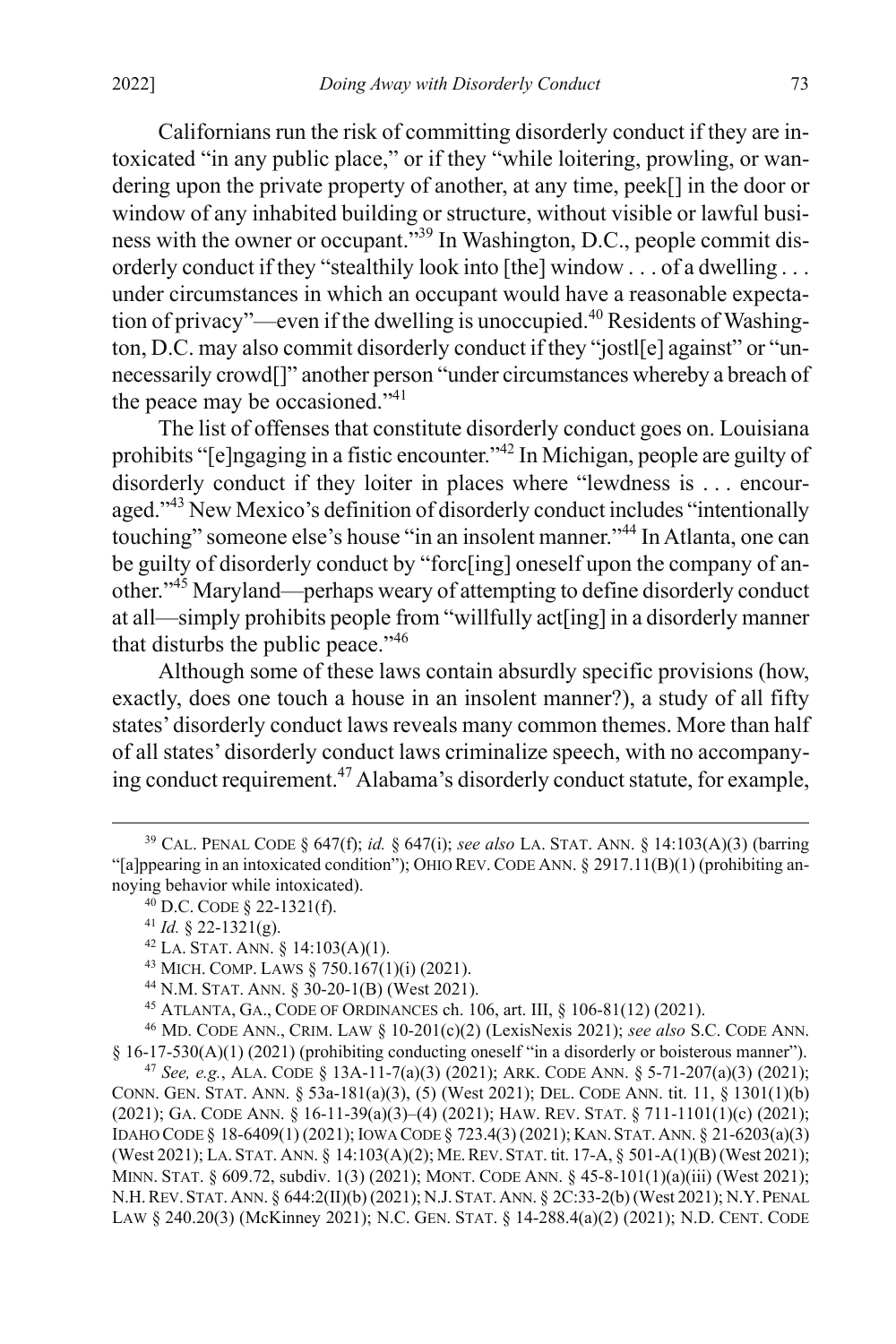criminalizes "abusive" speech "[i]n a public place."<sup>48</sup> Montana's statute prohibits "threatening, profane, or abusive language."49 Arkansas bans "abusive or obscene language, or . . . an obscene gesture, in a manner likely to provoke a violent or disorderly response."<sup>50</sup> Connecticut bars people from even "threaten[ing] to commit any crime against another person or such other person's property."51 Louisiana criminalizes

[a]ddressing any offensive, derisive, or annoying words to any other person who is lawfully in any street, or other public place; or call[ing] him by any offensive or derisive name, or mak[ing] any noise or exclamation in his presence and hearing with the intent to deride, offend, or annoy him  $\ldots$ .<sup>52</sup>

More than half of state disorderly conduct laws also encompass unreasonable noise.53 Approximately the same number of states ban creating "hazardous conditions."<sup>54</sup> Many disorderly conduct laws bar "tumultuous" behavior.<sup>55</sup>

52 LA. STAT. ANN. § 14:103(A)(2).<br><sup>53</sup> Ala. Code § 13A-11-7(a)(2); Alaska Stat. § 11.61.110(a)(1) (2021); Ark. Code Ann. § 5-71-207(a)(2); COLO. REV. STAT. § 18-9-106(1)(c) (2021); DEL. CODE ANN. tit. 11, § 1301(1)(b) (2021); D.C. CODE § 22-1321(d) (2021); HAW. REV. STAT. § 711-1101(1)(b) (2021); IDAHO CODE § 18-6409(1) (2021); IND.CODE § 35-45-1-3(a)(2) (2021); IOWA CODE § 723.4(2) (2021); KY.REV. STAT. ANN. § 525.060(1)(b) (West 2021); ME. REV. STAT. tit. 17-A, § 501-A(1)(A)(1) (2021); MD. CODE ANN.,CRIM. LAW § 10-201(c)(4)(i) (West 2021); MO. ANN. STAT. § 574.010(1)(1)(a) (2021); MONT.CODE ANN. § 45-8-101(1)(a)(ii); NEV.REV. STAT. § 203.010 (2021); N.H.REV. STAT. ANN. § 644:2(III)(a) (2021); N.Y. PENAL LAW § 240.20(2) (McKinney); N.D. CENT. CODE § 12.1-31- 01(1)(b) (2021); OHIO REV. CODE ANN. § 2917.11(A)(2) (LexisNexis 2021); 18 PA. CONS. STAT. § 5503(a)(2) (2021); 11 R.I. GEN.LAWS § 11-45-1(a)(2) (2021); S.D.CODIFIED LAWS § 22-18-35(2) (2021); TEX. PENAL CODE ANN. § 42.01(a)(5) (West 2021); UTAH CODE ANN. § 76-9-102(2)(b)(ii)– (iii) (LexisNexis 2021); VT. STAT. ANN. tit. 13, § 1026(a)(2) (2021); WYO. STAT. ANN. § 6-6-102(a) (2021).

54 ALASKA STAT. § 11.61.110(a)(6); ARK.CODE ANN. § 5-71-207(a)(7); CONN.GEN.STAT.ANN. § 53a-181(a)(6); HAW.REV. STAT. § 711-1101(1)(d); KY.REV. STAT.ANN. § 525.060(1)(d); MONT. CODE ANN. § 45-8-101(1)(a)(viii); N.H. REV. STAT. ANN. § 644:2(I); N.J. STAT. ANN. § 2C:33- 2(a)(2) (West 2021); N.D.CENT.CODE § 12.1-31-01(1)(g); OHIO REV.CODE ANN. § 2917.11(A)(5); 18 PA. CONS. STAT. § 5503(a)(4); TENN. CODE ANN. § 39-17-305(a)(3) (2021); UTAH CODE ANN. § 76-9-102(2)(a).<br><sup>55</sup> ALA. CODE § 13A-11-7(a)(1); ARK. CODE ANN. § 5-71-207(a)(1); DEL. CODE ANN. tit. 11,

§ 1301(1)(a); HAW.REV. STAT. § 711-1101(1)(a); IDAHO CODE § 18-6409(1); IND.CODE § 35-45-1- 3(a)(1); KY. REV. STAT. ANN. § 525.060(1)(a); NEV. REV. STAT. § 203.010; N.H. REV. STAT. ANN. § 644:2(II)(a) (2021); N.J. STAT. ANN. § 2C:33-2(a)(1); N.Y. PENAL LAW § 240.20(1); N.D. CENT.

 $\overline{a}$ 

<sup>§ 12.1-31-01(1)(</sup>c) (2021); OHIO REV. CODE ANN. § 2917.11(A)(2)–(3) (LexisNexis 2021); OKLA. STAT. ANN. tit. 21, § 1362 (West 2021); 18 PA.CONS. STAT. § 5503(a)(3) (2021); 11 R.I.GEN.LAWS § 11-45-1(a)(3) (2021); TEX. PENAL CODE ANN. § 42.01(a)(1) (West 2021); VT. STAT. ANN. tit. 13, § 1026(a)(3) (2021); WIS. STAT. § 947.01(1) (2021); WYO. STAT. ANN. § 6-6-102(a) (2021).

<sup>48</sup> ALA. CODE § 13A-11-7(a)(3).

<sup>49</sup> MONT. CODE ANN. § 45-8-101(1)(a)(iii).

<sup>50</sup> ARK. CODE ANN. § 5-71-207(a)(3).

<sup>51</sup> CONN. GEN. STAT. ANN. § 53a-181(a)(3).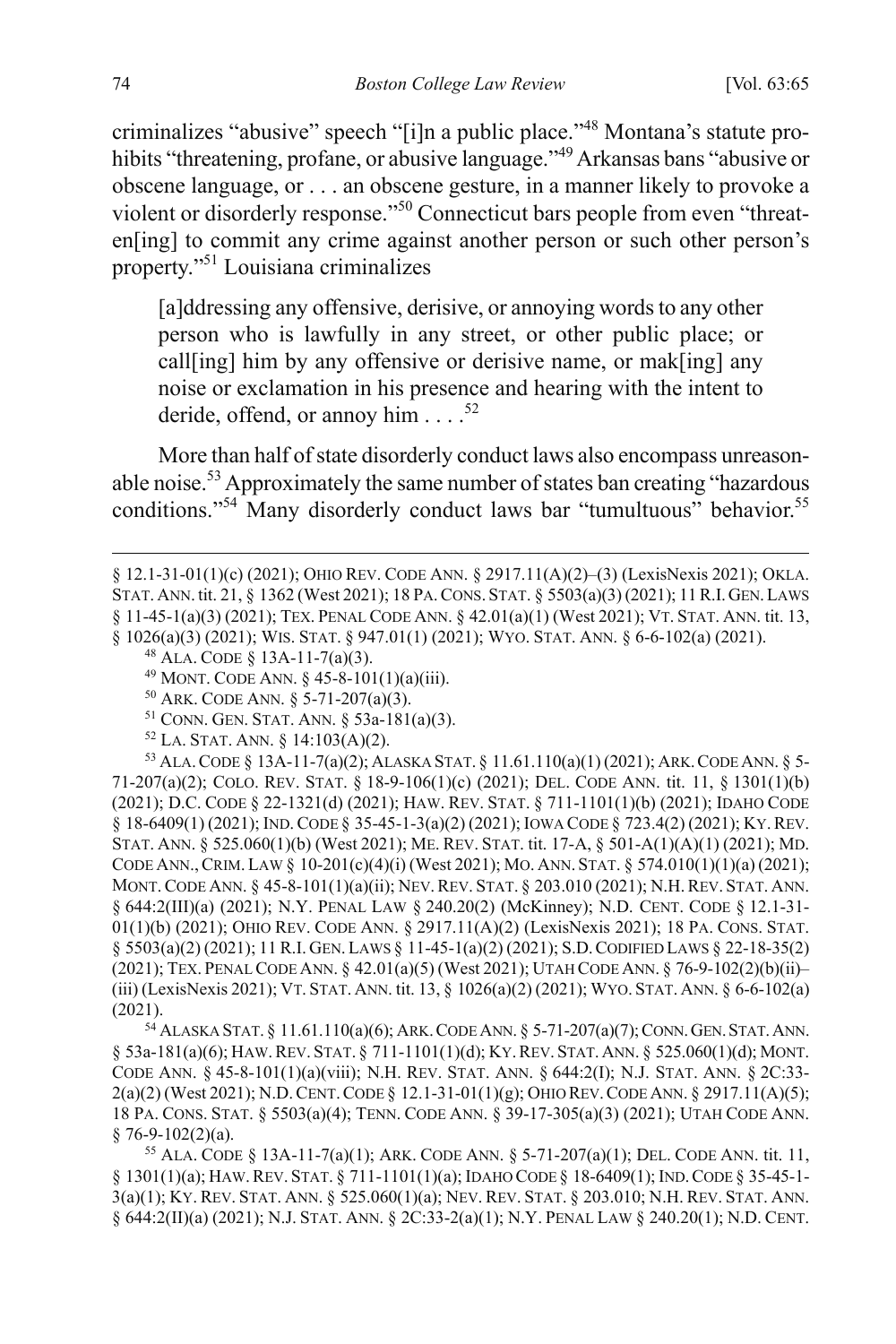Several state disorderly conduct laws prohibit behavior related to asking for money.<sup>56</sup>

New York's disorderly conduct statute is a standard example of a disorderly conduct law and contains prohibitions that many of the other states share:

A person is guilty of disorderly conduct when, with intent to cause public inconvenience, annoyance or alarm, or recklessly creating a risk thereof:

1. He engages in fighting or in violent, tumultuous or threatening behavior; or

2. He makes unreasonable noise; or

3. In a public place, he uses abusive or obscene language, or makes an obscene gesture; or

4. Without lawful authority, he disturbs any lawful assembly or meeting of persons; or

5. He obstructs vehicular or pedestrian traffic; or

6. He congregates with other persons in a public place and refuses to comply with a lawful order of the police to disperse; or

7. He creates a hazardous or physically offensive condition by any act which serves no legitimate purpose.<sup>57</sup>

In sum, all fifty states and many cities have disorderly conduct laws. These laws share many central themes and broadly penalize a wide array of innocuous speech and behavior.

## <span id="page-11-0"></span>*B. History and Evolution of Disorderly Conduct Laws*

Early disorderly conduct laws—those that penalized keepers of so called "disorderly house[s]" facilitating prostitution, gambling, or drunkenness were the product of a belief that "disorder was the antithesis of the wellregulated society."58 Under that view, society has not only a right but an obligation to regulate public morality, and "disorderly" people were those who violated society's morality norms.<sup>59</sup>

 $\overline{a}$ 

CODE § 12.1-31-01(1)(a); 18 PA. CONS. STAT. §  $5503(a)(1)$ ; 11 R.I. GEN. LAWS § 11-45-1(a)(1); UTAH CODE ANN. § 76-9-102(2)(b)(i); VT. STAT. ANN. tit. 13, § 1026(a)(1).

<sup>&</sup>lt;sup>56</sup> *E.g.*, CAL. PENAL CODE § 647(c) (West 2021); HAW. REV. STAT. § 711-1101(1)(e).<br><sup>57</sup> N.Y. PENAL LAW § 240.20.<br><sup>58</sup> WILLIAM J. NOVAK, THE PEOPLE'S WELFARE: LAW AND REGULATION IN NINETEENTH-

CENTURY AMERICA 157 (1996); *see id.* at 155–70 (outlining the attempts to regulate morality and rationale for such in the nineteenth century).

<sup>59</sup> *See id.* at 157 (detailing how perspectives shifted from prioritizing the sanctity of a man's home and privacy, to allowing "communities to defend themselves" by enforcing order in all respects, including in space previously held private).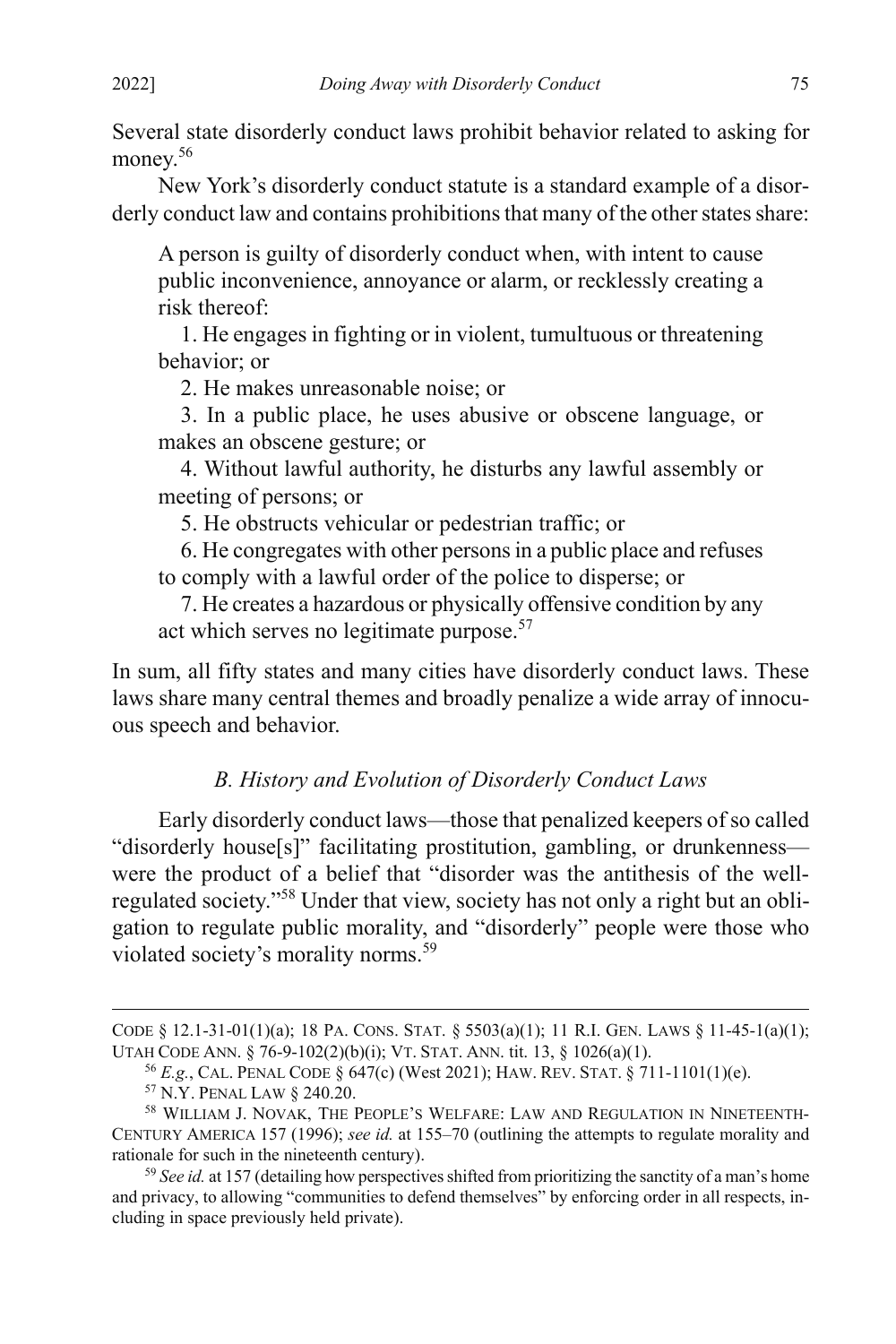Some of the earliest known disorderly conduct laws in the United States criminalized entire classes of people based on statuses, rather than simply behaviors, that society deemed morally unacceptable.<sup>60</sup> In 1801, for example, New York had a law regulating "beggars and disorderly persons."61 By the 1830s, Michigan had a "disorderly persons" law that encompassed fortunetellers, "drunkards," prostitutes, people who play cards on public streets, and people who leave their children as a burden on the public.<sup>62</sup> An 1837 act in Illinois criminalized keepers of "disorderly houses."<sup>63</sup>

Some of these laws were enacted and enforced in a racially selective manner. One nineteenth century Nevada statute criminalized "idle and dissolute" people who regularly engaged in activities like immodesty, profanity, prostitution, gambling, staying out past 9:00 P.M., and "rowdyism," among others.<sup>64</sup> But the statute's own text explicitly stated that the law did not pertain to "Indians" or Chinese people "unless complained of by their own countrymen."<sup>65</sup>

As disorderly conduct laws evolved, they began to encompass speech as well as statuses and behaviors. An early published case involving a conviction for disorderly conduct based purely on speech is *Commonwealth v. Redshaw*, decided in 1892.<sup>66</sup> Mr. Redshaw was prosecuted for disorderly conduct after he "call[ed] . . . 'damned scab' to . . . two . . . non-union workmen" during a strike protesting the replacement of laid-off union workers with non-union workers.<sup>67</sup> The trial court reasoned that a person who uses such language in public "cannot, in any sense, be held to be an orderly person."68 The court sentenced him to thirty days in jail.<sup>69</sup>

An early twentieth-century disorderly conduct conviction involved a prosecutor walking into a police station and loudly calling an officer a "big muttonhead."<sup>70</sup> Although the prosecutor was convicted at trial, the Supreme

61 NOVAK, *supra* not[e 58,](#page-11-0) at 15 & n.52.

<sup>65</sup> *Id.* at 183.

<sup>69</sup> *Id.*

 <sup>60</sup> *See* Morgan, *supra* not[e 14,](#page-4-1) at 1646 (noting that nineteenth-century disorderly conduct statutes prohibited a wide array of behaviors including public drunkenness, "provok[ing] others to violence," disrupting worship services, and engaging in conduct "tending to corrupt [public] morals," and were aimed at targeting beggars, homeless people, and others considered "idle").

<sup>62</sup> *Id.* at 15 & nn.53–54. 63 *Id.* at 4, 6 n.11.

<sup>64</sup> An Act Concerning Vagrancy and Vagrants, ch. 110, § 2, 1877 Nev. Stat. 181, 182–83 (no longer in force).

<sup>66</sup> 2 Pa. D. 96, 96 (Ct. Quarter Sess. 1892).

<sup>67</sup> *Id.*

<sup>68</sup> *Id.*

<sup>70</sup> Ruthenbeck v. First Crim. Jud. Dist. Ct. of Bergen Cnty., 147 A. 625, 625 (N.J. 1929).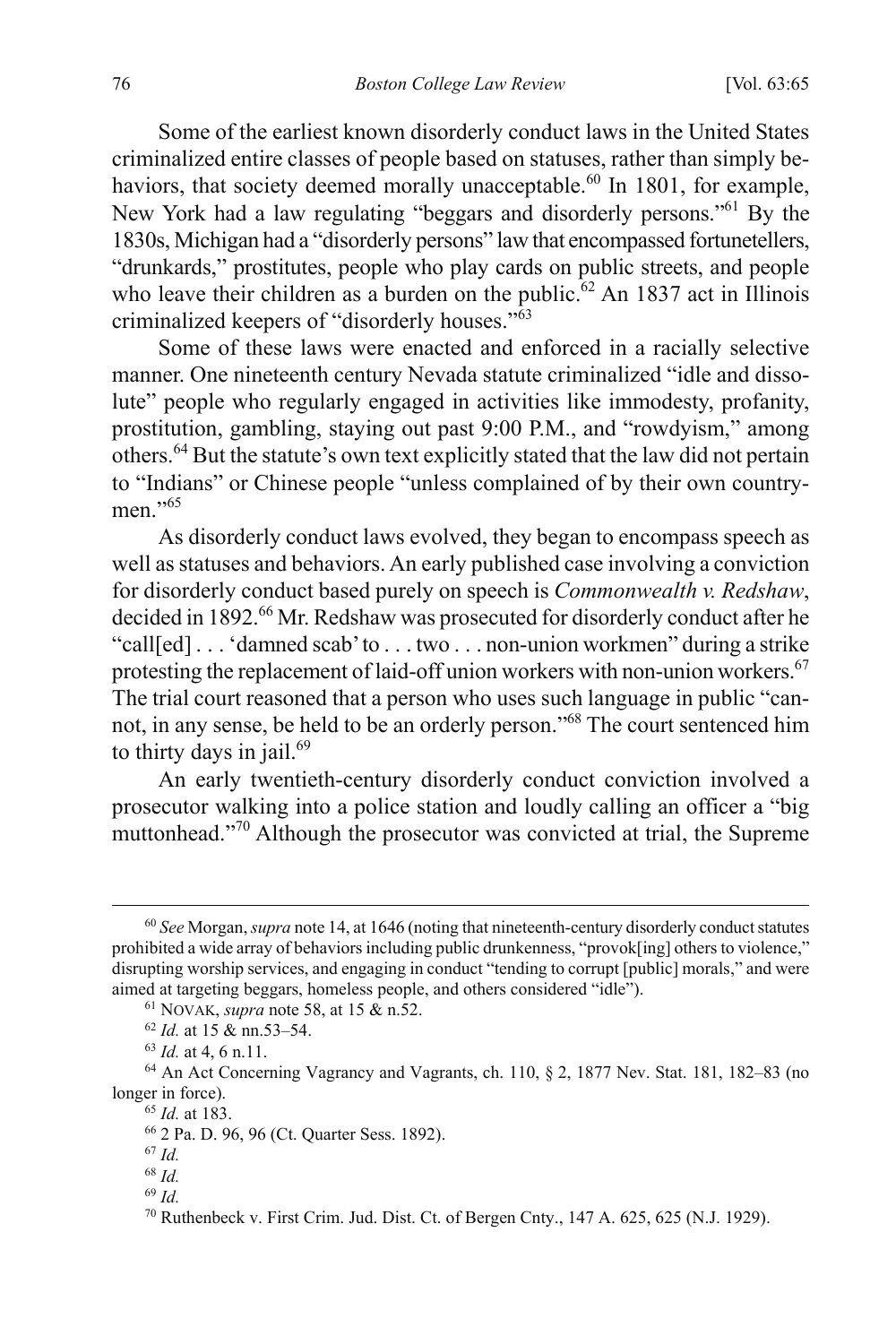Court of New Jersey concluded that the insult was a "trivial epithet" that did not rise to the level of disorderly conduct and reversed the charge.<sup>71</sup>

The twentieth century also saw disorderly conduct and related laws increasingly used as a means of controlling people of color who some in power perceived as invading white spaces.<sup>72</sup> As thousands of Black people migrated from southern rural areas into northern cities, many white people came to view cities as places of disorder, occupied primarily by poor people and minority groups they associated with crime and joblessness.<sup>73</sup> Searching for a way to control these unwanted residents, government officials took advantage of laws that criminalized people based largely on their statuses as members of undesirable categories. Risa Goluboff's book *Vagrant Nation* details the historical use of vagrancy statutes—which criminalized common behavior such as "loafing" on the street and statuses such as being unemployed while able to work—as a tool for managing and harassing politically unpopular people, unemployed people, and religious, racial, and sexual minorities.<sup>74</sup>

<span id="page-13-0"></span>Southern states also used disorderly conduct and vagrancy laws as a means of generating cheap labor by forcing people arrested for minor offenses to work in the labor system for free.<sup>75</sup> In states with convict-leasing laws that required people to pay off their crimes through unpaid manual labor, laws criminalizing vagrancy and disorder allowed states to profit off poor, predomi-

74 RISA GOLUBOFF, VAGRANT NATION: POLICE POWER, CONSTITUTIONAL CHANGE, AND THE MAKING OF THE 1960S 12-41 (2016) (outlining how governmental officials used vagrancy laws to target politically unpopular people, like Isidore Edelman); *see also id.* at 74 (describing the main function of vagrancy laws as "policing the visibly poor and underemployed"); Mark H. Haller, *Historical Roots of Police Behavior: Chicago, 1890–1925*, 10 LAW & SOC'Y REV. 303, 313 (1976) (outlining that in early twentieth-century Chicago, police used disorderly conduct laws as a "standard system of harassment" for unwelcome newcomers to the city and noting that "[u]ntil at least the 1930s, vagrancy and disorderly conduct [charges] constituted between 40 and 66 percent of all [Chicago] arrests each year" and that many of the arrested people were homeless). In a 1968 article, Robin Yeamans summarized the vagrancy statutes of many states, including in Arizona, which criminalizes "idle" itinerants. Robin Yeamans, *Constitutional Attacks on Vagrancy Laws*, 20 STAN. L. REV. 782, 782–83 (1968) (summarizing many states' vagrancy laws and (quoting ARIZ.REV. STAT.ANN. § 13-991(4) (1956))). For examples of municipal vagrancy statutes, see ALA. CODE tit. 14, § 437 (1958) (criminalizing anyone who "lives in idleness"); Papachristou v. City of Jacksonville, 405 U.S. 156, 156 n.1 (1972) (holding that JACKSONVILLE, FLA., ORDINANCE CODE § 26-57 (1965), which criminalizes "habitual loafers" and "disorderly persons," was unconstitutional). 75 Gabriel J. Chin, *The Jena Six and the History of Racially Compromised Justice in Louisiana*,

44 HARV. C.R.-C.L. L. REV. 361, 374 (2009).

 <sup>71</sup> *Id.* at 625 n.2.

<sup>72</sup> *See* STANLEY COHEN, VISIONS OF SOCIAL CONTROL:CRIME, PUNISHMENT AND CLASSIFICA-TION 211–13 (1985) (explaining how the idea of the city as a place of order and civility faded by the 1950s and cities were considered areas of "crisis" to city planners and politicians).

<sup>73</sup> *Id.* at 212 (stating that white people viewed Black migrants as "identified with crime, racialism, poverty, unemployment, discrimination, violence and insecurity"). *See generally* ISABEL WILKERSON, THE WARMTH OF OTHER SUNS: THE EPIC STORY OF AMERICA'S GREAT MIGRATION (2010) (describing the mass migration of Black people to the north during the early-mid twentieth century).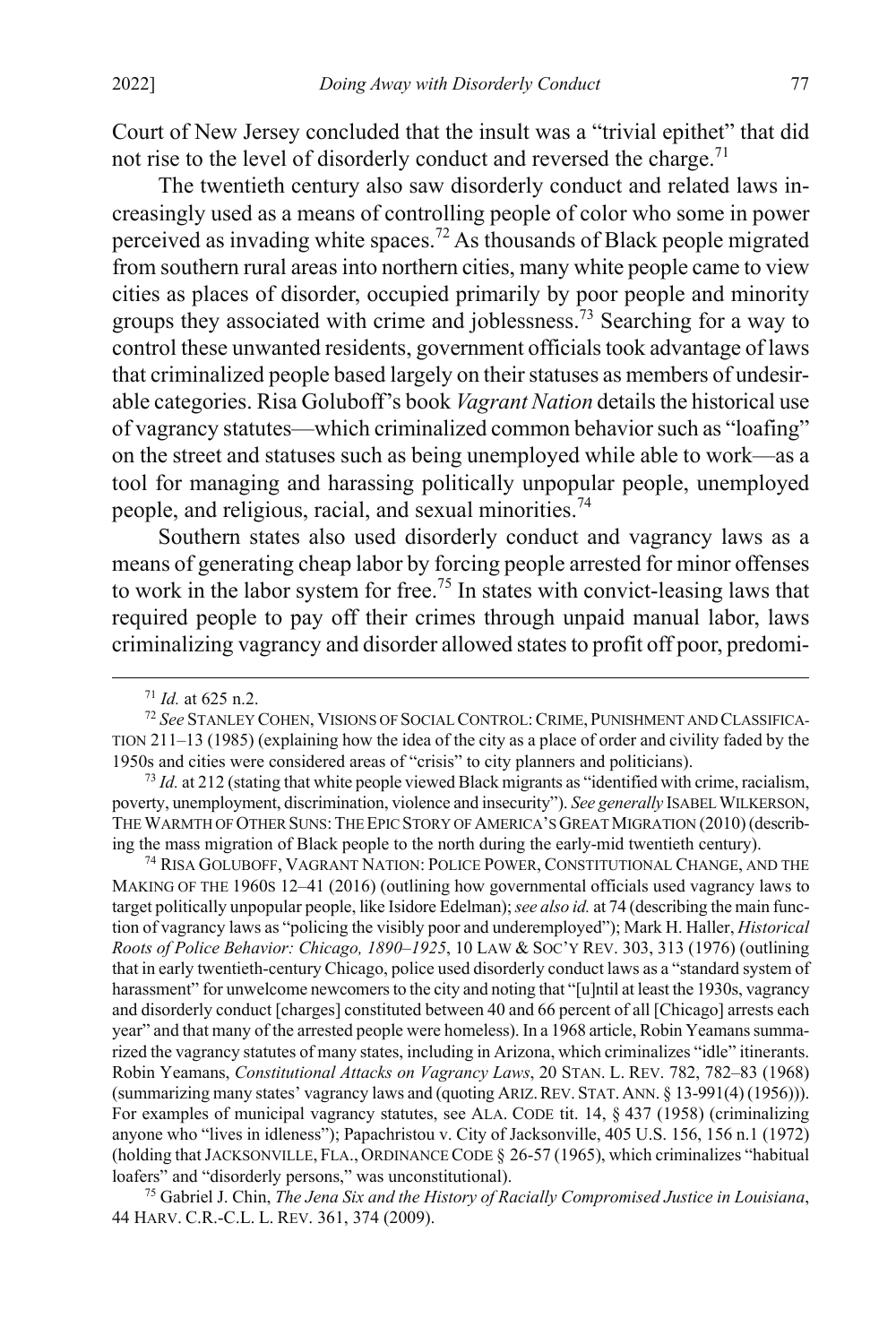nantly Black, people who faced the Hobson's choice of either working for little pay or getting arrested for not working.76

In 1972, the United States Supreme Court finally struck down one such law as void for vagueness.77 The vagrancy ordinance in *Papachristou v. City of Jacksonville* deemed "disorderly persons," as well as "[r]ogues and vagabonds, or dissolute persons who go about begging, common gamblers . . . common drunkards . . . persons wandering or strolling around from place to place without any lawful purpose or object, [or] habitual loafers" as guilty of misdemeanors.<sup>78</sup> The Court declared the law unconstitutionally vague because it failed to provide ordinary people fair notice of what conduct the law criminalized.<sup>79</sup> The Court also criticized the law for giving "unfettered discretion" to police. 80

<span id="page-14-1"></span><span id="page-14-0"></span>Even before *Papachristou* struck the death knell for vagrancy laws, law enforcement officers were arresting hundreds of thousands of people for disorderly conduct every year.<sup>81</sup> After the *Papachristou* decision invalidated many vagrancy laws, states relied on disorderly conduct laws as a substitute to maintain control over undesirable people.<sup>82</sup> Although disorderly conduct laws ostensibly penalize conduct rather than status, they still empower police to control and harass "minorities and nonconformists."<sup>83</sup>

<sup>77</sup> *Papachristou*, 405 U.S. at 156.

<sup>78</sup> *Id.* at 156 n.1 (citing JACKSONVILLE, FLA., ORDINANCE CODE § 26-57 (1965)). 79 *Id.* at 162–63.

<sup>80</sup> *Id.* at 168–70 (noting that the "imprecise terms of the ordinance [implicated] poor people, nonconformists, dissenters, idlers—[who] may be required to comport themselves according to the life style deemed appropriate by the Jacksonville police and the courts").

<sup>81</sup> *See* NORVAL MORRIS & GORDON HAWKINS, THE HONEST POLITICIAN'S GUIDE TO CRIME CONTROL 12 (1970) (stating that "nearly six hundred thousand arrests [were made] for disorderly conduct in 1968[,]" four years before *Papachristou* was decided).

<sup>82</sup> *See* Debra Livingston, *Police Discretion and the Quality of Life in Public Places: Courts, Communities, and the New Policing*, 97 COLUM. L. REV. 551, 606–08 (1997) (describing the impact of *Papachristou* for policing, including that jurisdictions turned to disorderly conduct laws which were made clearer); William J. Stuntz, *The Pathological Politics of Criminal Law*, 100 MICH.L.REV. 505, 559–60 (2001) (outlining how after courts invalidated vagrancy and loitering statutes, state legislatures began turning to other statutes to prohibit behavior like excessive noise and curfew violation).

<sup>83</sup> *See* GOLUBOFF, *supra* not[e 74,](#page-13-0) at 71–73 (discussing the process by which disorderly conduct laws substituted for unconstitutional vagrancy laws, but achieved almost the same effect); *id.* at 285 (noting that during the 1960s and 1970s, jurisdictions facing challenges to the constitutionality of their vagrancy or loitering laws increasingly came to rely on disorderly conduct laws instead).

 <sup>76</sup> *Id.* at 374–75 (citing MATTHEW J. MANCINI, ONE DIES, GET ANOTHER:CONVICT LEASING IN THE AMERICAN SOUTH, 1866–1928, at 41 (1996)). *See generally* DOUGLAS A.BLACKMON, SLAVERY BY ANOTHER NAME: THE RE-ENSLAVEMENT OF BLACK AMERICANS FROM THE CIVIL WAR TO WORLD WAR II (2008) (discussing how low-level criminal laws like vagrancy, loitering, and the like were enforced primarily against Black people as a means of subordination). For an example of the use of the convict-leasing laws, see State v. Cunningham, 58 So. 558, 561 (La. 1912) (outlining that any person convicted in Louisiana at the time might be "set to work").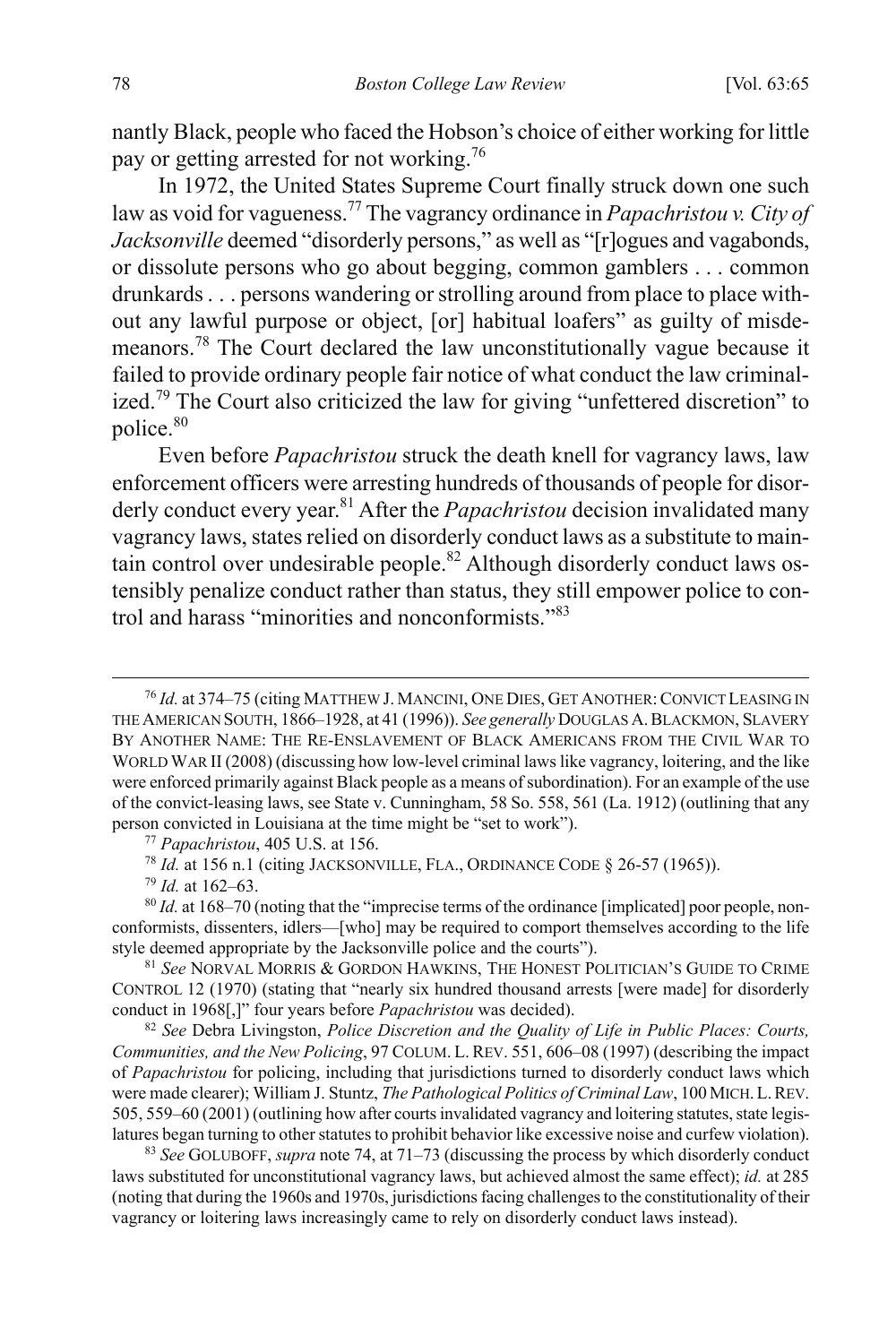<span id="page-15-1"></span>Toward the end of the twentieth century the "broken windows" theory of policing, first promulgated by James Q. Wilson and George L. Kelling, became yet another factor contributing to widespread enforcement of disorderly conduct laws.<sup>84</sup> The broken windows theory posited a correlation between police enforcing minor "quality of community life" offenses and cities experiencing a decrease in serious crime and uptick in perceived safety.85 According to Kelling and Wilson, urban residents feared not just violent crime but "being bothered by disorderly people. Not violent people, nor, necessarily, criminals, but disreputable or obstreperous or unpredictable people  $\dots$ .  $\frac{100}{8}$  So, if law enforcement proactively arrested people for minor crimes like disorderly conduct and other low-level offenses, these cities would become inhospitable to more serious offenses as well.<sup>87</sup>

<span id="page-15-2"></span><span id="page-15-0"></span>By the early 1990s, many residents of large urban areas had become tired of what they perceived as significant growth in crime.<sup>88</sup> In liberal cities like New York, San Francisco, and Washington D.C., local lawmakers campaigned on promises to penalize minor misconduct, and city councils obliged by granting police even more authority to arrest for low-level offenses.<sup>89</sup> For example, the liberal enclaves of Berkeley, Santa Monica, and Santa Cruz passed laws cracking down on "street disorder" in 1994.<sup>90</sup> Cities across the United States began aggressively policing disorderly conduct and other minor crimes in response to the increased presence of poverty.<sup>91</sup> Although broken windows did not target disorderly conduct alone, it aggressively policed many forms of so-

<sup>87</sup> *Id.*

<sup>88</sup> *See* Robert C. Ellickson, *Controlling Chronic Misconduct in City Spaces: Of Panhandlers, Skid Rows, and Public-Space Zoning*, 105 YALE L.J. 1165, 1167–68 (1996) (outlining this phenomenon and the resulting "compassion fatigue"). Crime rates fell dramatically in the 1990s after a rise in the 1970s and 1980s. *See* Steven D. Levitt, *Understanding Why Crime Fell in the 1990s: Four Factors That Explain the Decline and Six That Do Not*, 18 J. ECON. PERSPS., Winter 2004, at 163, 166 tbl.2.

<sup>89</sup> Ellickson, *supra* not[e 88,](#page-15-0) at 1167–68; *see, e.g.*, CHI.,ILL., MUN. CODE § 8-4-015 (2021) (outlining a Chicago ordinance criminalizing loitering, enacted in 1992); Dorothy E. Roberts, *Supreme Court Review—Foreword: Race, Vagueness, and the Social Meaning of Order-Maintenance Policing*, 89 J. CRIM. L. & CRIMINOLOGY 775, 775–76 (1999) (discussing the growing popularity of ordermaintenance policing among jurisdictions in the early 1990s).

<sup>90</sup> Ellickson, *supra* not[e 88,](#page-15-0) at 1168.

<sup>91</sup> *See* FORREST STUART, DOWN, OUT, AND UNDER ARREST: POLICING AND EVERYDAY LIFE IN SKID ROW 10 (2016) (referring to the idea that "the growing visibility of poverty . . . threaten[ed] municipal aspirations for reinvigorating the urban core"); *see also id.* at 69 (describing the broken windows-inspired move to criminalize "a host of common public behaviors" that spread through major U.S. cities in the 1990s).

 <sup>84</sup> *See* George L. Kelling & James Q. Wilson, *Broken Windows: The Police and Neighborhood Safety*, THE ATLANTIC (Mar. 1982), https://www.theatlantic.com/magazine/archive/1982/03/brokenwindows/304465/ [https://perma.cc/Q524-8AF5]. 85 *Id.*

<span id="page-15-3"></span>

<sup>86</sup> *Id.* (including "panhandlers, drunks, addicts, rowdy teenagers, prostitutes, loiterers, the mentally disturbed").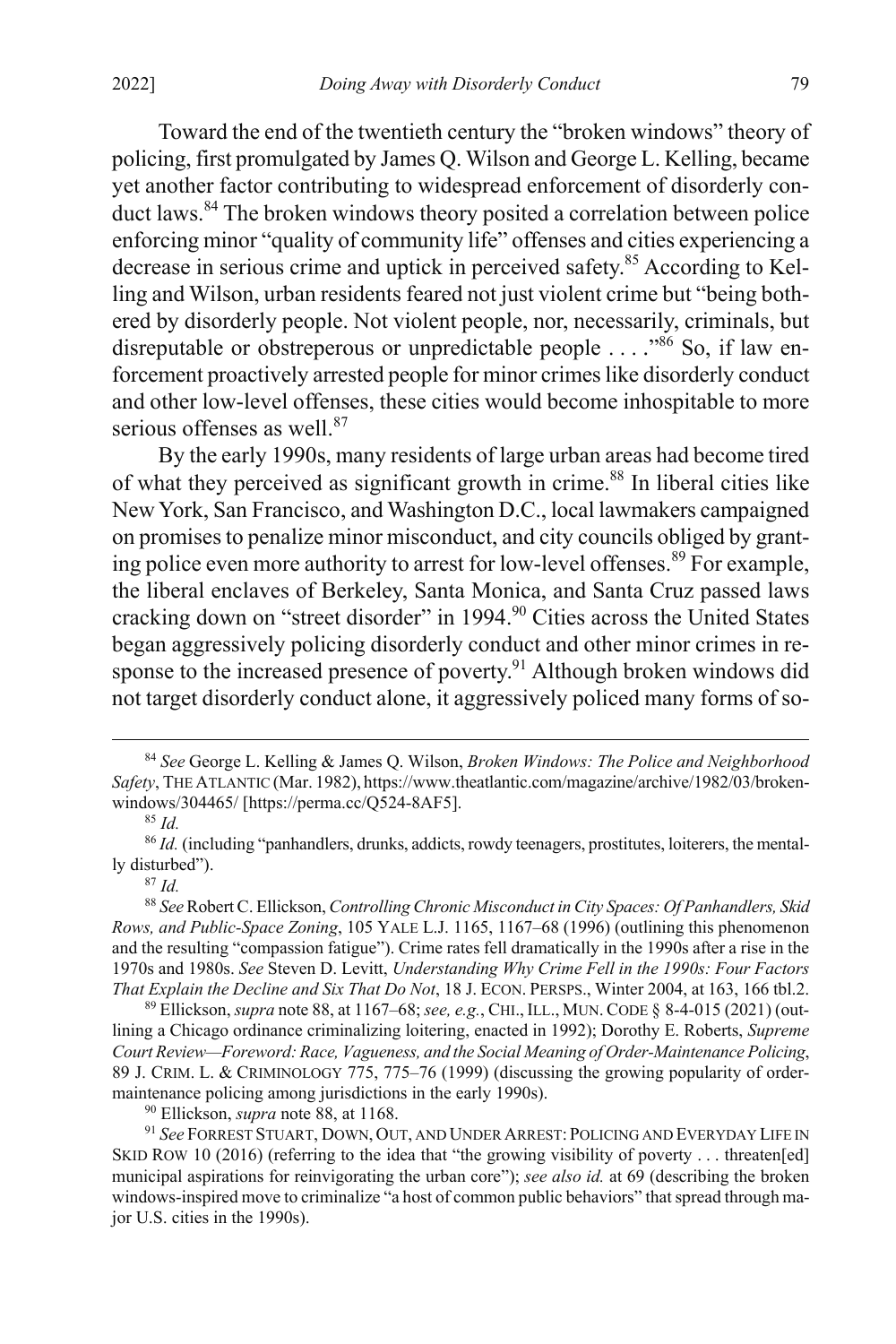<span id="page-16-1"></span>cial "disorder," including public intoxication and other minor misbehaviors that many disorderly conduct laws address.<sup>92</sup>

<span id="page-16-0"></span>Today, the broken windows theory has been largely disavowed amid widespread recognition that it disproportionately disadvantaged communities of color.93 But its effects remain. According to FBI arrest statistics, police arrested more than 291,000 people for disorderly conduct in 2016, and slightly fewer than 249,000 two years later.<sup>94</sup> These numbers, although significantly lower than those during the broken windows era, are still high.<sup>95</sup> Because the FBI statistics include only arrests and not citations for disorderly conduct, those statistics likely underestimate by many thousands the overall number of people charged with disorderly conduct each year.<sup>96</sup>

<sup>94</sup> *2016 Crime in the United States: Table 21: Arrests by Race and Ethnicity*, FED. BUREAU OF INVESTIGATION: UNIF.CRIME REPORTING (2016), https://ucr.fbi.gov/crime-in-the-u.s/2016/crime-inthe-u.s.-2016/topic-pages/tables/table-21 [https://perma.cc/ZV5V-QGBR]; *2018 Crime in the United States: Table 43, supra* not[e 12.](#page-3-0)<br><sup>95</sup> *See 2010 Crime in the United States: Table 29: Estimated Number of Arrests*, FED. BUREAU OF

INVESTIGATION: UNIF.CRIME REPORTING (2010), https://ucr.fbi.gov/crime-in-the-u.s/2010/crime-inthe-u.s.-2010/tables/10tbl29.xls [https://perma.cc/3PLC-XB6Y] (describing how in 2010, police in the United States made at least 615,172 arrests for disorderly conduct).

<sup>96</sup> *See* Sandra G. Mayson & Megan T. Stevenson, *Misdemeanors by the Numbers*, 61 B.C. L. REV. 971, 986 (2020) (stating that misdemeanor charges can be initiated by "arrest, a citation, or a summons"); *id.* at 1008 (tracking jurisdictions in which nearly half of misdemeanor cases are initiated by citation or summons rather than arrest);*see also Measures*, MEASURES FOR JUST., https://measures

 <sup>92</sup> *See* Bernard E. Harcourt & Jens Ludwig, *Broken Windows: New Evidence from New York City and a Five-City Social Experiment*, 73 U. CHI. L. REV. 271, 280–81 (2006) (explaining the idea of broken windows policing and how it had broad applications to all kinds of minor offenses); Livingston, *supra* not[e 82,](#page-14-0) at 578–79 (explaining the rationale behind the theory that police should monitor minor disorder to proactively eliminate larger problems); *see also* Kelling & Wilson, *supra* note [84](#page-15-1) (outlining the theoretical underpinnings of broken windows policing, that enforcing minor-offense rules leads to lower crime rates).

<sup>93</sup> *See* Tracey Meares, *Broken Windows, Neighborhoods, and the Legitimacy of Law Enforcement or Why I Fell In and Out of Love with Zimbardo*, 52 J.RSCH.CRIME &DELINQ. 609, 611 (2015) (disavowing her earlier support of broken window policing due to its harmful effects); Tom R. Tyler & Jeffrey Fagan, *The Impact of Stop and Frisk Policies upon Police Legitimacy*, *in* URB. INST. JUST. POL'Y CTR., KEY ISSUES IN THE POLICE USE OF PEDESTRIAN STOPS AND SEARCHES: DISCUSSION PAPERS FROM AN URBAN INSTITUTE ROUNDTABLE 30, 30–35 (Nancy La Vigne, Pamela Lachman, Andrea Matthews & S. Rebecca Neusteter eds., 2012), https://www.urban.org/sites/default/files/ publication/25781/412647-Key-Issues-in-the-Police-Use-of-Pedestrian-Stops-and-Searches.PDF [https://perma.cc/685V-8ED9] (presenting research showing that stop and frisk policies undermined trust in the police); *see also infra* Part IV.A (presenting the arguments of proponents of disorderly conduct laws). Bernard Harcourt has characterized broken windows policing as setting up a "dichotomy between . . . honest people and the disorderly; between 'committed law-abiders' and 'individuals who are otherwise inclined to engage in crime'; between" people who take care of their homes and neighborhoods versus "disreputable" people involved in disorder. Bernard E. Harcourt, *Reflecting on the Subject: A Critique of the Social Influence Conception of Deterrence, the Broken Windows Theory, and Order-Maintenance Policing New York Style*, 97 MICH. L. REV. 291, 297 (1998) (footnotes omitted) (quoting Dan M. Kahan, *Social Influence, Social Meaning, and Deterrence*, 83 VA. L.REV. 349, 371 (1997)).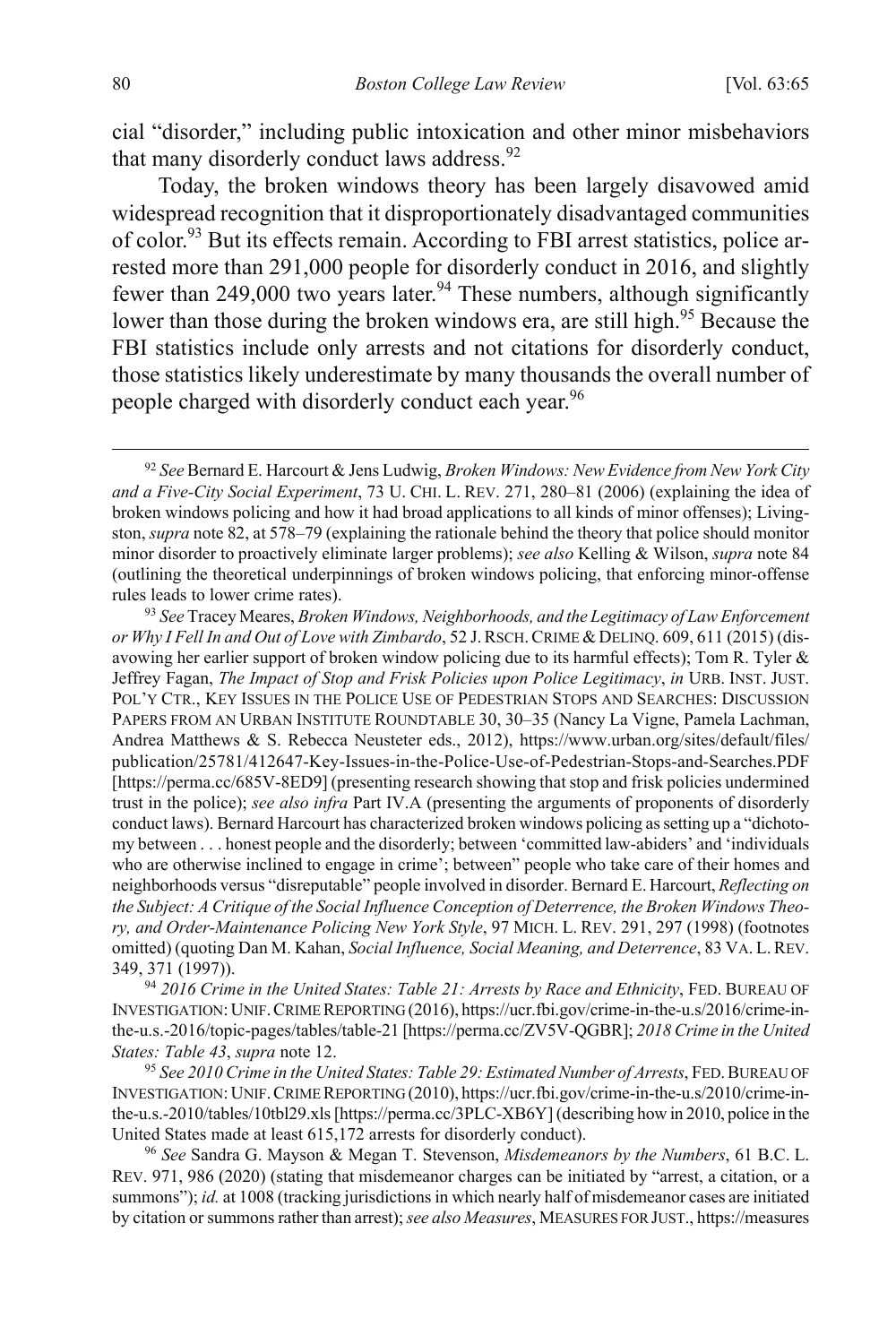To this day, law enforcement officials still use disorderly conduct lawsto criminalize and prosecute conduct ranging from swearing and fighting to simply being noisy. Indeed, as subsequent parts discuss, officials frequently use these laws to ensnare people who are poor, unpopular, or politically inconvenient. Enforcement of these laws is often unconstitutional.

#### II. CONSTITUTIONAL PROBLEMS WITH DISORDERLY CONDUCT LAWS

The First Amendment guarantees the right to free speech and the right to assemble, and laws that penalize individuals for protected speech or assembly are unconstitutional. Courts have limited or struck down disorderly conduct laws for this very reason. This Part explores the constitutionality of disorderly conduct rules. Section A outlines the facial invalidity of many disorderly conduct laws.<sup>97</sup> Section B presents numerous judicial decisions that have either declared such laws unconstitutional or construed them more narrowly than their text to avoid implicating constitutional rights.<sup>98</sup> Finally, Section C discusses the unconstitutional enforcement of these laws: even when they pass constitutional muster, law enforcement officials frequently apply them in an unconstitutional manner.<sup>99</sup>

## *A. Facial Unconstitutionality*

The First Amendment protects the right to freedom of speech and assembly.<sup>100</sup> Speech is presumptively constitutional, and states may criminalize only certain limited categories of speech that fall outside the protections of the First Amendment.<sup>101</sup> These narrowly limited classes of speech include true threats, obscenity, and fighting words.102 The fighting words doctrine, particularly pertinent to disorderly conduct statutes, excludes from constitutional protection

forjustice.org/portal/measures [https://perma.cc/HY8D-CJ9B] (attempting to gather nationwide information on, *inter alia*, criminal cases that begin with a non-custodial citation rather than an arrest). For an example of a state law that dictates the issuance of a citation rather than arrest under certain circumstances, see KY. REV. STAT. ANN. § 431.015 (West 2021).

 $\overline{a}$ 

<sup>100</sup> U.S. CONST. amend. I.

<sup>101</sup> *See* Gooding v. Wilson, 405 U.S. 518, 521–22 (1972) (reiterating the protections against vague statutes that limit constitutionally protected rights, like to freedom of speech).

<sup>97</sup> *See infra* Part II.A.

<sup>98</sup> *See infra* Part II.B.

<sup>99</sup> *See infra* Part II.C.

<sup>102</sup> Virginia v. Black, 538 U.S. 343, 359–62 (2003).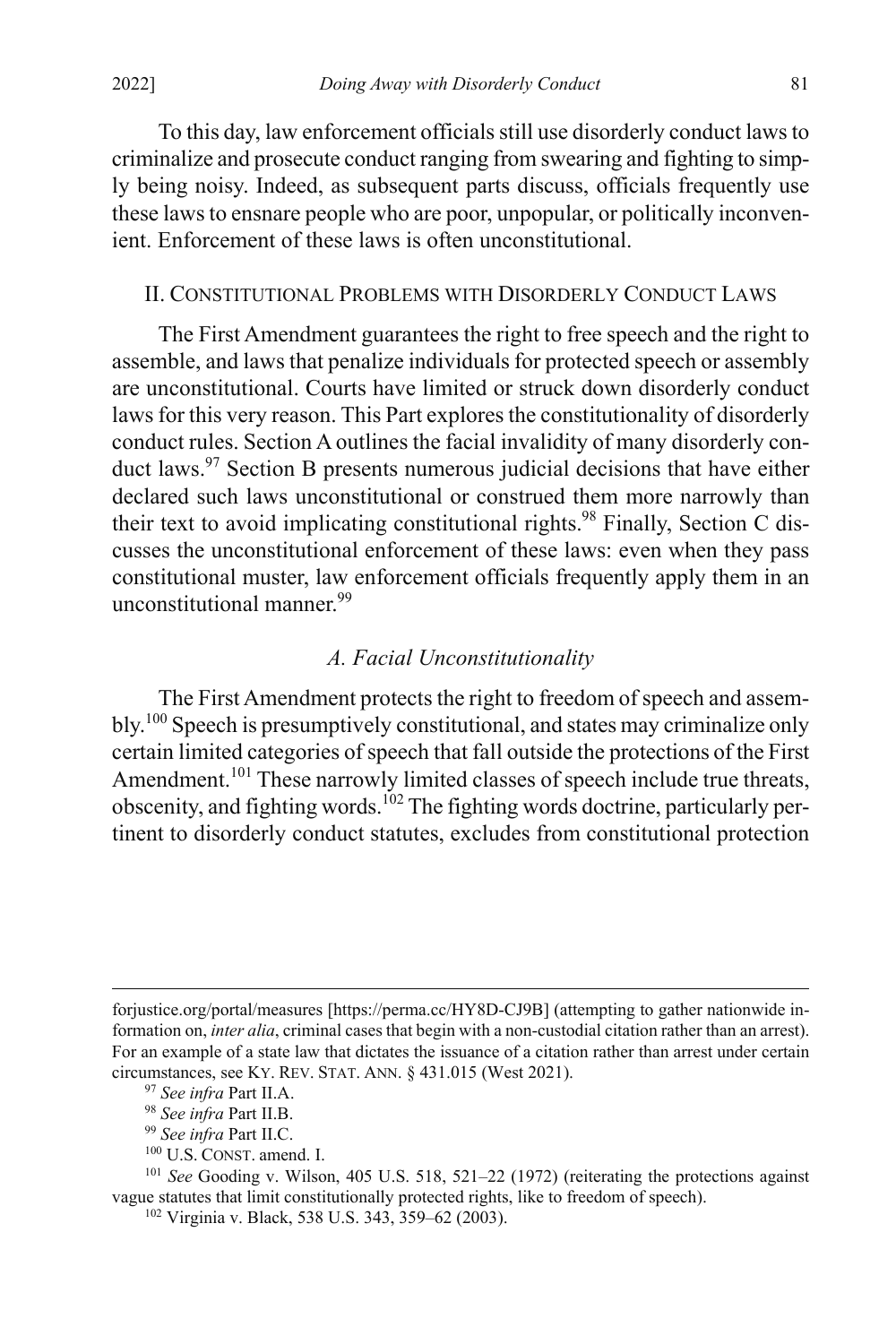speech that is likely to incite violent reactions.<sup>103</sup> Speech that does not fall into these exceptions remains constitutionally protected.<sup>104</sup>

Criminal statutes are also unconstitutional if they are overbroad or vague. An overbroad statute is one that risks chilling constitutionally protected speech or conduct because its broad text criminalizes both constitutionally protected and unprotected behavior.<sup>105</sup> A statute is unconstitutionally vague if the average civilian cannot understand what conduct the statute prohibits.<sup>106</sup>

Many disorderly conduct laws are overbroad, unconstitutionally vague, or infringe on the rights to free speech and freedom of assembly.<sup>107</sup> The United States Supreme Court has repeatedly struck down disorderly conduct or related laws as facially unconstitutional.<sup>108</sup> One of the Court's earliest forays into the unconstitutionality of disorderly conduct laws came in 1949 in *Terminiello v. City of Chicago*. <sup>109</sup> The petitioner in *Terminiello* gave a public speech criticizing political groups and races who he perceived were operating contrary to the country's wellbeing.<sup>110</sup> He was later convicted of disorderly conduct under a Chicago ordinance stating that anyone "who shall make, aid, countenance, or assist in making any improper noise, riot, disturbance, breach of the peace, or diversion tending to a breach of the peace . . . shall be deemed guilty of disorderly conduct."<sup>111</sup>

At the petitioner's jury trial, the court instructed the jury that speech may qualify as disorderly conduct "if it stirs the public to anger, invites dispute, brings about a condition of unrest, or creates a disturbance, or if it molests the inhabitants in the enjoyment of peace and quiet by arousing alarm."112 The Su-

<sup>106</sup> *Coates*, 402 U.S. at 614.

<sup>108</sup> A few of the statutes or ordinances discussed in this Part are titled something other than "disorderly conduct," but are in content extremely similar to disorderly conduct laws.

<sup>112</sup> *Id.* at 3.

 <sup>103</sup> *See* Cohen v. California, 403 U.S. 15, 20 (1971) (citing the accepted fighting words doctrine, which bans "abusive epithets" that are "inherently likely to provoke violent reaction" (citing Chaplinsky v. New Hampshire, 315 U.S. 568 (1942)).

<sup>104</sup> United States v. Stevens, 559 U.S. 460, 468–69 (2010), *superseded by statute*, 18 U.S.C. § 48 (2010), *as stated in* United States v. Richards, 755 F.3d 269 (5th Cir. 2014).

<sup>&</sup>lt;sup>105</sup> For instances of the Supreme Court describing the overbreadth doctrine, see, e.g., Broadrick v. Oklahoma, 413 U.S. 601, 615 (1973), *superseded by statute*, Federal Election Campaign Act Amendments of 1974, Pub. L. No. 93-443, 88 Stat. 1263, *as stated in* Bauers v. Cornett, 865 F.2d 1517 (8th Cir. 1989); Ashcroft v. Free Speech Coal., 535 U.S. 234, 255 (2002); *see also* Coates v. City of Cincinnati, 402 U.S. 611, 614 (1971) (stating that a statute is "unconstitutionally broad" if it "authorizes the punishment of constitutionally protected conduct").

<sup>107</sup> *See* U.S. CONST. amends. I, XIV (prohibiting laws that infringe on freedom of speech and assembly, and requiring due process); *see also* 27 C.J.S. *Disorderly Conduct* § 1 (2020) (stating that "[s]tatutes and ordinances prohibiting disorderly conduct are often challenged for infringing on the First Amendment right of freedom of speech, or assembly" (footnotes omitted)).

 $109$  337 U.S. 1 (1949).

<sup>110</sup> *Id.* at 3.

<sup>111</sup> *Id.* at 2 n.1 (quoting CHI., ILL., REV. CODE ch. 193, § 1(1) (1939)).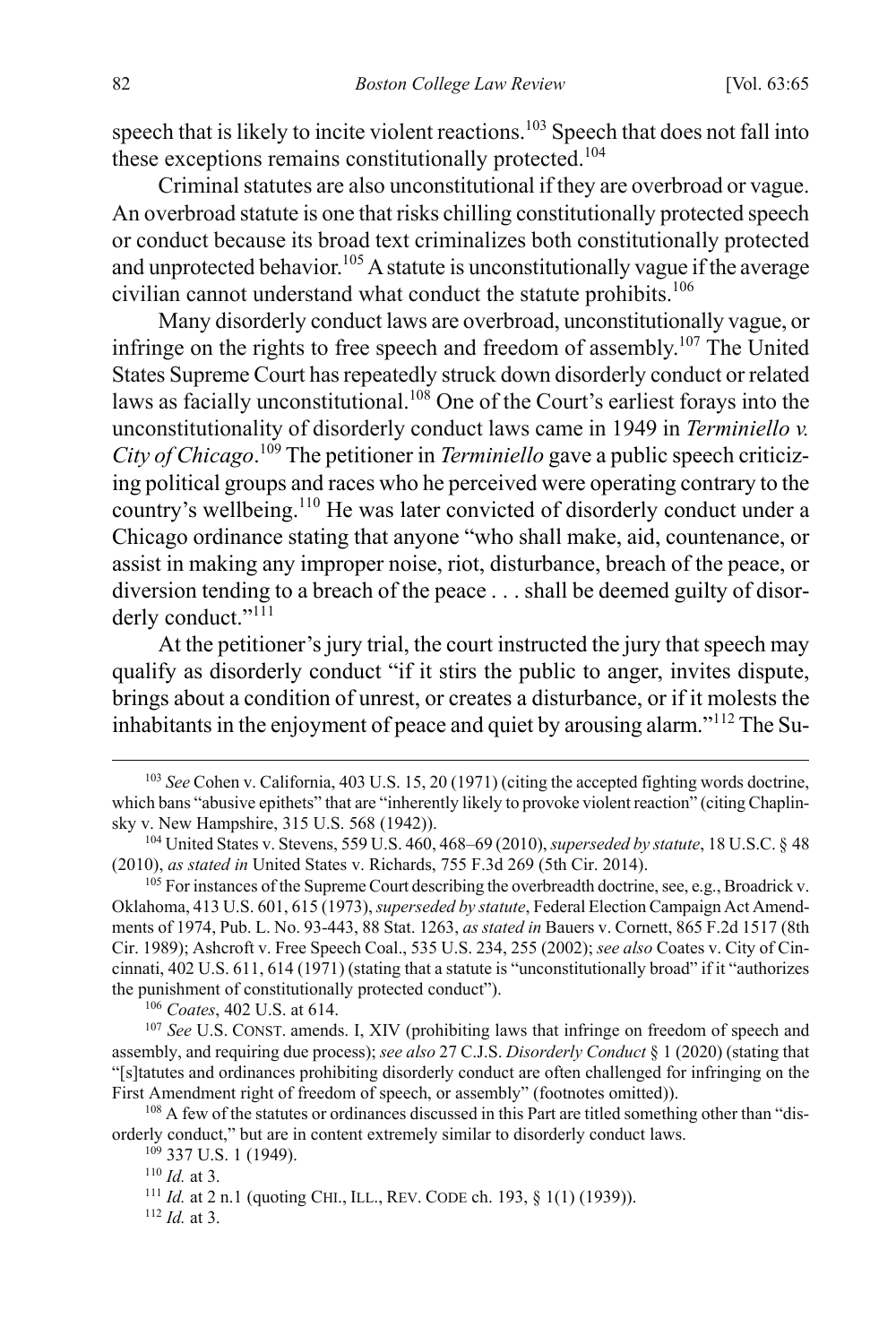preme Court concluded that, although some speech tending to incite could be prohibited as "fighting words" that fall outside the First Amendment's protection, the ordinance's broad language—at least as construed by the trial court in that case—improperly criminalized speech.<sup>113</sup> The Court held that the lower court's interpretation of the ordinance violated the petitioner's right to free speech and was therefore unconstitutional.<sup>114</sup>

More than twenty years later in 1972, the Supreme Court in *Gooding v. Wilson* addressed the constitutionality of a Georgia statute that prohibited "opprobrious words or abusive language, tending to cause a breach of the peace."<sup>115</sup> The Court held that because the meanings of 'opprobrious' and 'abusive' are not limited to fighting words, the statute was overbroad and facially unconstitutional.<sup>116</sup>

In *Papachristou v. City of Jacksonville*—decided the same year as *Gooding*—the Supreme Court struck down a law that punished "disorderly loitering" and "disorderly conduct."117 The Court concluded that the law failed to give fair notice of what constitutes criminal behavior and promoted arbitrary arrests and convictions.<sup>118</sup> Moreover, the Court condemned statutes that create lists of prohibited behavior "so all-in-clusive and generalized . . . [that] those convicted may be punished for no more than vindicating affronts to police authority."<sup>119</sup>

Just two years later in 1974, the Supreme Court in *Lewis v. City of New Orleans* held that an ordinance prohibiting "any person wantonly to curse or revile or to use obscene or opprobrious language toward" an on-duty police officer was unconstitutional.120 Relying on *Gooding*, the Court noted again that the ban on "opprobrious" language would include words that alone do not typically cause harm or disrupt the peace, and thus illegally infringed on constitutionally protected speech.<sup>121</sup>

The Supreme Court is not the only court to address challenges to disorderly conduct laws. In 2012, in *Bell v. Keating*, the Seventh Circuit struck

 <sup>113</sup> *Id.* at 4–5. Specifically, the Court stated that speech that simply "stirred people to anger, invited public dispute, or brought about a condition of unrest" should not be criminalized because it was protected by the First Amendment. *Id.* at 5 (majority opinion).

<sup>114</sup> *Id.* at 5.

<sup>115</sup> 405 U.S. 518, 519 (1972) (quoting GA. CODE ANN. § 26-6303). 116 *Id.* at 525, 528.

<sup>&</sup>lt;sup>117</sup> Papachristou v. City of Jacksonville, 405 U.S. 156, 160–61 (1972).<br><sup>118</sup> *Id.* at 160–62.

 $119$  *Id.* at 166–67 (footnote omitted) (criticizing the statutes).

<sup>120</sup> 415 U.S. 130, 131–32 (1974) (quoting NEW ORLEANS, LA., 828 M.C.S. § 49-7).

<sup>&</sup>lt;sup>121</sup> *Id.* at 133 (reasoning that the broad prohibition against "'opprobrious language,' embraces words that do not 'by their very utterance inflict injury or tend to incite an immediate breach of the peace'" (first quoting City of New Orleans v. Lewis, 269 So. 2d 450, 456 (La. 1972), *rev'd*, 415 U.S. 130; and then quoting *Gooding*, 405 U.S. at 525)).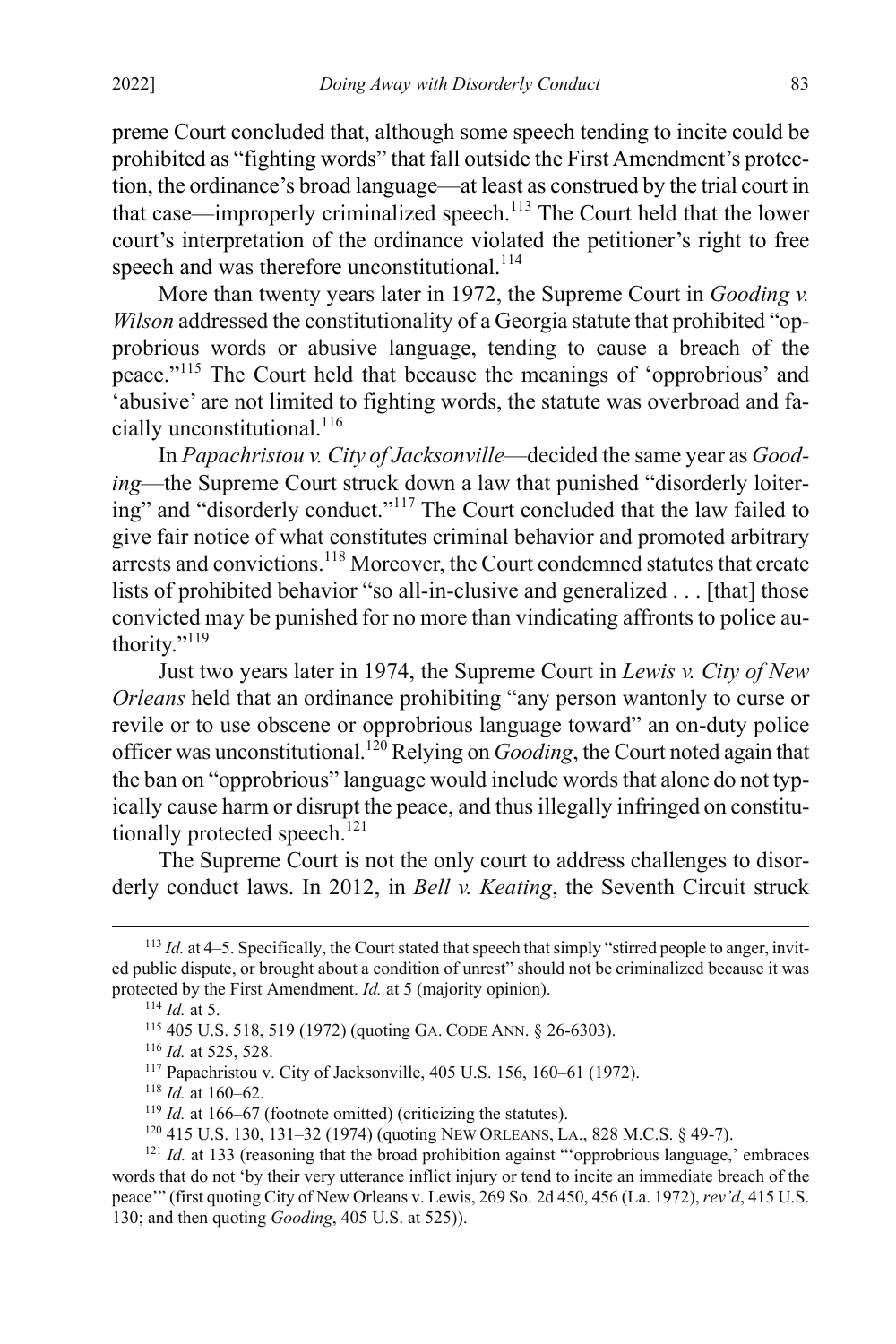down a Chicago disorderly conduct ordinance as overbroad where it authorized police to order people to disperse who were engaged in conduct liable to induce "serious inconvenience, annoyance or alarm."<sup>122</sup> Police had used this ordinance to arrest people protesting the Iraq War.<sup>123</sup> The court concluded that the ordinance was invalid for vagueness because it empowered law enforcement to apply the ordinance "arbitrar[ily] or discriminator[ily]. $"^{124}$ 

Similarly, in 1971, in *Kirkwood v. Loeb*, a federal court in Tennessee struck down a Memphis disorderly conduct ordinance prohibiting, *inter alia*, conducting oneself in an offensive or disorderly way or acting in an annoying or offensive manner.<sup>125</sup> The court held that the ordinance was overbroad and void for vagueness.<sup>126</sup>

Courts have struck down state or municipal disorderly conduct laws as unconstitutional, either in whole or in part, in at least twenty states.<sup>127</sup> In some of these cases, courts specifically criticized the discriminatory enforcement that these broad laws enable. For example, the Alaska Supreme Court struck down as facially overbroad an Anchorage disorderly conduct ordinance that prohibited "'threatening and violent or tumultuous behavior', 'unreasonable noise', 'abusive language' and 'offensively coarse utterances, gestures or displays' when motivated by an intent to cause 'public inconvenience, annoyance

ing down Tennessee's disorderly conduct statute that prohibited "rude, boisterous, offensive, obscene or blasphemous language" as unconstitutional (quoting TENN.CODE ANN. § 39-1213 (1961))); Original Fayette Cnty. Civic & Welfare League, Inc. v. Ellington, 309 F. Supp. 89, 92 (W.D. Tenn. 1970) (declaring that the disorderly conduct statute in Tennessee violated due process by being overly vague and broad).

<sup>127</sup> *See, e.g.*, Speet v. Schuette, 726 F.3d 867, 878 (6th Cir. 2013); *Bell*, 697 F.3d at 450; Leonard v. Robinson, 477 F.3d 347, 359 (6th Cir. 2007); *Kirkwood*, 323 F. Supp. at 611; Severson v. Duff, 322 F. Supp. 4, 10 (M.D. Fla. 1970); Langford v. City of Omaha, 755 F. Supp. 1460, 1464 (D. Neb. 1989); *Baxter*, 318 F. Supp. at 1079; *Ellington*, 309 F. Supp. at 89; Poole v. State, 524 P.2d 286, 289 (Alaska 1974); Marks v. City of Anchorage, 500 P.2d 644, 649 (Alaska 1972); Aguilar v. People, 886 P.2d 725, 729 (Colo. 1994) (en banc); Hansen v. People, 548 P.2d 1278, 1279 (Colo. 1976) (en banc), *superseded by statute*, COLO.REV. STAT. § 18-9-106(1)(a), 1981 Colo. Sess. Laws 1010, *as stated in* People v. Smith, 862 P.2d 939, 942 n.6 (Colo. 1993) (en banc); State v. Poe, 88 P.3d 704, 725 (Idaho 2004); Commonwealth v. A Juvenile, 334 N.E.2d 617, 622, 629 (Mass. 1975); State v. Hensel, 901 N.W.2d 166, 173 (Minn. 2017); *In re* Welfare of S. L. J., 263 N.W.2d 412, 418–19 (Minn. 1978); State v. Carpenter, 736 S.W.2d 406, 408 (Mo. 1987) (en banc); State v. Swoboda, 658 S.W.2d 24, 25 (Mo. 1983) (en banc); State v. Nickerson, 424 A.2d 190, 194 (N.H. 1980), *superseded by statute*, N.H. REV. STAT. ANN. § 644:2, 1983 N.H. Laws 200:1, *as stated in* State v. Biondolillo, 55 A.3d 1034, 1041 (N.H. 2012); State in the Interest of H.D., 501 A.2d 1016, 1018 (N.J. Super. Ct. App. Div. 1985); People v. Diaz, 151 N.E.2d 871, 871 (N.Y. 1958); State v. Ausmus, 85 P.3d 864, 871 (Or. 2003); State v. Dronso, 279 N.W.2d 710, 714 (Wis. Ct. App. 1979).

<sup>122</sup> 697 F.3d 445, 461 (7th Cir. 2012) (quoting CHI., ILL., MUN. CODE § 8-4-010(d)). 123 *Id.* at 449–50.

<sup>124</sup> *Id.* at 463.

<sup>125 323</sup> F. Supp. 611, 613 (W.D. Tenn. 1971) (striking down MEMPHIS, TENN., CITY CODE § 22-12). 126 *Id.* at 615–16; *see also* Baxter v. Ellington, 318 F. Supp. 1079, 1085 (E.D. Tenn. 1970) (strik-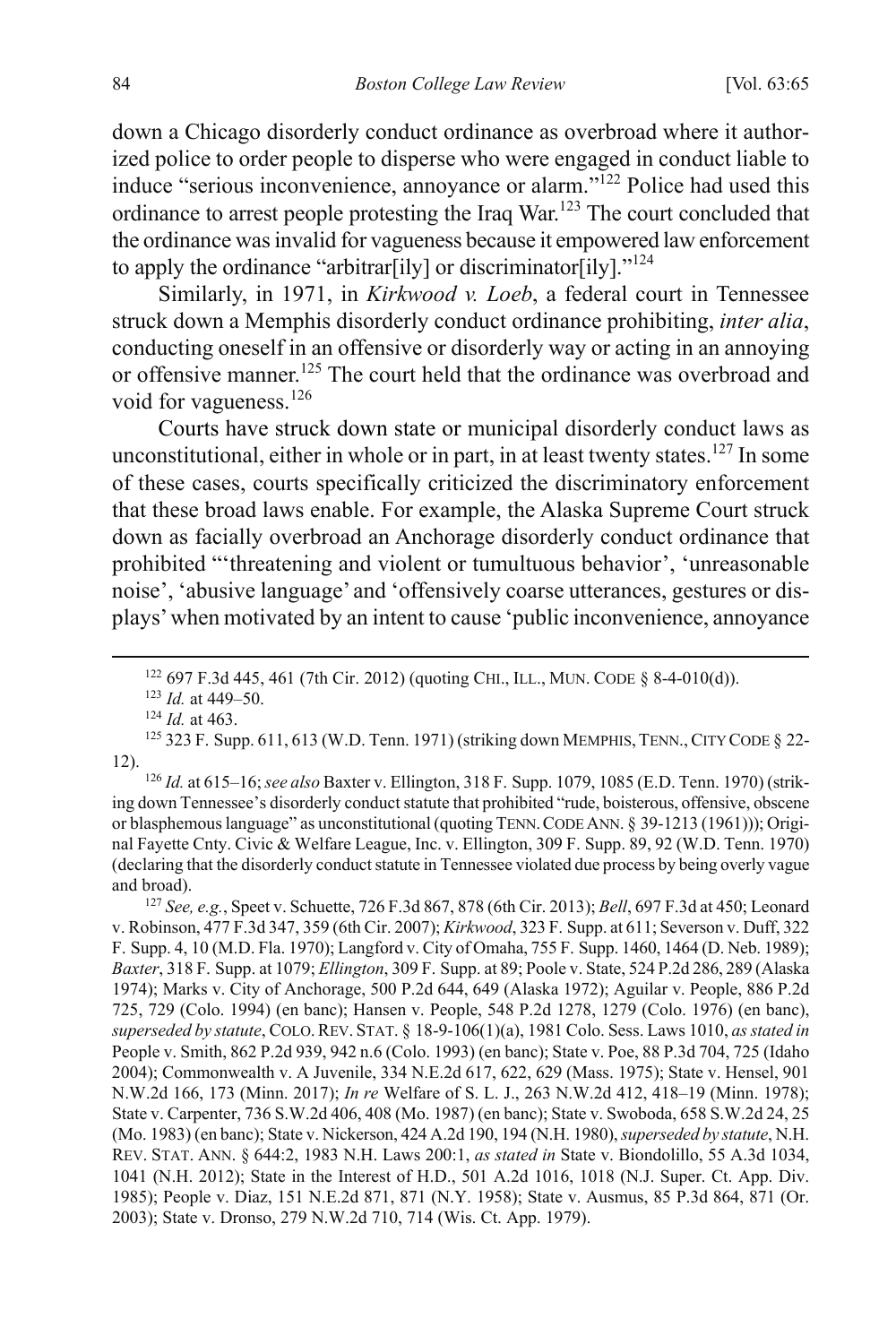or alarm.'"<sup>128</sup> The court reasoned that the broad language of the ordinance created an "obvious invitation" for officers to discriminate against people they disfavored.<sup>129</sup>

A New York court struck down a Dunkirk, New York disorderly conduct ordinance that prohibited lounging or loitering on street corners.<sup>130</sup> The defendant in that case was a migrant worker who spoke little English; he was standing outside a hotel with approximately twelve other men when the police ordered him to move and arrested him when he failed to do so.<sup>131</sup> The court concluded that the broad language of the ordinance subjected civilians to arbitrary and discriminatory enforcement, and was thus unconstitutional.<sup>132</sup>

### *B. Limiting Constructions to Avoid Facial Unconstitutionality*

Because so many disorderly conduct laws have unconstitutionally vague or overbroad text, many courts have interpreted these laws narrowly to circumvent their facial invalidity. In 1942 in *Chaplinsky v. New Hampshire*, the Supreme Court assessed the constitutionality of a New Hampshire statute which prevented people from saying annoying or offensive things to other people.<sup>133</sup> Although the text of the statute barred speech that is merely annoying or offensive—in violation of the First Amendment—New Hampshire construed the statute narrowly to criminalize only those words with a strong proclivity to incite violent reactions. <sup>134</sup> The Court held that this interpretation did not violate free speech because it fell within the fighting words exception to the First Amendment as it was narrowly tailored and restricted to speech likely to provoke "a breach of the peace."<sup>135</sup>

<sup>135</sup> *Id.* at 573–74.

<sup>&</sup>lt;sup>128</sup> *Marks*, 500 P.2d at 649 (quoting ANCHORAGE, ALASKA., CODE OF ORDINANCES § 15-1mm (1970)). 129 *Id.* (citing Coates v. City of Cincinnati, 402 U.S. 611, 616 (1971)). The court stated that the

overly broad statute was "an obvious invitation to discriminatory enforcement against those whose association together is 'annoying' because their ideas, their lifestyle, or their physical appearance is resented by the majority of their fellow citizens." *Id.* (quoting *Coates*, 402 U.S. at 616).

<sup>130</sup> *Diaz*, 151 N.E.2d at 871.

<sup>131</sup> *Id.*

<sup>132</sup> *Id.* at 871–72.

<sup>&</sup>lt;sup>133</sup> 315 U.S. 568, 569 (1942). Specifically, the statute prohibited people from "address[ing] any offensive, derisive or annoying word to any other person" in public, calling people "by any offensive or derisive name," or "mak[ing] any noise or exclamation in his presence and hearing with intent to deride, offend or annoy him, or to prevent him from pursuing his lawful business or occupation." *Id.*

<sup>&</sup>lt;sup>134</sup> *Id.* at 573 (noting that New Hampshire interpreted the language of the statute to penalize only speech having a "direct tendency to cause acts of violence by the person to whom, individually, the remark is addressed" (first citing State v. Brown, 38 A. 731 (N.H. 1895); and then citing State v. McConnell, 47 A. 267 (N.H. 1900)).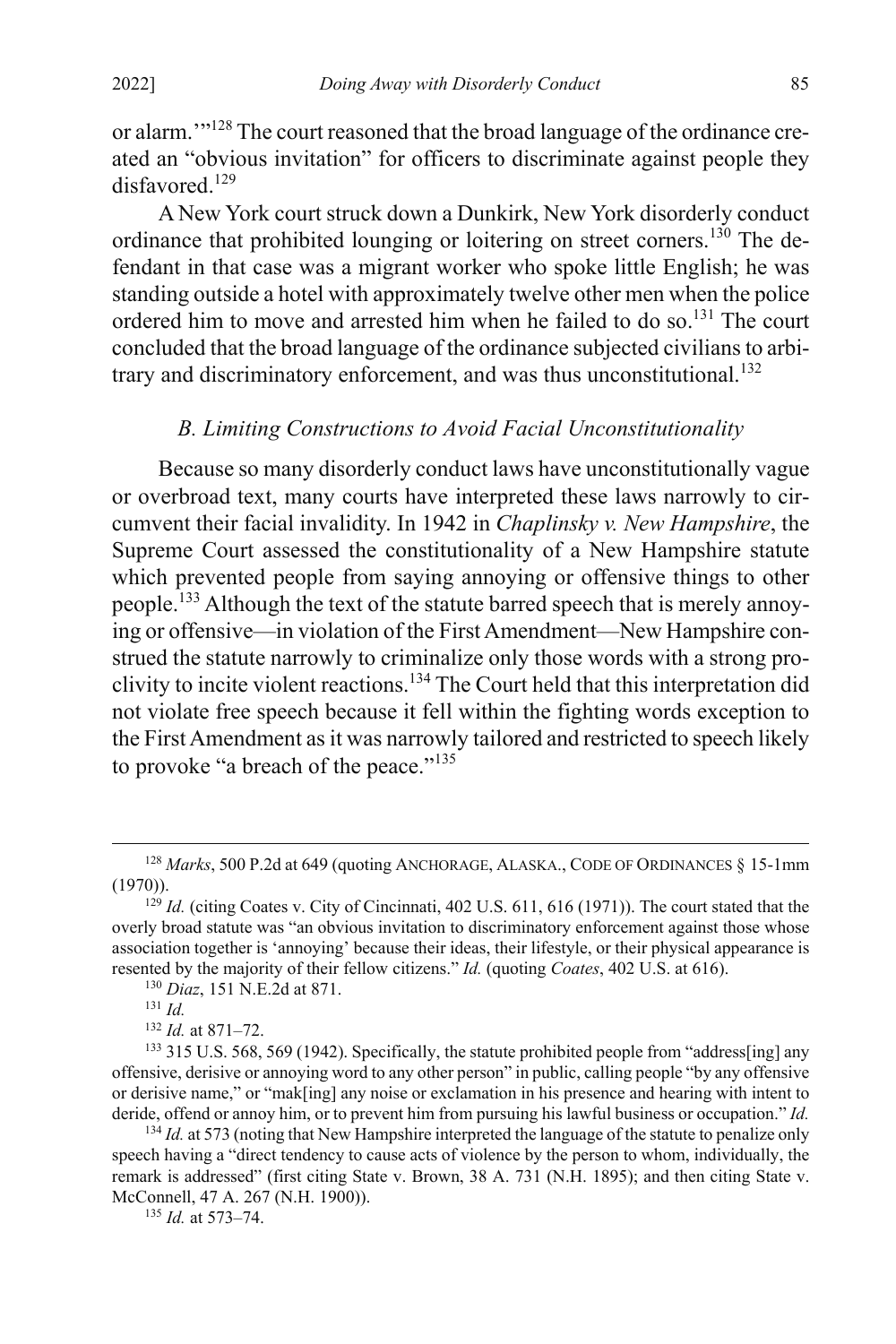<span id="page-22-0"></span>In the years following *Chaplinsky*, more than twenty states have endeavored to salvage their disorderly conduct laws by interpreting the laws to mean something different than the actual text, rather than by amending the text of the laws themselves.<sup>136</sup> For their part, courts recognized that the statutes criminalized annoying or offensive language—which the First Amendment protects but followed *Chaplinsky* in interpreting the laws narrowly to apply solely to fighting words. $137$ 

<span id="page-22-1"></span>Although the Supreme Court has endorsed reading limiting language into criminal laws to avoid constitutional implications, this tactic is especially problematic in the context of disorderly conduct laws.<sup>138</sup> Multiple state courts have followed *Chaplinsky*'s example of construing disorderly conduct laws as only applying to "fighting words," and thus have found these laws to be constitu-

 <sup>136</sup> *See, e.g.*, Johnson v. Quattlebaum, 664 F. App'x. 290, 295 (4th Cir. 2016); Gilles v. Davis, 427 F.3d 197, 205 (3d Cir. 2005); R.I.T. v. State, 675 So. 2d 97, 98 (Ala. Crim. App. 1995); Swann v. City of Huntsville, 455 So. 2d 944, 950 (Ala. Crim. App. 1984); Mosley v. City of Auburn, 428 So. 2d 165, 166 (Ala. Crim. App. 1982), *superseded by rule*, ALA.R.CRIM. P. TEMP. 15.5 (1983), *as stated in* Mason v. City of Vestavia Hills, 518 So. 2d 221, 223 (Ala. Crim. App. 1987); *In re* Louise C., 3 P.3d 1004, 1006 (Ariz. Ct. App. 1999); State v. Brahy, 529 P.2d 236, 237 (Ariz. Ct. App. 1974); Johnson v. State, 37 S.W.3d 191, 194 (Ark. 2001); Lucas v. State, 494 S.W.2d 705, 706–07 (Ark. 1973), *vacated*, 416 U.S. 919 (1974); Watkins v. State, 377 S.W.3d 286, 291 (Ark. Ct. App. 2010); State v. White, 1989 WL 25818, at \*2 (Del. Super. Ct. Mar. 7, 1989); White v. State, 330 So. 2d 3, 6 (Fla. 1976); State v. Saunders, 339 So. 2d 641, 644 (Fla. 1976); Freeman v. State, 805 S.E.2d 845, 849–50 (Ga. 2017); Knowles v. State, 797 S.E.2d 197, 200 (Ga. Ct. App. 2017); People v. Redwood, 780 N.E.2d 760, 763 (Ill. App. Ct. 2002); People v. Allen, 680 N.E.2d 795, 799 (Ill. App. Ct. 1997); People v. Slaton, 322 N.E.2d 553, 554 (Ill. App. Ct. 1974); State v. New, 421 N.E.2d 626, 628–29 (Ind. 1981); State v. Huffman, 612 P.2d 630, 634 (Kan. 1980); State v. John W., 418 A.2d 1097, 1101 (Me. 1980); People v. Gagnon, 341 N.W.2d 867, 869 (Mich. Ct. App. 1983); City of Billings v. Batten, 705 P.2d 1120, 1124–25 (Mont. 1985); State v. Drahota, 788 N.W.2d 796, 803 (Neb. 2010); State v. James M., 806 P.2d 1063, 1065–66 (N.M. Ct. App. 1990); State v. Orange, 206 S.E.2d 377, 379 (N.C. Ct. App. 1974); State v. Hoffman, 387 N.E.2d 239, 242 (Ohio 1979); Commonwealth v. Jarboe, 12 Pa. D. & C.3d 554, 558 (Pa. Ct. C.P. 1979); State v. Tavarozzi, 446 A.2d 1048, 1051–52 (R.I. 1982); State v. Perkins, 412 S.E.2d 385, 386 (S.C. 1991); City of Landrum v. Sarratt, 572 S.E.2d 476, 477–78 (S.C. Ct. App. 2002); *In re* S.J.N-K., 647 N.W.2d 707, 711 (S.D. 2002); Jimmerson v. State, 561 S.W.2d 5, 7 (Tex. Crim. App. 1978) (en banc); Duran v. Furr's Supermarkets, Inc., 921 S.W.2d 778, 785 (Tex. App. 1996); State v. Read, 680 A.2d 944, 946 (Vt. 1996).

<sup>137</sup> *E.g.*, *R.I.T.*, 675 So. 2d at 98 (stating that a disorderly conduct statute prohibiting "abusive or obscene language" only applies to fighting words (quoting ALA. CODE  $\S$  13A-11-7(a)(3) (1975)); *Brahy*, 529 P.2d at 237 (stating that "[t]he statute must be drawn or interpreted to include, as a violation, only those epithets amounting to 'fighting words'"); *James M.*, 806 P.2d at 1068 (declaring that "[b]y narrowly construing the statute to punish only 'fighting words,' we avoid any punishment of speech that is protected under the first and fourteenth amendments").

<sup>138</sup> *See, e.g.*, I.N.S. v. St. Cyr, 533 U.S. 289, 299–300 (2001) (reasoning that if one construction of a statute would violate the Constitution and another reasonable interpretation would avoid constitutional problems, "we are obligated to construe the statute to avoid such problems"), *superseded by statute*, REAL ID Act of 2005, Pub. L. No. 109-13, 119 Stat. 305, 310 (codified as amended at 8 U.S.C. § 1252), *as stated in* Nasrallah v. Barr, 140 S. Ct. 1683, 1690 (2020).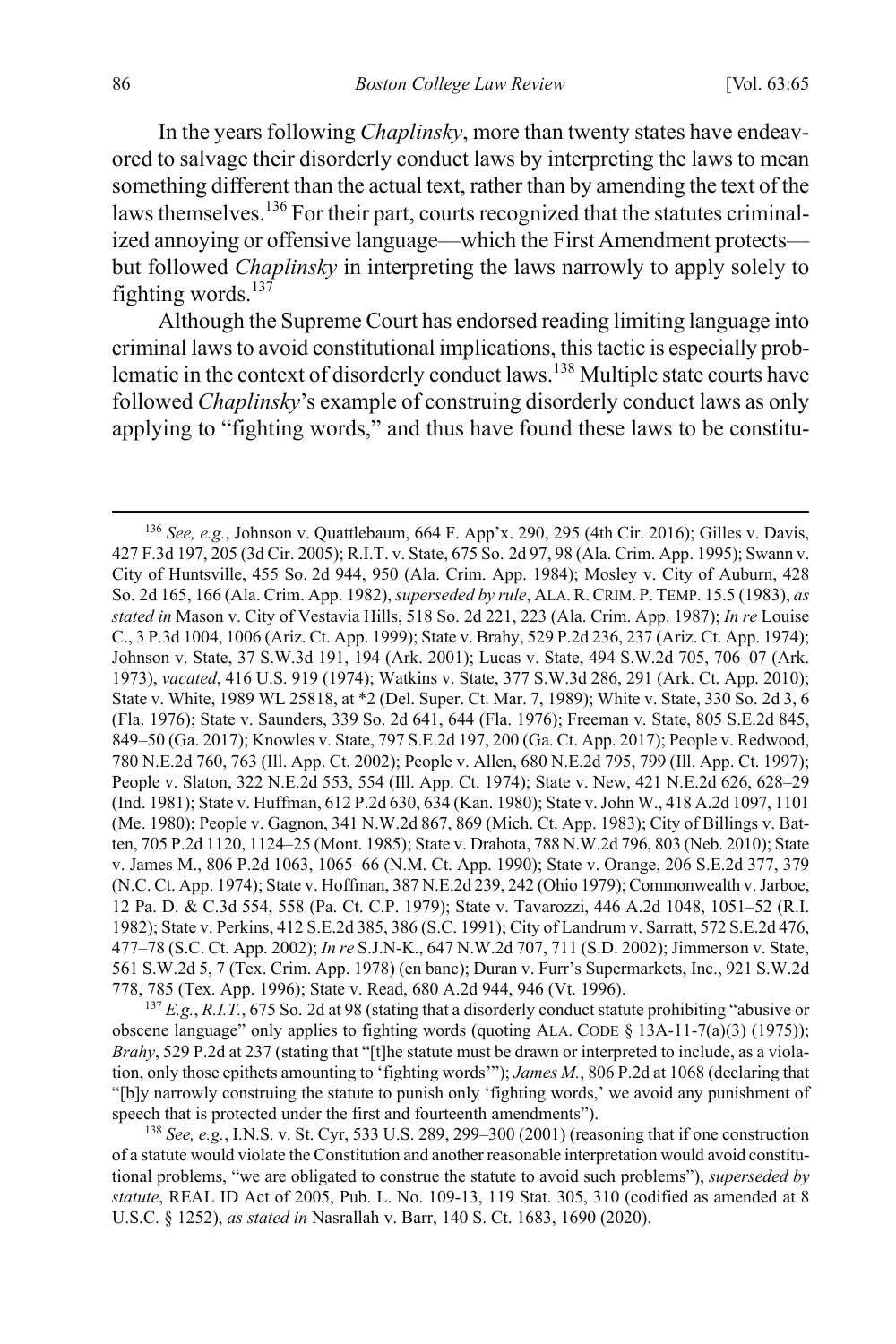tional.139 But since *Chaplinsky*, the Supreme Court has revisited the fighting words exception repeatedly, yet has never once upheld a conviction based on fighting words.<sup>140</sup> The fighting words exception, which numerous state courts rely on to uphold disorderly conduct convictions, is an exception the Supreme Court itself has continually declined to follow.

In 1973, in *Hess v. Indiana*, the Supreme Court addressed the case of a defendant convicted of disorderly conduct under an Indiana statute that prohibited, *inter alia*, "loud, boisterous or disorderly" actions, "loud or unusual noise," and "tumultuous or offensive behavior."<sup>141</sup> The defendant was convicted after participating in an anti-war demonstration during which approximately 100 to 150 demonstrators blocked the passage of cars on a public street.<sup>142</sup> As sheriffs moved in to disperse the crowd, the defendant said either, "'We'll take the [f\*\*\*ing] street later,' or 'We'll take the [f\*\*\*ing] street again.'"143 Sheriffs promptly arrested him.<sup>144</sup> The Court held that the defendant's speech did not constitute fighting words because the comments were not aimed at a particular person and thus were merely allusions to possible future illegal action.<sup>145</sup> The Court also noted that the fighting words exception permits the State to criminalize speech only when that speech "is directed to inciting or producing imminent lawless action and is likely to incite or produce such action."<sup>146</sup>

The Supreme Court has declined to apply the fighting words exception in several other situations, including a man who wore a jacket emblazoned with the words " $[F^{***}]$  the Draft,"<sup>147</sup> a white supremacist who spoke publicly about the duty to use violence against other races, $148$  and a statute barring people from interrupting or abusing police in the execution of their duties.149 The Court has also cautioned that the fighting words exception should be limited to a small class of words that are "likely to provoke the average person to retaliation."<sup>150</sup>

 <sup>139</sup> *Supra* note[s 136](#page-22-0)[–137](#page-22-1) (providing examples of state cases that have followed *Chaplinsky* to give statutes a narrow reading and preserve their validity).

<sup>&</sup>lt;sup>140</sup> For cases involving the Supreme Court holding that the First Amendment prohibited conviction for so called "fighting words," see Texas v. Johnson, 491 U.S. 397 (1989); City of Hous. v. Hill, 482 U.S. 451, 461–63 (1987); Hess v. Indiana, 414 U.S. 105 (1973); Cohen v. California, 403 U.S. 15 (1971); Brandenburg v. Ohio, 395 U.S. 444 (1969).

<sup>141</sup> 414 U.S. at 105 n.1 (quoting IND. CODE § 35-27-2-1 (1971)).

<sup>142</sup> *Id.* at 106.

<sup>143</sup> *Id.* at 107.

<sup>144</sup> *Id.*

<sup>&</sup>lt;sup>145</sup> *Id.* at 108 (holding that the defendant's remarks "amounted to nothing more than advocacy of illegal action at some indefinite future time").

<sup>146</sup> *Id.* (quoting Bradenburg v. Ohio, 395 U.S. 444, 447 (1969)).

<sup>147</sup> Cohen v. California, 403 U.S. 15 (1971).

<sup>&</sup>lt;sup>148</sup> *Brandenburg*, 395 U.S. at 444–45.<br><sup>149</sup> City of Hous. v. Hill, 482 U.S. 451, 461–63 (1987).

<sup>150</sup> Texas v. Johnson, 491 U.S. 397, 399, 409 (1989) (quoting Chaplinsky v. New Hampshire, 315 U.S. 568, 574 (1942)). In *Johnson*, the Court emphasized that no reasonable person would have per-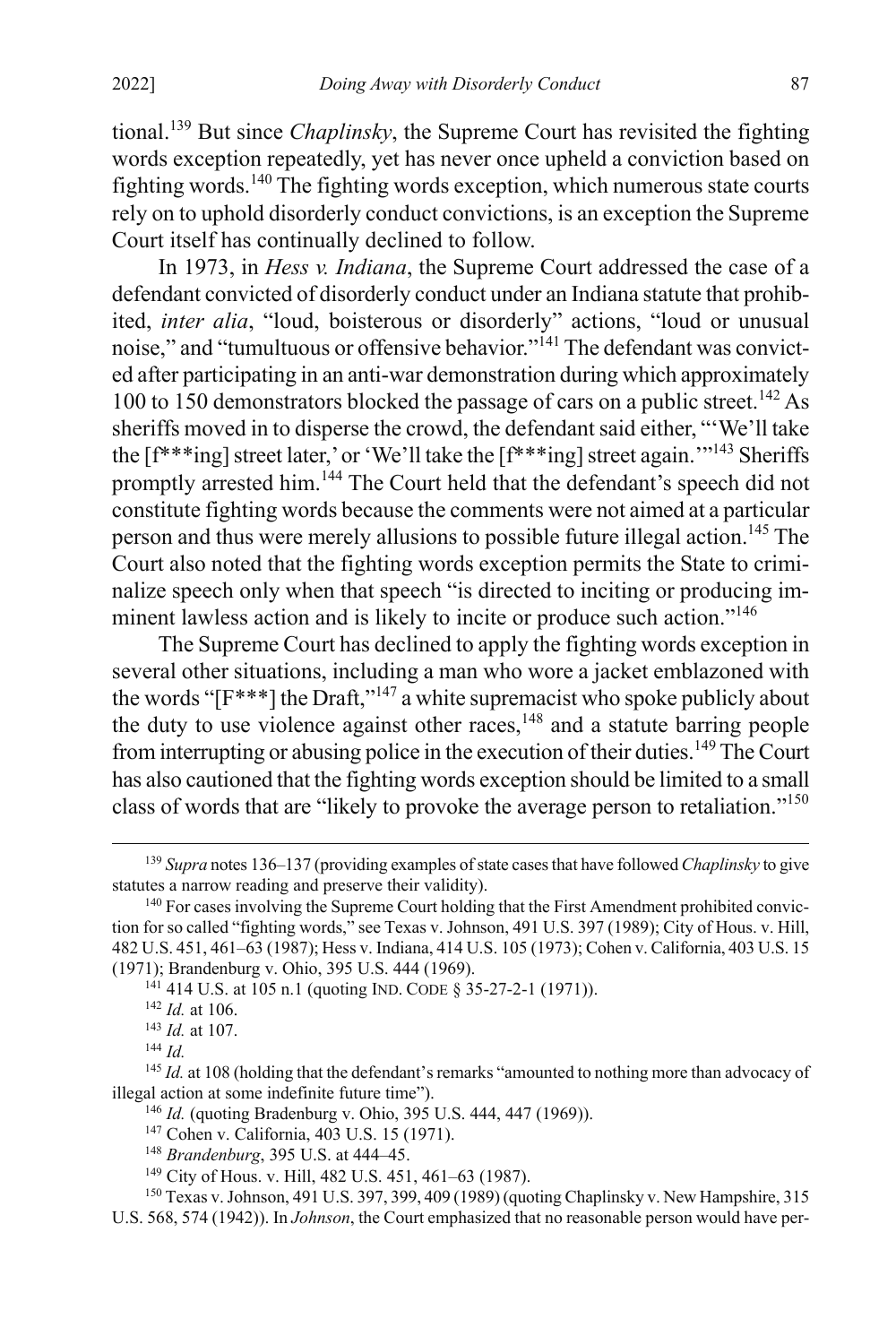Although the Supreme Court has not upheld a fighting words conviction in nearly eighty years, countless people each year are prosecuted and convicted of speech-based disorderly conduct under the theory that statutes which criminalize fighting words alone are constitutional.<sup>151</sup> Because low-level misdemeanors are so rarely appealed, the enormous majority of those cases are never subjected to judicial review.<sup>152</sup>

During the apex of the broken windows era, Professor Debra Livingston warned against the government's expanding obsession with policing public disorder.<sup>153</sup> Livingston cautioned that laws punishing disorder "raise many of the same concerns that led courts of [the previous era] to invalidate public order laws for vagueness."<sup>154</sup> This is still true today. Many disorderly conduct laws are unintelligibly vague and rely on courts' narrow interpretations to salvage their constitutionality. Unfortunately, in practice, this vague language enables law enforcement to apply the laws unconstitutionally—frequently with significant harm to those subjected to the laws' unconstitutional application.

#### <span id="page-24-0"></span>*C. Enabling Unconstitutional Enforcement*

Even when disorderly conduct laws are not facially unconstitutional, their expansive text renders them vulnerable to unconstitutional enforcement. The field of criminal law gives law enforcement officers tremendous discretion to decide what laws to enforce and against whom.<sup>155</sup> When broadly worded statutes intersect with minor misconduct, law enforcement discretion is at its height.<sup>156</sup>

<span id="page-24-1"></span> $\overline{a}$ 

<sup>156</sup> *See* Breitel, *supra* not[e 155,](#page-24-0) at 429 (explaining that discrimination is more likely when police officers have discretion over enforcement);Jenny Roberts, *Why Misdemeanors Matter: Defining Ef-*

ceived the defendant's words "as a direct personal insult or an invitation to exchange fisticuffs." *Id.* at 409. 151 *See supra* note[s 136](#page-22-0)[–137](#page-22-1) (detailing cases that have upheld the fighting words doctrine).

<sup>152</sup> *See* Nancy J. King & Michael Heise, *Misdemeanor Appeals*, 99 B.U. L. REV. 1933, 1941 (2019) (concluding that misdemeanor convictions are appealed at a rate of about one appeal per 1,250 misdemeanor convictions in state courts).

<sup>153</sup> Livingston, *supra* not[e 82,](#page-14-0) at 560.

<sup>154</sup> *Id.*

<sup>155</sup> *See* JEROME H. SKOLNICK,JUSTICE WITHOUT TRIAL: LAW ENFORCEMENT IN DEMOCRATIC SOCIETY 14 (1966) (defining the police as the "chief interpreter[s]" of criminal law); Charles D. Breitel, *Controls in Criminal Law Enforcement*, 27 U. CHI. L. REV. 427, 428 (1960) (stating that "[t]here is more recognizable discretion in the field of crime control, including that part of its broad sweep which lawyers call 'criminal law,' than in any other field in which law regulates conduct"); Caleb Foote, *Vagrancy-Type Law and Its Administration*, 104 U. PA. L. REV. 603, 603 (1956) (explaining that "[m]inor offenses are seldom reviewed by higher courts, and the actual limits of [statutes like vagrancy or disorderly conduct] by practices of police and magistrates"); Robert B. Watts, *Disorderly Conduct Statutes in Our Changing Society*, 9 WM. & MARY L. REV. 349, 350–51 (1967) (outlining that disorderly conduct statutes are difficult to understand and interpret, and thus lend themselves to arbitrary enforcement).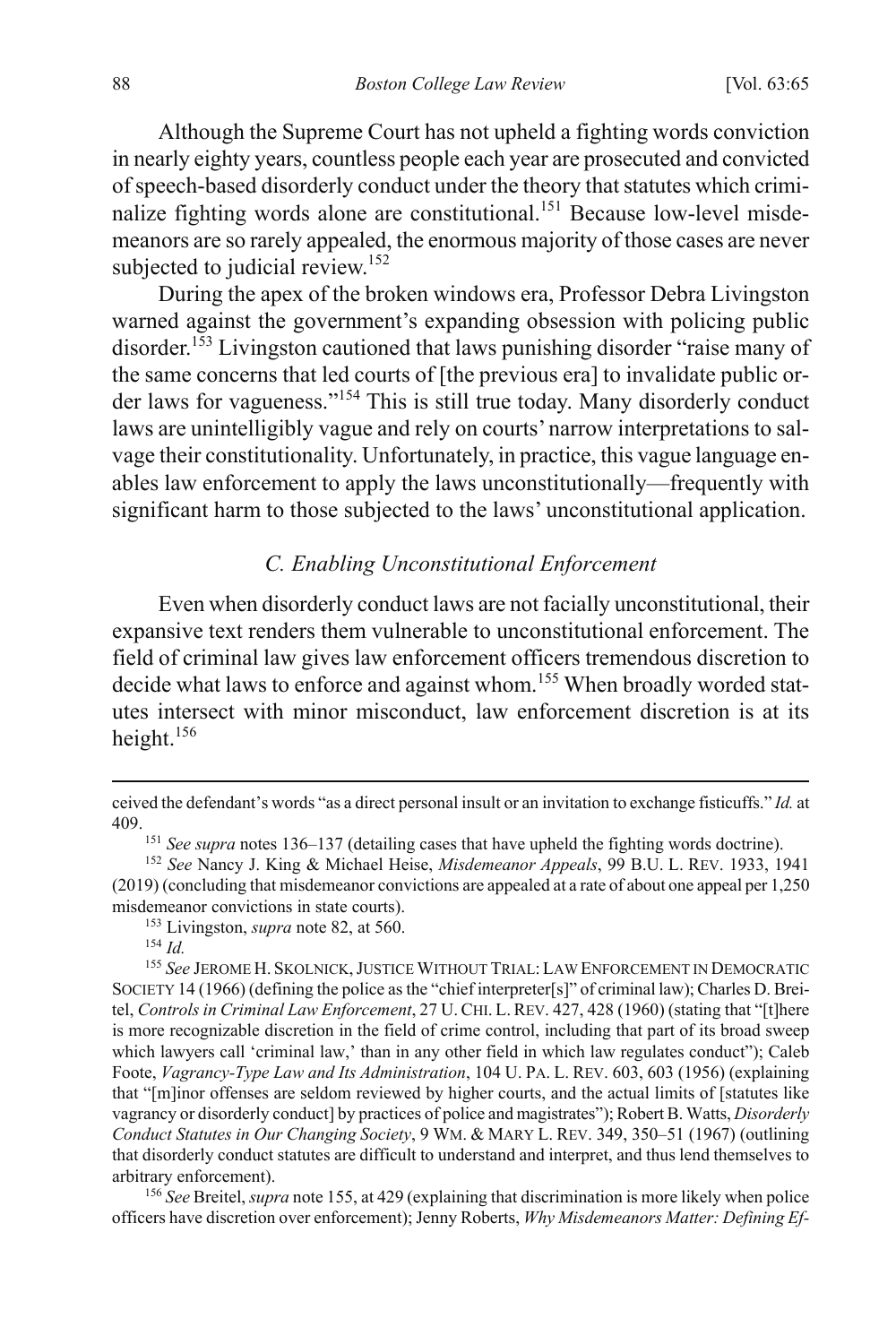Disorderly conduct laws fit squarely within this intersection. In 1968 Judge Robert Watts criticized "[t]he looseness and vagueness" of disorderly conduct statutes, and warned that the statutes' expansive language may infringe upon civil liberties.157 Jacinta Gau and Rod Brunson have explained that, because "disorderly" is a fluid concept that lacks clear definition, disorderly conduct laws provide insufficient guidance for police. <sup>158</sup> Police officers with minimal legal training are not prepared to decipher complex statutes, much less to know when a court mandates that the laws be applied more narrowly than the text itself prescribes.<sup>159</sup>

<span id="page-25-1"></span><span id="page-25-0"></span>A Vermont Supreme Court decision illustrates the infeasibility of expecting law enforcement to interpret disorderly conduct laws constitutionally.<sup>160</sup> In *State v. Colby*, decided in 2009, the defendants were prosecuted for disorderly conduct for interrupting a speech by the then-Director of National Intelligence, yelling that he "had blood on his hands," and "invit[ing] the audience" to walk out.<sup>161</sup> Vermont's disorderly conduct statute prohibited disturbing a lawful assembly "with intent to cause public inconvenience, or annoyance or recklessly creating a risk thereof."162 The protestors' interruption was minimal, and they were immediately escorted out.<sup>163</sup> The court recognized that the statute raised a question of how to interpret its broad text in light of the First Amendment guarantees of freedom of speech and assembly.<sup>164</sup> The court concluded that the statute was overbroad on its face because it illegally criminalized a considerable range of protected speech.<sup>165</sup> Although the court elected to construe the statute narrowly, rather than striking it down altogether, it held the prosecution

<sup>157</sup> Watts, *supra* not[e 155,](#page-24-0) at 350–51.<br><sup>158</sup> Jacinta M. Gau & Rod K. Brunson, *Procedural Justice and Order Maintenance Policing: A Study of Inner‐City Young Men's Perceptions of Police Legitimacy*, 27 JUST. Q. 255, 258 (2010).

<sup>159</sup> Yuri R. Linetsky, *What the Police Don't Know May Hurt Us: An Argument for Enhanced Legal Training of Police Officers*, 48 N.M. L. REV. 1, 5 (2018); *see id.* at 6 (explaining that the "failure to appreciate the legality of a citizen's conduct leads to many illegal [disorderly conduct] arrests"); *see also supra* Part II.B; Thomas A. Johnson, *Police-Citizen Encounters and the Importance of Role Conceptualization for Police Community Relations*, ISSUES CRIMINOLOGY,Winter 1972, at 103, 113– 14 (describing that the public wants police protection, but has not explicitly defined what the police should protect, leading to tension between the two entities).

 $\overline{a}$ 

<sup>165</sup> *Id.* at 202.

*fective Advocacy in the Lower Criminal Courts*, 45 U.C. DAVIS L. REV. 277, 304 (2011) (noting that "public order offenses such as disorderly conduct . . . often implicate free speech, overbreadth, and vagueness issues").

<sup>160</sup> State v. Colby, 972 A.2d 197, 200–01 (Vt. 2009).

<sup>&</sup>lt;sup>161</sup> *Id.* at 199–200.<br><sup>162</sup> *Id.* at 200 n.3 (quoting VT. STAT. ANN. tit. 13, § 1026(4) (1971)).

<sup>163</sup> *Id.* at 204.

<sup>164</sup> *Id.* at 200.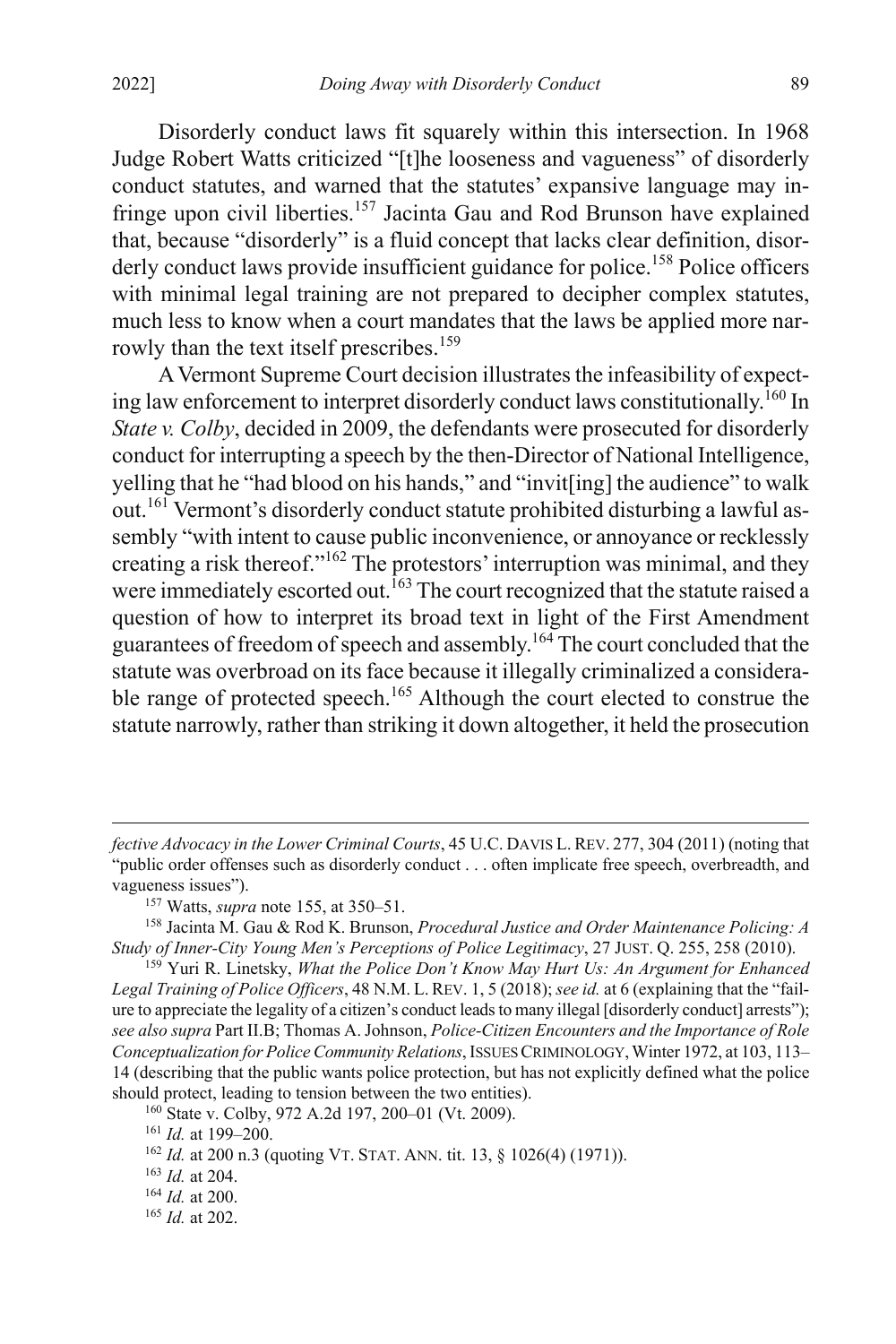unconstitutional because the defendants' speech fell within the Constitution's protection.166

According to Yuri Linetsky, a law professor and former police officer, police officers arrest people for constitutionally protected conduct "daily throughout the country—leading to countless improper arrests, which degrade the relationship between police officers and the communities they serve."<sup>167</sup> Linetsky writes that police officers' "[mis]understanding of legal concepts is evident in the over-enforcement of statutes, misapplication of fundamental rights, and especially in the misunderstanding of the intersection of statutory law and constitutional safeguards."168 The vague language of disorderly conduct laws allows police to define disorder in a manner inconsistent with the Constitution with little risk of being held accountable for their misinterpretations.<sup>169</sup>

#### <span id="page-26-0"></span>III. OTHER HARMS THAT DISORDERLY CONDUCT LAWS ENABLE

As discussed previously, disorderly conduct laws can be facially unconstitutional and encourage unconstitutional enforcement. These are further exacerbated by other non-constitutional harms. Section A of this Part presents the arbitrary and abusive enforcement of disorderly conduct laws and how this enforcement harms certain types of peoples.170 Section B examines the use of disorderly conduct laws as a form of social control that disproportionately impacts people of color.<sup>171</sup> Section C identifies how disorderly conduct laws create barriers to employment, housing, and other opportunities.172 Lastly, Section D argues that disorderly conduct laws waste taxpayer money that could be put to more productive use. $173$ 

 <sup>166</sup> *Id.* at 202–03.

<sup>167</sup> Linetsky, *supra* not[e 159,](#page-25-0) at 2.

<sup>168</sup> *Id.* at 5; *see also* Wayne A. Logan, *Police Mistakes of Law*, 61 EMORY L.J. 69, 78–82 (2011) (discussing the many ways in which courts forgive, and even expect, police officers' misinterpretations of poorly-worded criminal laws); *id.* at 83 (stating that "[a] prime justification for forgiving police mistakes of law lies in the enormous number and often-technical nature of low-level offenses that commonly serve as bases to stop and arrest individuals").

<sup>169</sup> *See* Harcourt, *supra* note [93,](#page-16-0) at 299 (describing how police brutality complaints increased from 1993 to 1997 during a height of order-maintenance policing and targeted minority groups); Erin Murphy, *Manufacturing Crime: Process, Pretext, and Criminal Justice*, 97 GEO. L.J. 1435, 1499 (2009) (noting that the "low[] visibility" of state prosecutions of minor crimes "may make them particularly amenable to abuse by the government").

<sup>170</sup> *See infra* Part III.A.

<sup>171</sup> *See infra* Part III.B.

<sup>172</sup> *See infra* Part III.C.

<sup>173</sup> *See infra* Part III.D.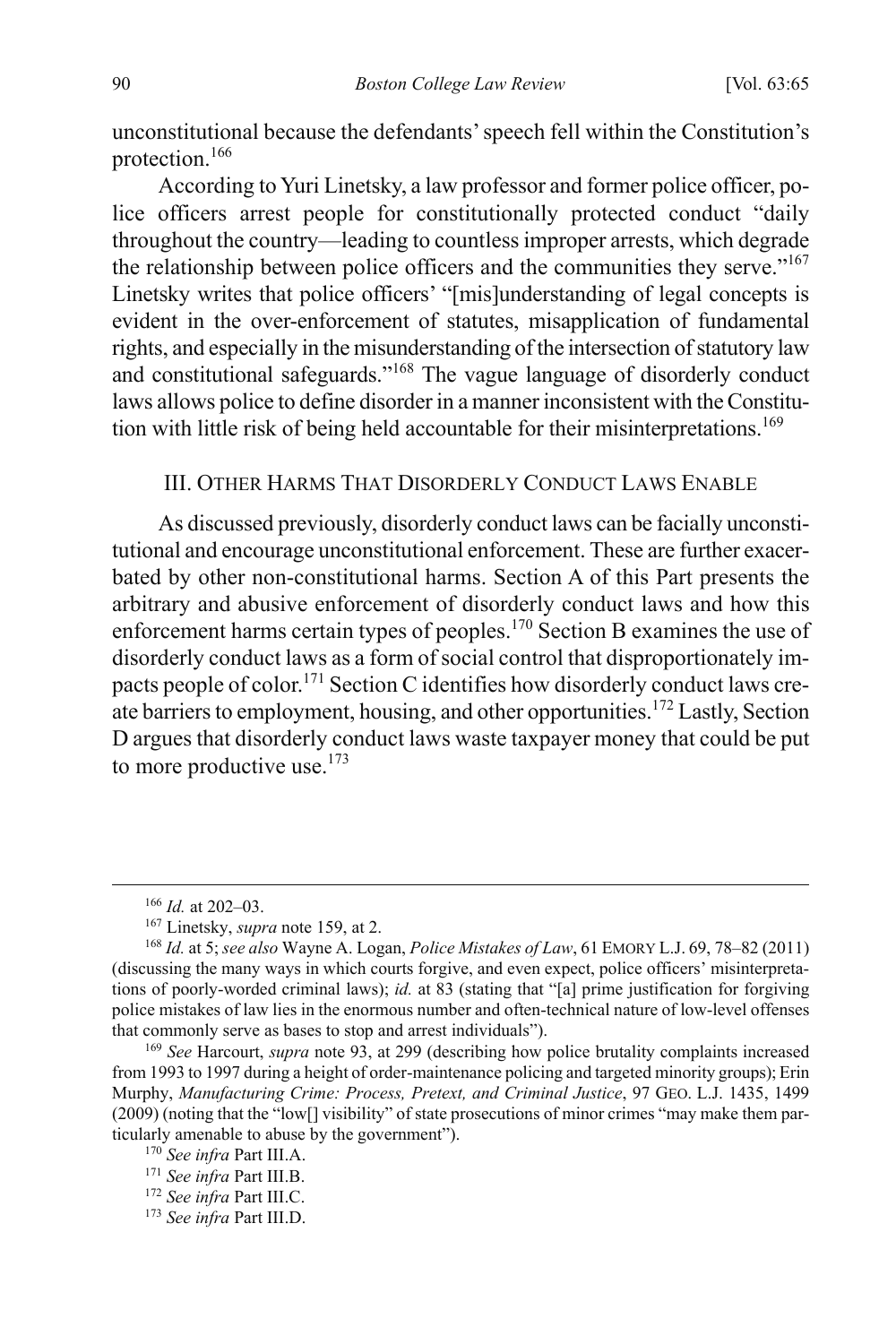#### <span id="page-27-0"></span>*A. Arbitrary and Abusive Enforcement*

In addition to enabling constitutional violations, poorly defined statutes also inevitably lead to arbitrary enforcement.174 Expansive disorderly conduct laws maximize prosecutorial power by creating what Alexandra Natapoff refers to as the "infinite pool of the guilty."175 This empowers law enforcement officers to snare their choice of offenders in their net.176 In reality, people commit minor crimes more frequently than police can investigate or prosecutors can charge. <sup>177</sup> Consequently, misdemeanor charges are highly discretionary by nature.<sup>178</sup> Consider, for example, how many times people cross the street against a light or play music louder than their neighbors would like without being charged with jaywalking or disorderly conduct. When police cannot arrest or cite everyone, they necessarily choose who they will charge.<sup>179</sup> The result is misdemeanor charges that "are less a product of underlying crime patterns than of which neighborhoods get policed, which people the police choose to monitor, which incidents they deem arrest-worthy, and which cases prosecutors choose to pursue."<sup>180</sup>

<sup>177</sup> *See* Stevenson & Mayson, *supra* not[e 21,](#page-4-0) at 766–67 (listing routine misdemeanors that people commit daily, like "walking dogs off the leash" or speeding).

<sup>178</sup> *See id.* at 766 (arguing that the location of police surveillance drives disorderly conduct arrests, rather than the offense itself).

<sup>179</sup> *See* Todd Haugh, *Overcriminalization's New Harm Paradigm*, 68 VAND.L.REV. 1191, 1202 (2015) ("Because the criminal law is so broad, it cannot be enforced as written; there are simply too many potential violators to prosecute. Therefore, decisions about enforcement fall on the executive, specifically prosecutors and law enforcement officers." (footnote omitted)); *see also* Nieves v. Bartlett, 139 S. Ct. 1715, 1730 (2019) (Gorsuch, J., concurring in part and dissenting in part) (expressing concern that "criminal laws have grown so exuberantly and come to cover so much previously innocent conduct that almost anyone can be arrested for something").

<sup>180</sup> Stevenson & Mayson, *supra* not[e 21,](#page-4-0) at 766; *see also* HERBERT L. PACKER, THE LIMITS OF THE CRIMINAL SANCTION 290 (1968) ("If police or prosecutors find themselves free (or compelled) to pick and choose among known or knowable instances of criminal conduct, they are making a judgment which in a society based on law should be made only by those to whom the making of law is entrusted. . . . When victims of discriminatory enforcement see what his happening, secondary effects subversive of respect for law. . . are produced."); *id.* at 287 (stating that "[m]aking and retaining criminal laws that can be only sporadically enforced not only is something of an exercise in futility but also can result in actual harm"); Livingston, *supra* note [82,](#page-14-0) at 589 (noting that police discretion and bias are especially significant concerns in the enforcement of minor crimes and vague criminal statutes).

<span id="page-27-1"></span> <sup>174</sup> *See* Craig Hemmens & Daniel Levin, *"Not a Law at All": A Call for a Return to the Common Law Right to Resist Unlawful Arrest*, 29 SW. U. L. REV. 1, 7 (1999) (explaining how the deference given to police offers and misunderstandings of the law lead to arbitrary enforcement).

<sup>175</sup> Natapoff, *supra* note [10,](#page-3-2) at 1358.

<sup>176</sup> *Id.*; *see also* Smith, *supra* not[e 21,](#page-4-0) at 565 (decrying the poorly defined criminal statutes that lead to overcriminalization and great authority for police); Stevenson & Mayson, *supra* note [21,](#page-4-0) at 766 (arguing that arrests related to misdemeanor offenses are related to the neighborhoods and people that police monitor because they are so ill-defined, granting police great latitude in enforcement).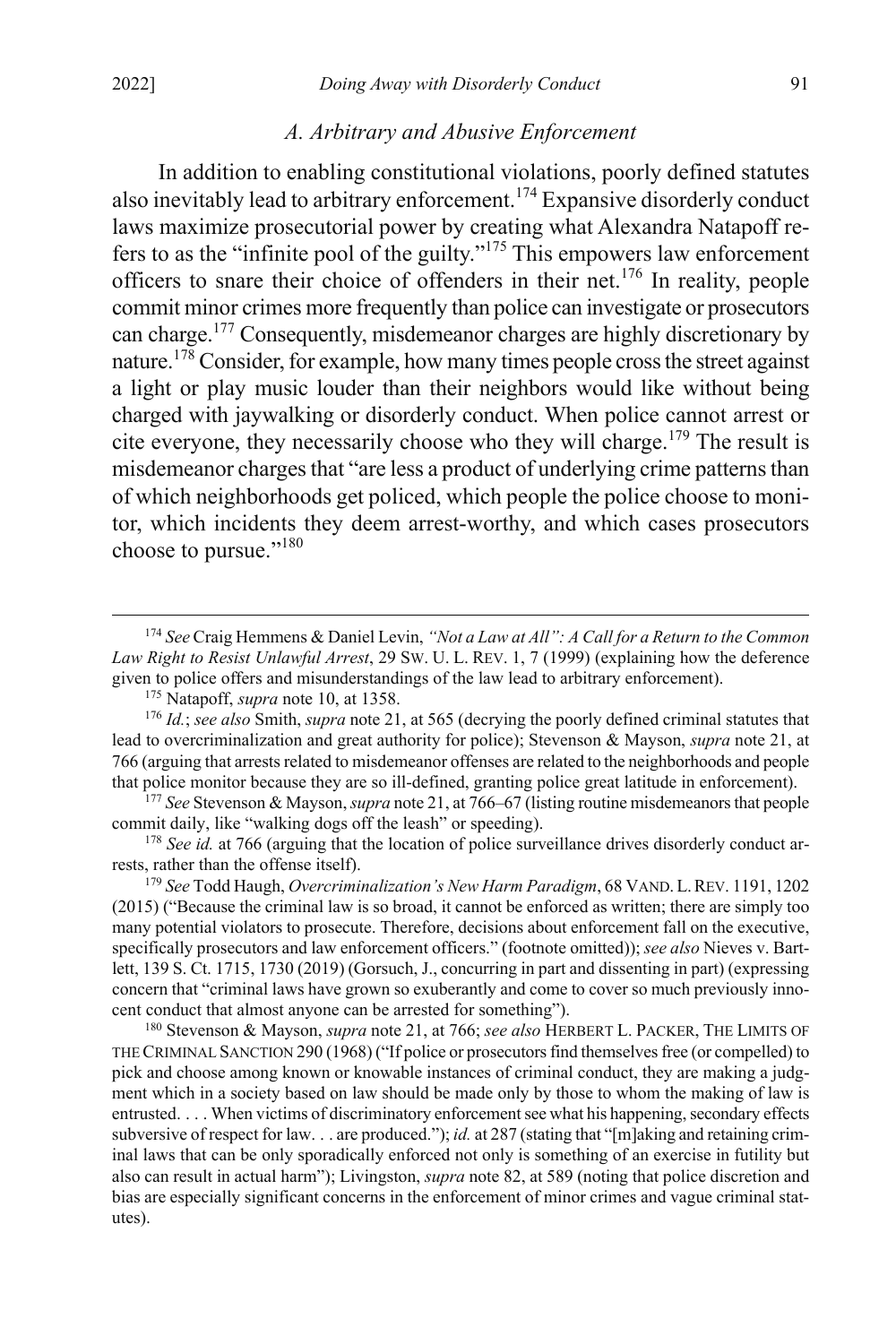<span id="page-28-1"></span><span id="page-28-0"></span>Broad statutes have historically been misused as a tool to arrest powerless or unpopular people, and disorderly conduct laws are no exception.<sup>181</sup> More than fifty years ago, Judge Watts cautioned that "[t]he vagueness or lack of specificity" in disorderly conduct statutes "may lead to arbitrary or capricious action on the part of the police."<sup>182</sup> By design, these laws vest enormous discretion in law enforcement and thus invite discriminatory enforcement.<sup>183</sup> Disorderly conduct laws allow police to claim probable cause when the charge was "prompted by [an improper] motive."<sup>184</sup>

<span id="page-28-2"></span>The following subsections describe the types of people most likely to suffer the arbitrary and discriminatory enforcement of disorderly conduct laws. Subsection 1 explores the impacts of enforcing disorderly conduct laws on people with unpopular beliefs.185 Subsection 2 looks at effects on minority people.186 Subsection 3 analyzes the impact of disorderly conduct enforcement

<sup>182</sup> Watts, *supra* not[e 155,](#page-24-0) at 352; *see also id.* at 354 ("The very nature of the disorderly conduct statutes and definitions creates fertile ground for possible abuse."); MORRIS & HAWKINS, *supra* note [81,](#page-14-1) at 12 (stating that "[d]isorderly conduct statutes allow the police very wide discretion in deciding what conduct to treat as criminal and are conducive to inefficiency, open to abuse, and bad for policepublic relations"); Issa Kohler-Hausmann, *Managerial Justice and Mass Misdemeanors*, 66 STAN.L. REV. 611, 630 (2014) (writing that "[t]he police can find as many instances of . . . [minor crimes] and disorderly conduct as they devote the time and resources to find").

<sup>183</sup> *See* Michael Johnston, *As Free as a Bird: The Middle Finger and the First Amendment*, WAKE FOREST L.REV. CURRENT ISSUES BLOG (Sept. 4, 2019), http://wakeforestlawreview.com/2019/09/asfree-as-a-bird-the-middle-finger-and-the-first-amendment/ [https://perma.cc/N8SR-6BX2] (writing that expansive disorderly conduct laws "give law enforcement broader discretion to stop people, even if the stops are only motivated by personal animus"); Wayne A. Logan, *After the Cheering Stopped: Decriminalization and Legalism's Limits*, 24 CORNELL J. L. & PUB. POL'Y 319, 331 (2014) (noting that police "wield near-total discretion to execute arrests for low-level social-disorder offenses"); Morgan, *supra* not[e 14,](#page-4-1) at 1642–43, 1657 (noting how disorderly conduct laws allow those with discretion free reign to choose which individuals will be subject to regulation, causing a disproportionate impact on marginalized peoples).

<sup>184</sup> *Nieves*, 139 S. Ct. at 1734 (Ginsburg, J., concurring in part and dissenting in part); *see also* Roberts, *supra* not[e 89,](#page-15-2) at 782 (arguing that criminal laws with broad language are "an invitation to police abuse"); Watts, *supra* not[e 155,](#page-24-0) at 357–58 (explaining that when disorderly conduct statutes are so broad as to permit many interpretations of what satisfies, "due process and justice becomes not what the legislature intended but what for a given purpose the police felt was disturbing or inciting").

<sup>185</sup> *See infra* Part III.A.1.

<sup>186</sup> *See infra* Part III.A.2.

 <sup>181</sup> *See, e.g.*, GOLUBOFF, *supra* not[e 74,](#page-13-0) at 12–41 (describing the historical use of vagrancy statutes as a tool for control and harassment of politically unpopular people, the jobless, religious or racial minorities, gay people, etc.); *see also id.* at 74 (describing the main function of vagrancy laws as "policing the visibly poor and underemployed"); Logan, *supra* not[e 168,](#page-26-0) at 102 (stating that police use of low-level offenses as a basis to arrest "is known to not fall uniformly on the polity"); Etienne C. Toussaint, *Blackness as Fighting Words*, 106 VA. L. REV. ONLINE 124, 146 (2020), https://www.virginia lawreview.org/articles/blackness-as-fighting-words/ [https://perma.cc/JM8Z-YN5M] (noting that laws that criminalize poorly-defined terms like "'fighting words[]' effectively grant[] police officers discretionary authority to determine what kinds of activities or public speech amount to criminal conduct").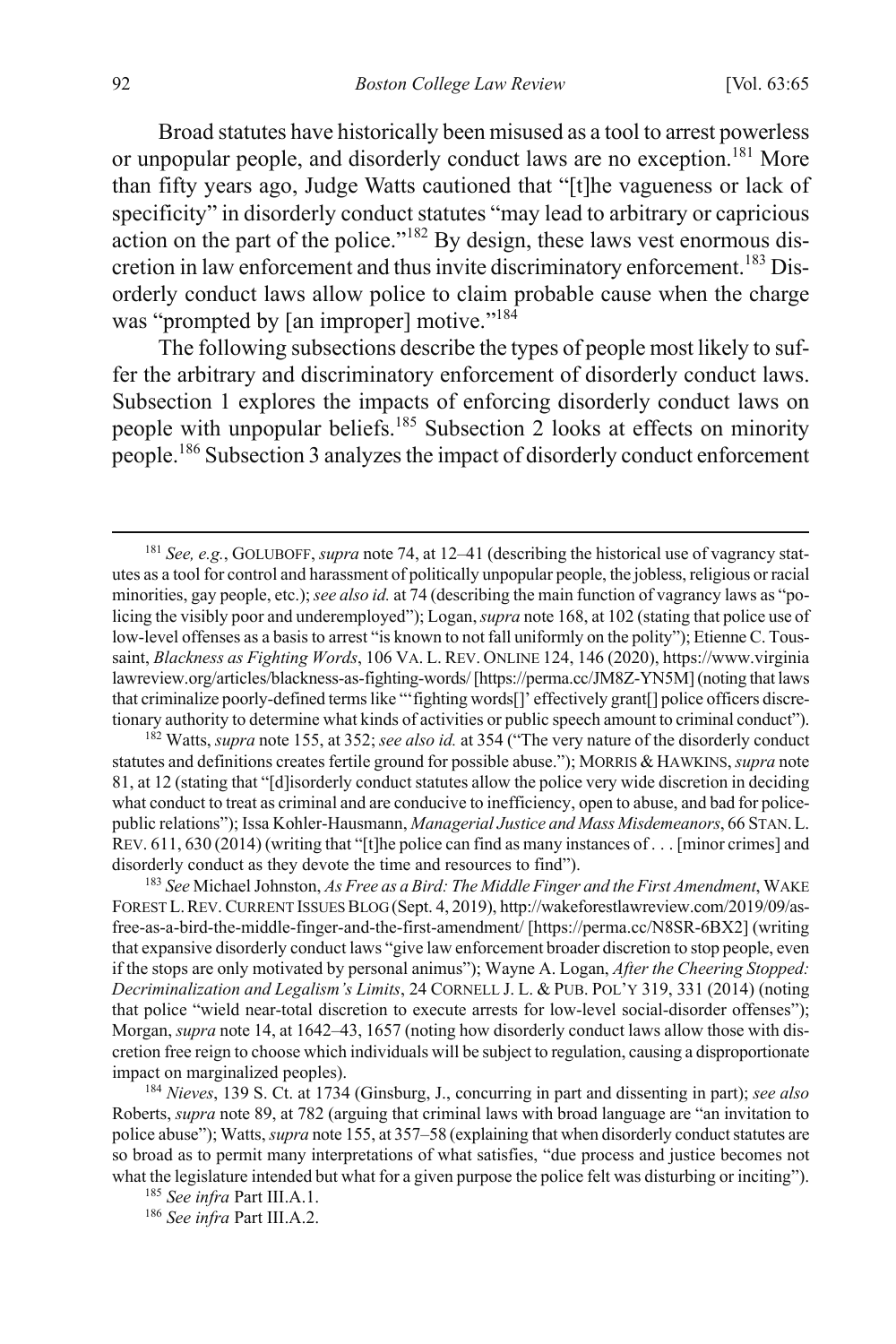on people with mental health challenges.187 Subsection 4 discusses the effect on people who annoy law enforcement.<sup>188</sup> Finally, Subsection 5 describes the impact of the laws on people who offend other civilians.<sup>189</sup>

## 1. People with Unpopular Beliefs

Disorderly conduct laws have served as an instrument to control people with unpopular religious beliefs. In 1949, two ministers of the Jehovah's Witness faith were convicted of disorderly conduct for speaking about their faith to a group of congregants in a local park after the city had repeatedly refused to allow Jehovah's Witnesses to hold their meetings in the park.<sup>190</sup> The ministers spoke anyway in absence of a permit, and the police arrested each of them.<sup>191</sup> Maryland's highest court declined to overturn the convictions.<sup>192</sup>

Chicago police arrested two members of an obscure religious sect and charged them with disorderly conduct for "distributing literature" about their faith to passing motorists.<sup>193</sup> The arrestees later sued.<sup>194</sup> A federal court concluded that the arrests were unjustified because the act of distributing religious literature created no threat of harm and the police did not order the plaintiffs to disperse before arrest.195

Politically unpopular beliefs can also be the target of disorderly conduct enforcement. In the 1960s, police in Rochester, New York arrested and charged a group of people with disorderly conduct for "staging anti-Vietnam war skits in the presence of Christmas shopping crowds."196 The State took the cases to trial, but the trial court dismissed the charges on ground that the defendants' actions were protected by the First Amendment.<sup>197</sup>

Protesters in Chicago were convicted of disorderly conduct for participating in a peaceful march to protest school segregation.<sup>198</sup> The United States Supreme Court ultimately reversed the convictions, concluding that: (1) no evidence suggested that the protesters acted in a disorderly way; and (2) the jury convicted based on acts the First Amendment protects.<sup>199</sup>

<sup>196</sup> People v. Losinger, 313 N.Y.S.2d 60, 61 (Rochester City Ct. 1970).

<sup>197</sup> *Id.* at 62–64.

<sup>198</sup> Gregory v. City of Chicago, 394 U.S. 111, 111–12 (1969).

<sup>199</sup> *Id.* at 112–13.

<sup>187</sup> *See infra* Part III.A.3. 188 *See infra* Part III.A.4.

<sup>189</sup> *See infra* Part III.A.5.

<sup>190</sup> Niemotko v. State, 71 A.2d 9, 9–10 (Md. 1950).

<sup>191</sup> *Id.*

<sup>192</sup> *Id.* at 11.

<sup>193</sup> Hartnett v. Schmit, 501 F. Supp. 1024, 1025 (N.D. Ill. 1980).

<sup>194</sup> *Id.* at 1025.

<sup>195</sup> *Id.* at 1025–27.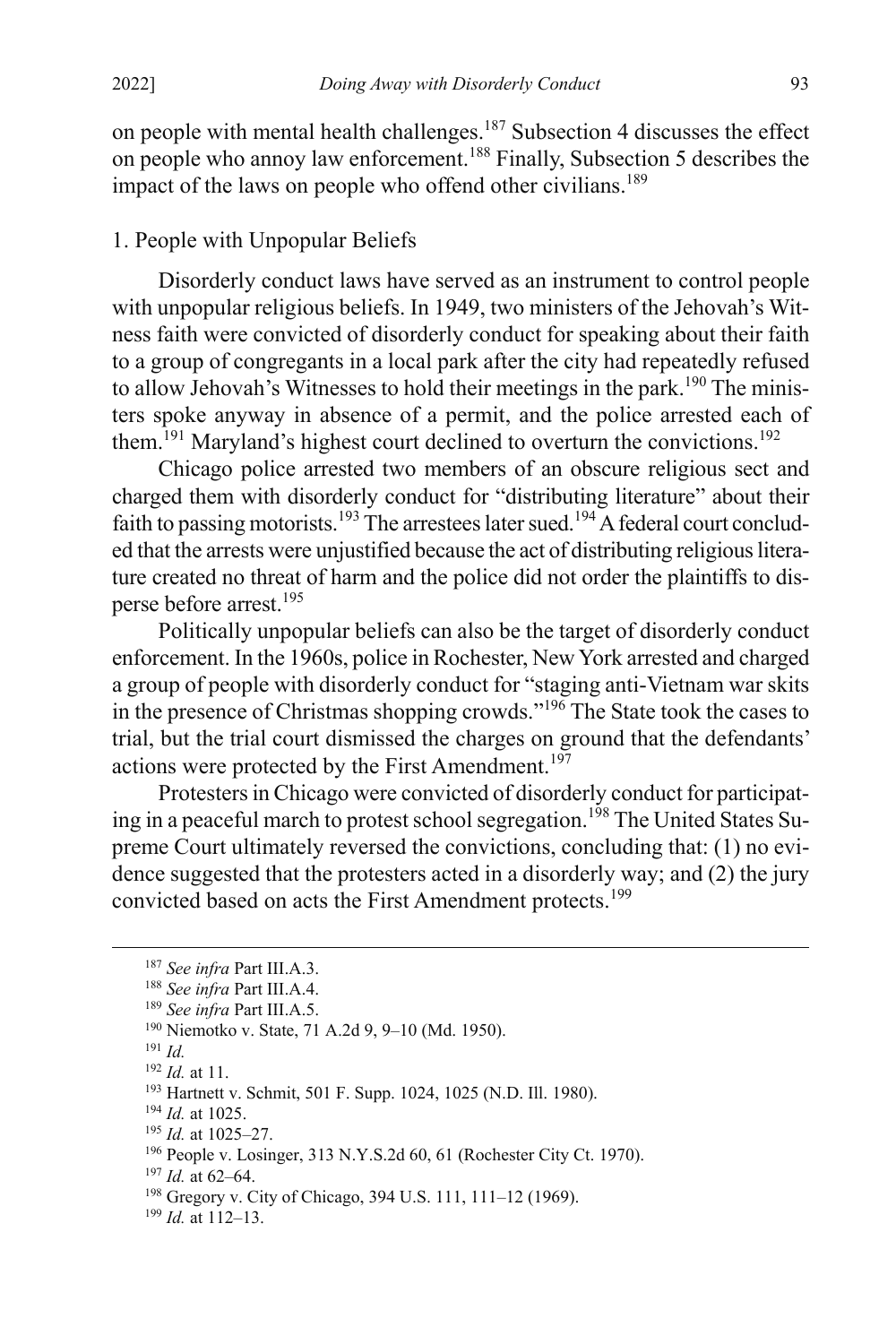During the Civil Rights Movement, police routinely used disorderly conduct laws as a basis to arrest protesters.<sup>200</sup> More recently, police in central Illinois arrested a young man and charged him with disorderly conduct after he posted a photo of himself burning an American flag to Facebook with an accompanying statement ruing his country's mistreatment of minorities.<sup>201</sup> During Jeff Sessions's Attorney General confirmation hearing in 2017, three female protesters were charged with disorderly conduct: two of the women were arrested for dressing as Ku Klux Klan (KKK) members to protest Sessions's alleged ties to the KKK, and the third woman was arrested for simply laughing during the hearing.<sup>202</sup> After mass protests over Louisville, Kentucky police officers killing Breonna Taylor, the Kentucky Senate passed a bill—sponsored by a retired police officer—that would expand disorderly conduct to include people who "accost[], insult[], taunt[], or challenge[] a law enforcement officer with offensive or derisive words, or by gestures or other physical contact" tending to provoke a violent response.<sup>203</sup> These are all efforts to use disorderly conduct laws as a tool for suppressing politically unwelcome speech.

Disorderly conduct charges have been used to subdue other unwelcome or dissenting views. A man in Georgia was cited for disorderly conduct after interrupting a church prayer to raise his middle finger and yelling about the malevolence of public schools which, he reasoned, were akin to an education by Satan.<sup>204</sup> He was convicted at trial, but the Georgia Supreme Court eventually reversed, holding that the conduct at issue was constitutionally protected.<sup>205</sup> A New Jersey resident was arrested and charged with disorderly conduct for re-

 <sup>200</sup> *See* GOLUBOFF, *supra* not[e 74,](#page-13-0) at 118–19, 125 (describing how police officers responded with creative charges to harass protestors during the Civil Rights Movement, but that they "routinely and repeatedly" used disorderly conduct laws); Christopher W. Schmidt, *Divided by Law: Sit-ins and the Role of the Courts in the Civil Rights Movement*, 33 LAW & HIST. REV. 93, 108, 142 (2015) (outlining how police used disorderly conduct laws to arrest peaceful sit-in protestors in the South).

<sup>201</sup> Tracy Crane, *UPDATE: Urbana Flag-Burner Won't Be Charged*, NEWS-GAZETTE (July 5, 2016), http://www.news-gazette.com/news/local/2016-07-05/update-urbana-flag-burner-wont-becharged.html [https://perma.cc/9TP9-WVNJ?type=image]; Steven Nelson, *Legal Fireworks: Police Unconstitutionally Arrest Flag-Burner on Fourth of July*, U.S. NEWS (July 5, 2016), http://www. usnews.com/news/articles/2016-07-05/legal-fireworks-police-unconstitutionally-arrest-flag-burneron-fourth-of-july [https://perma.cc/Q7NA-74Y9]. 202 *See* Maya Salam, *Case Is Dropped Against Activist Who Laughed at Jeff Sessions's Hearing*,

N.Y. TIMES (Nov. 7, 2017), https://www.nytimes.com/2017/11/07/us/jeff-sessions-laughter-protester. html [https://perma.cc/3EED-PPGM]. Two of the women were acquitted after trial and the third was convicted but had her conviction vacated by the trial judge. *Id.*

<sup>203</sup> Joe Sonka & Kala Kachmar, *'How Dare You': Kentucky Democrats Lash Out Over Bill Criminalizing Police Insults, but Bill Passes State Senate*, USA TODAY (Mar. 13, 2021), https://www. usatoday.com/story/news/politics/2021/03/13/kentucky-senate-passes-riot-bill-criminalizing-insultingpolice/4680301001/ [https://perma.cc/K7SW-43UF] (quoting S.B. 211, 2021 Gen. Assemb., Reg. Sess. (Ky. 2021)).

<sup>204</sup> Freeman v. State, 805 S.E.2d 845, 848 (Ga. 2017).

<sup>205</sup> *Id.* at 850–51.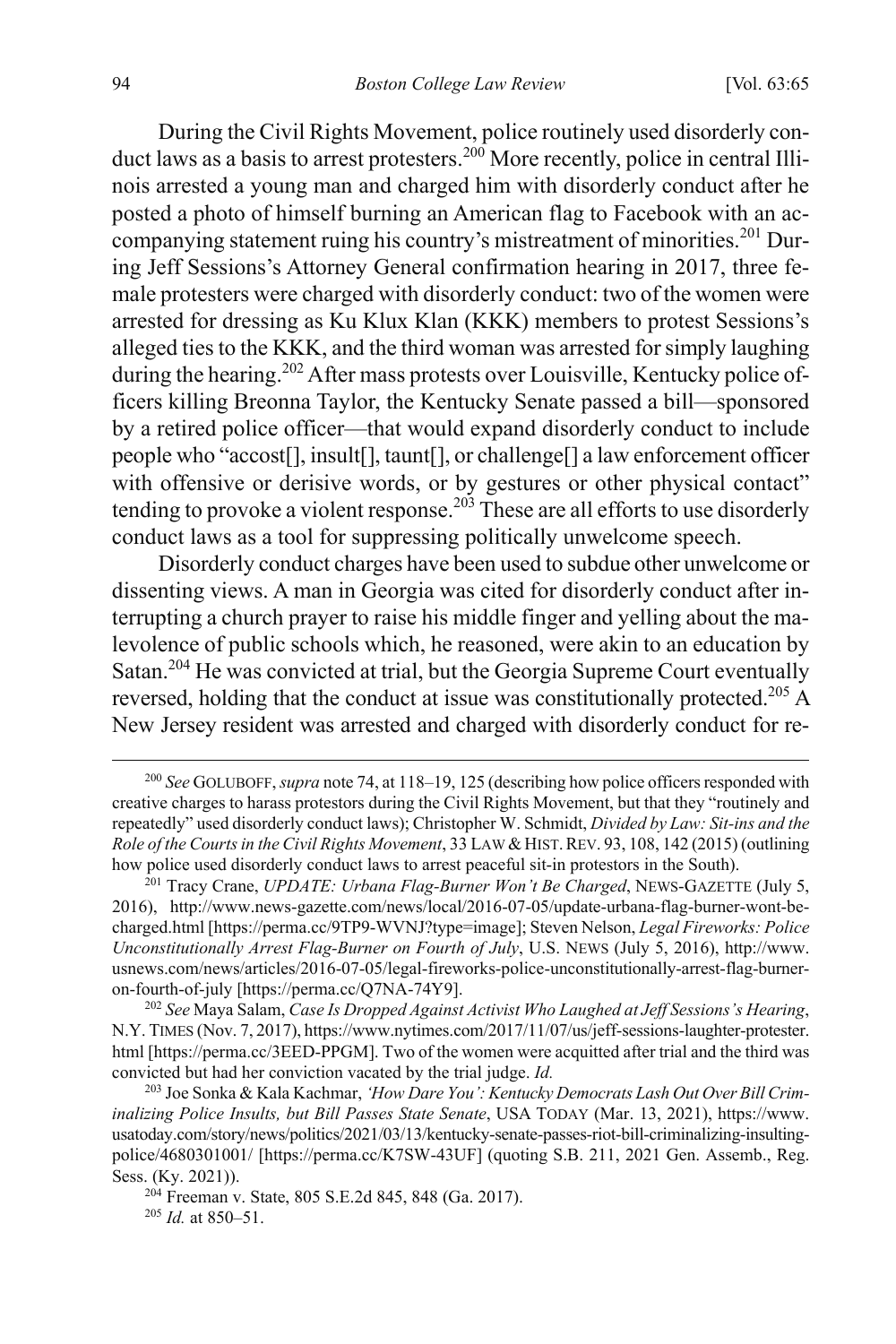cording city council meetings over the objection of the mayor and city council members.<sup>206</sup> The State prosecuted, but a court found him not guilty after trial.<sup>207</sup>

### 2. Minoritized People

People of color have long been the central focus of "proactive policing tactics[,]" which include aggressive enforcement of misdemeanor laws.208 Proactive policing has long occurred in communities of color both because police have long viewed people in those communities as more suspicious, and because communities of color have traditionally lacked the power to make their complaints heard.<sup>209</sup>

Part III, Section B discusses in detail the ways in which disorderly conduct laws serve as a means of social control against people of color. One brief example is the phenomenon of white people calling the police to complain about the activities of Black people. Although these calls have received substantial attention in recent years, they are hardly a new problem.<sup>210</sup> In one 1975 case, Ohio police responded to a call from a white family complaining about their Black neighbors; after police arrived, one of the Black neighbors swore at the officers and commented that if a Black person "had called the police, they wouldn't have got this much mother  $f^{***}$  ling police protection."<sup>211</sup> The police charged her with disorderly conduct, and she was convicted under a theory "that her language was obscene."<sup>212</sup> An appellate court then affirmed her conviction, concluding that her language was not obscene but qualified as fighting words.<sup>213</sup> The Ohio Supreme Court reversed the conviction on the grounds that her language was not obscene and the lower court had not given her an opportunity to rebut the notion that her language constituted fighting words.  $214$ 

<sup>206</sup> Tarus v. Borough of Pine Hill, 916 A.2d 1036, 1039 (N.J. 2007). 207 *Id.* at 1041.

<sup>208</sup> Hemmens & Levin, *supra* not[e 174,](#page-27-0) at 4; *see also* Roberts, *supra* not[e 89,](#page-15-2) at 780 (detailing how unconstitutional ordinances like Chicago's loitering ordinance are employed disproportionately against people of color).

<sup>&</sup>lt;sup>209</sup> See Livingston, *supra* not[e 82,](#page-14-0) at 596 (describing how this policing occurred against those "who lacked effective political power to complain").

<sup>&</sup>lt;sup>210</sup> See generally Chan Tov McNamarah, *White Caller Crime: Racialized Police Communication and Existing While Black*, 24 MICH.J.RACE &L. 335 (2019); Michael Harriot, *'White Caller Crime': The Worst Wypipo Police Calls of All Time*, THE ROOT (May 15, 2018), https://www.theroot.com/ white-caller-crime-the-worst-wypipo-police-calls-of-1826023382 [https://perma.cc/5YB6-2JYT].

<sup>211</sup> City of Columbus v. Fraley, 324 N.E.2d 735, 736 (Ohio 1975).

<sup>212</sup> *Id.* at 736–37.

<sup>213</sup> *Id.* at 737.

<sup>214</sup> *Id.* at 738.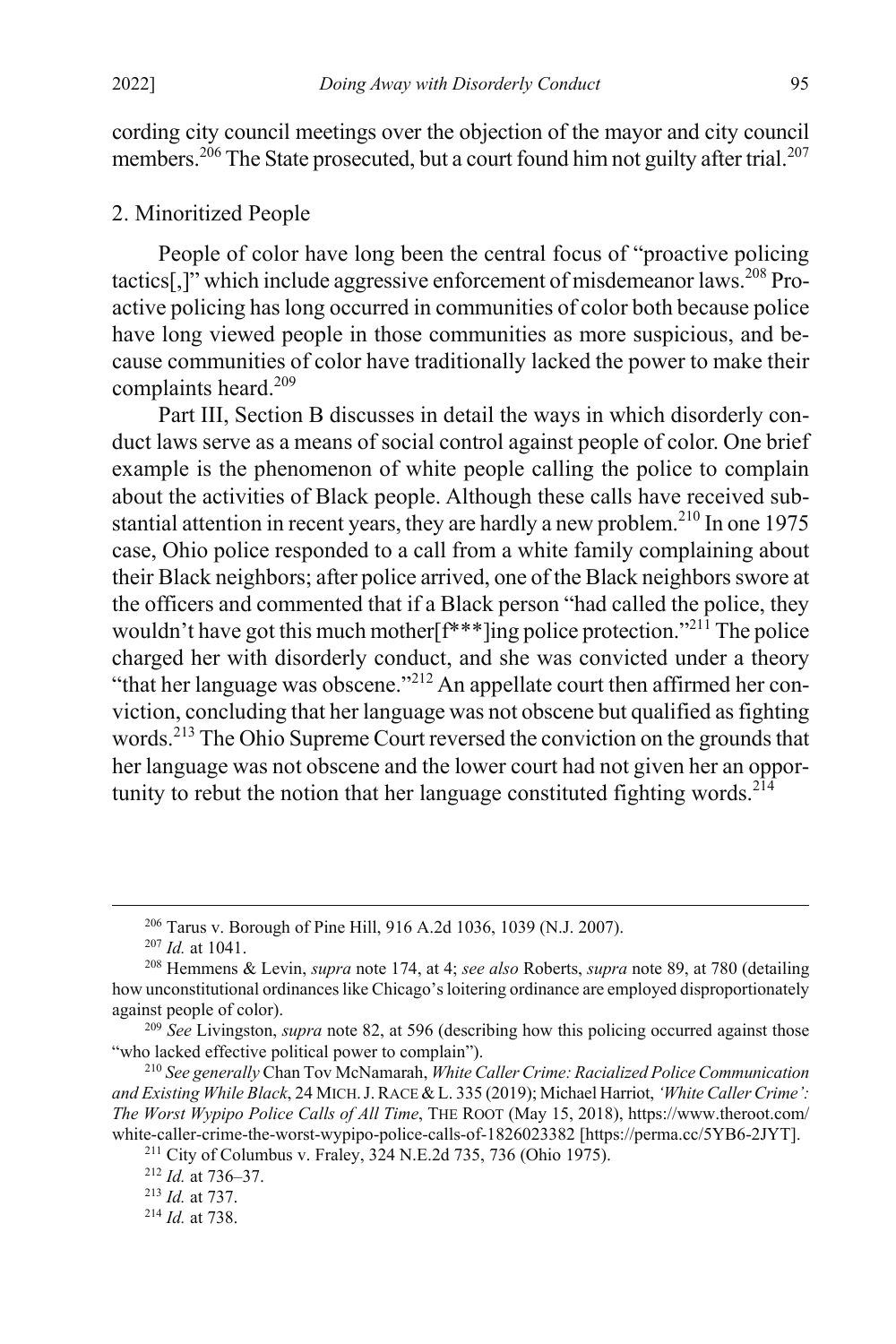Etienne Toussaint wrote that the mere status of being Black is often perceived as a symbol of disorder, or of resistance to law enforcement.<sup>215</sup> Toussaint posits that, where disorder itself is a racially biased concept, it should not be surprising that police are more likely to perceive disorder when they are confronted with Black people or even those protesting in support of Black  $liver$ <sup>216</sup>

People with non-traditional sexual orientation or gender identities have also experienced discriminatory disorderly conduct enforcement.<sup>217</sup> The defendant in the 2013 case, *United States v. Lanning*, was convicted of disorderly conduct after an undercover park ranger targeting gay men initiated a sexually explicit conversation with the defendant, and then agreed to have sex.<sup>218</sup> In response, the defendant briefly touched the ranger's clothed crotch.<sup>219</sup> The government charged him with disorderly conduct under a statute prohibiting "obscene" conduct, and the court sentenced him to fifteen days in jail.<sup>220</sup> The Fourth Circuit reversed the conviction, holding that the statute was unconstitutionally applied because the defendant's conduct did not qualify as obscene for purposes of First Amendment analysis.221

#### 3. People with Mental Health Challenges

People with mental health issues are similarly vulnerable to exploitative disorderly conduct enforcement. In Massachusetts, the State charged a psychiatric patient, who was involuntarily detained in a hospital, with disorderly conduct after he began shouting and threatening to injure anyone who detained him against his will.<sup>222</sup> A jury convicted him of disorderly conduct under a statute requiring proof that he engaged in "violent or tumultuous behavior" and "with purpose to cause public inconvenience, annoyance or alarm, or recklessly creating a risk thereof. [ $1^{223}$  The Supreme Judicial Court reversed the conviction, finding no evidence that the patient possessed the requisite mental state.<sup>224</sup>

<sup>219</sup> *Id.* at 479.

<sup>221</sup> *Id.* at 482–83.

 <sup>215</sup> Toussaint, *supra* not[e 181,](#page-28-0) at 153–54 (stating that "Blackness itself [is] a kind of symbolic speech that becomes 'fighting words'" (emphasis omitted)).

<sup>216</sup> *Id.* at 151–52 (stating that disorder is racially biased); *id.* at 158–59 (describing the outsize response by police to BLM protestors and connecting this with a failure to listen to Black words).

<sup>217</sup> *See* GOLUBOFF, *supra* not[e 74,](#page-13-0) at 41 (describing how the outcome in 1953 in *Edelman v. California* caused others who had been targeted under vagrancy statutes to question their constitutionality).

<sup>218</sup> 723 F.3d 476, 478–79 (4th Cir. 2013).

<sup>220</sup> *Id.* at 478–79 (citing 36 C.F.R. § 2.34(a)(2)).

<sup>222</sup> Commonwealth v. Accime, 68 N.E.3d 1153, 1155–56 (Mass. 2017).

<sup>223</sup> *Id.* at 1157 (quoting MODEL PENAL CODE § 250.2 (AM. L. INST., Official Draft and Revised Comments 1980)) (citing Commonwealth v. Sholley, 739 N.E.2d 236, 241 n.7 (Mass. 2000)).

<sup>224</sup> *Id.* at 1157–58.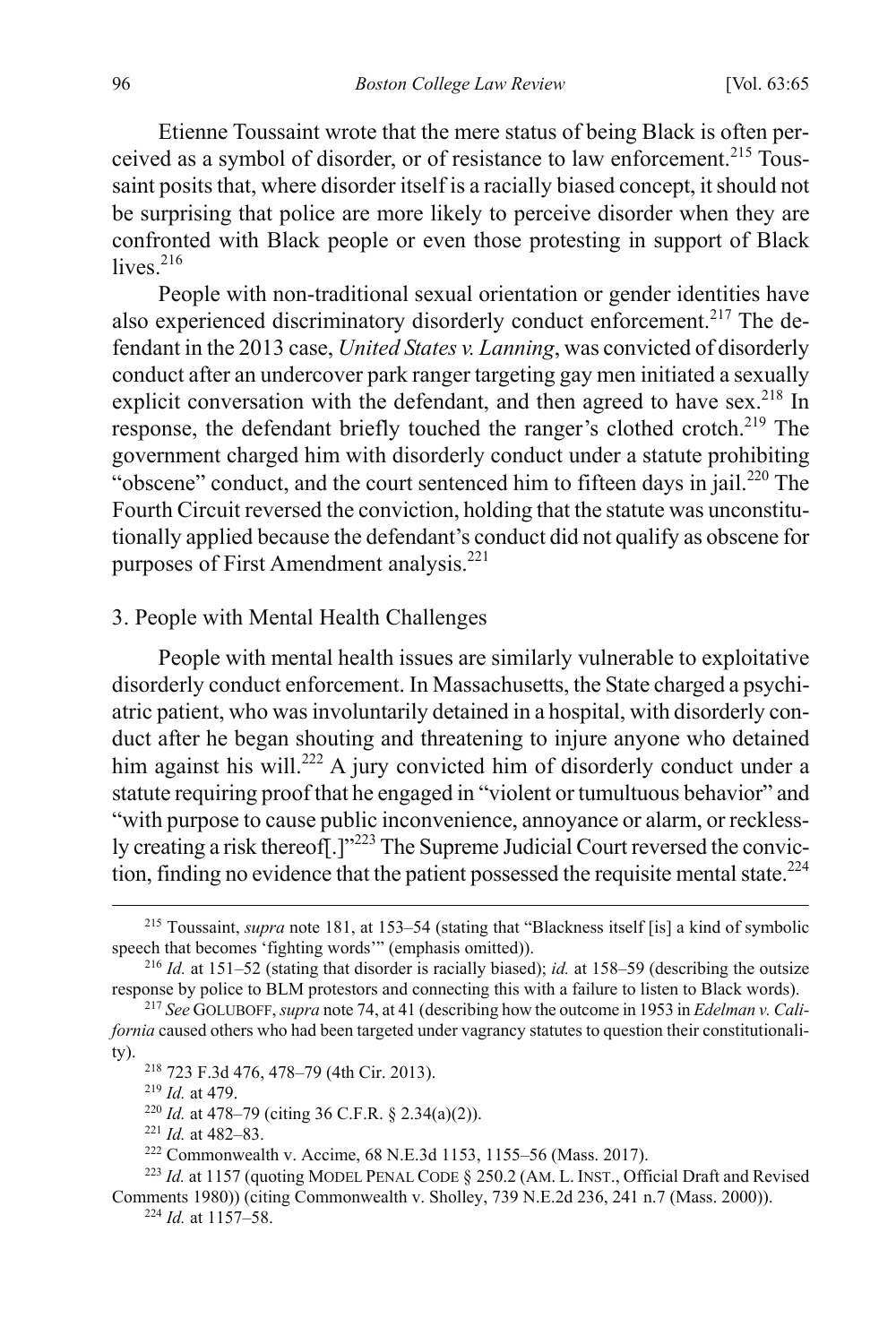In Atlanta, police charged a mentally ill man with disorderly conduct after they found him coated in feces and yelling obscenities at a gas station.<sup>225</sup> He spent months in jail, unable to afford the  $$500$  bond.<sup>226</sup> In Minnesota, an eleven-year-old boy, whose mother described him as possibly "on the autism spectrum," was charged with disorderly conduct after his neighbors called the police because he was running around in a park with a mask covering his face.<sup>227</sup> The charge cost the family \$3,500 in legal expenses to defend and resulted in anxiety for the child.<sup>228</sup>

### 4. People Who Annoy Law Enforcement

After studying disorderly conduct arrests and prosecutions in Philadelphia during the 1950s, Caleb Foote noted that many of the arrests involved people who had offended or insulted police officers.<sup>229</sup> Foote's examples included someone who was in a bar insulting the police and a man of Mexican ancestry who employed allegedly offensive language after a police officer told him to leave a bus terminal.230 The man was speaking Spanish—which "the officer did not understand"—but the officer surmised that the language was inappropriate and decided to arrest.<sup>231</sup>

The practice of police officers charging people who offend them with disorderly conduct has continued in the decades since Foote's research. In 1960, in *Thompson v. City of Louisville*, the United States Supreme Court reversed a disorderly conduct conviction for a man who the police forcibly removed from a bar for arguing with the police, despite testimony that the man was a welcome patron and had purchased food and drink to pass the time while waiting for his bus.<sup>232</sup> There was no testimony that the man so much as "raised his voice" at police, nor did he use obscenities or physically resist arrest.<sup>233</sup>

Examples abound of law enforcement officers improperly charging people with disorderly conduct for using obscenities against police. In 2019, the

 <sup>225</sup> Rhonda Cook, *Suit: Free Jailed Atlanta Man Too Poor to Pay Bond*, ATLANTA J.-CONST. (Jan. 8, 2018), https://www.ajc.com/news/local/suit-filed-force-atlanta-free-jailed-poor-who-can-paybond/IXax3TpxJKWmyhVba4FGFK/ [https://perma.cc/T23Y-GWGN].

<sup>226</sup> *Id.*

<sup>227</sup> Erin Adler, *Eagan Boy Thought He Was Just Playing in the Park, but Those on Social Media Felt Otherwise*, STAR TRIB. (Dec. 7, 2019), https://www.startribune.com/eagan-boy-thought-he-wasjust-playing-in-the-park-but-those-on-social-media-felt-otherwise/565914922/ [https://perma.cc/SHX3- KAEL].

<sup>228</sup> *Id.*

<sup>229</sup> Foote, *supra* note [155,](#page-24-0) at 637.

<sup>230</sup> *Id.*

<sup>231</sup> *Id.*

<sup>232</sup> 362 U.S. 199, 200–02, 205–06 (1960), *abrogated by* Jackson v. Virginia, 443 U.S. 307 (1979). <sup>233</sup> *Id.* at 205.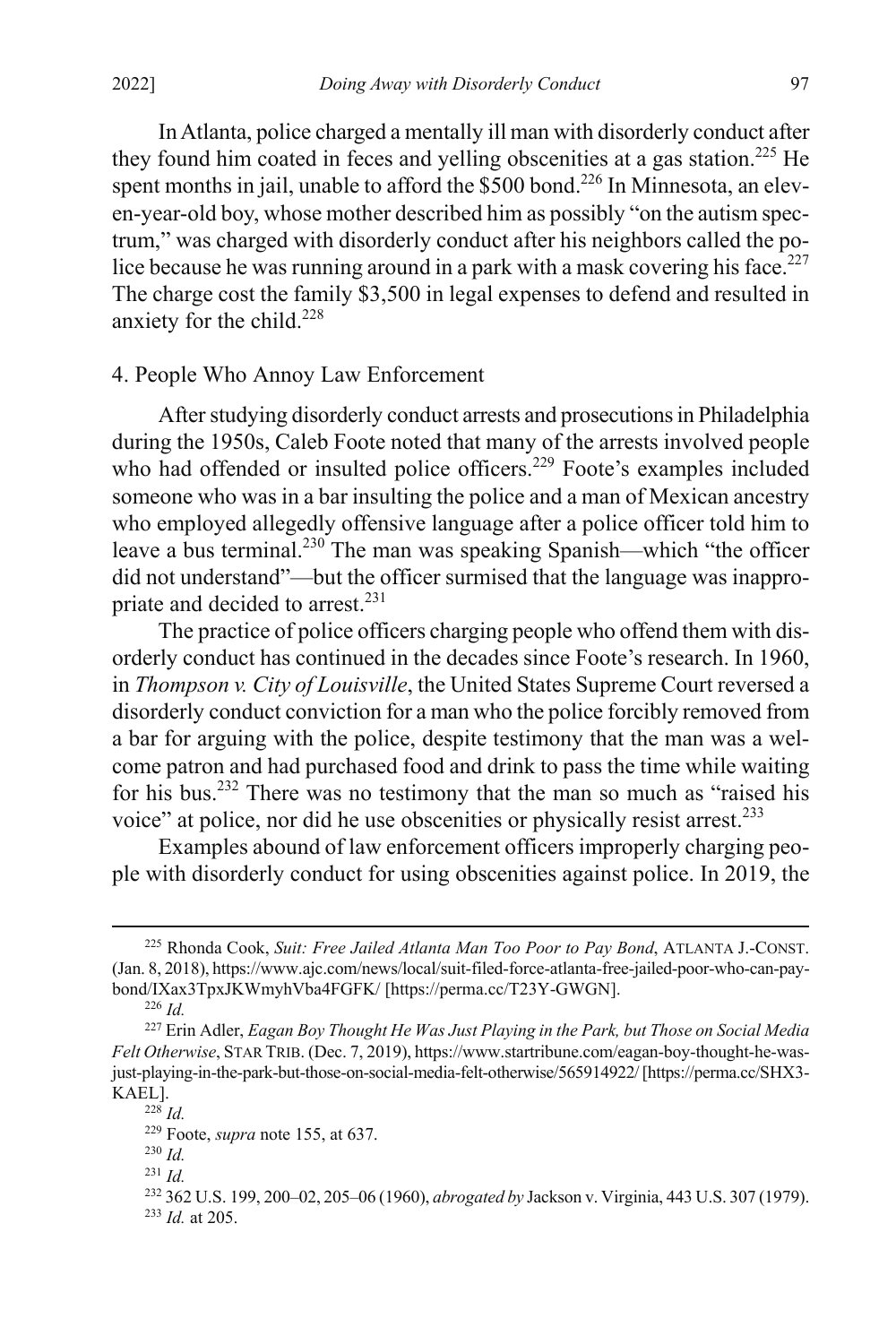Eighth Circuit held that an Iowa state trooper violated the First Amendment when he arrested a man and charged him with disorderly conduct for yelling "'f<sup>\*\*</sup>k you!' out of his car window" at the state trooper.<sup>234</sup> In New York City, police detained a defendant on suspicion of disorderly conduct after he yelled profanities at the officers in a subway station.<sup>235</sup> Although the swearing surprised the other passengers, it caused no additional response or harm.<sup>236</sup> In Rochester, New York, police arrested a man for disorderly conduct after he approached a vehicle to ask why the police officer had run a check on the license plate of his girlfriend's car.<sup>237</sup> When the officer said he could check whatever plates he wanted, the defendant retreated from the vehicle, but began cursing and "accused [the officer] of harassing him."<sup>238</sup> The officer then got out of his car and arrested the defendant.<sup>239</sup> The Court of Appeals concluded that because the outburst lasted only about fifteen seconds and no one but the officer was offended, no disorderly conduct occurred.<sup>240</sup>

Police in Omaha, Nebraska detained a Black woman getting off an airplane after receiving a vague tip about a Black person transporting drugs on a flight to Omaha.<sup>241</sup> The officers detained and searched the woman against her will; after they released her without finding evidence of crime, she used an expletive to describe one of the officers.<sup>242</sup> They "then decided to arrest [her] for disorderly conduct."243 She was found not guilty, and the Eighth Circuit later concluded that the officers had no probable cause to arrest her because her speech was constitutionally protected.<sup>244</sup>

Massachusetts police officers attempting to serve a restraining order arrested a man inside his mother's yard after he became agitated at their arrival and bumped an officer.<sup>245</sup> A jury found him guilty, but the appellate court held that the disorderly conduct statute required evidence of public harm or threat, which was not present in this case.<sup>246</sup> An intoxicated Naval petty officer was

<sup>245</sup> Commonwealth v. Mulvey, 784 N.E.2d 1138, 1140–41 (Mass. App. Ct. 2003).

<sup>246</sup> *Id.* at 1141–43.

 <sup>234</sup> Thurairajah v. City of Fort Smith, 925 F.3d 979, 982, 985 (8th Cir. 2019).

<sup>235</sup> People v. Gonzalez, 35 N.E.3d 478, 479 (N.Y. 2015).

<sup>236</sup> *Id.*

<sup>237</sup> People v. Baker, 984 N.E.2d 902, 903–04 (N.Y. 2013).

<sup>238</sup> *Id.* at 904.

<sup>239</sup> *Id.*

<sup>240</sup> *Id.* at 907–08.

<sup>241</sup> Buffkins v. City of Omaha, 922 F.2d 465, 467 (8th Cir. 1990).

<sup>242</sup> *Id.* <sup>243</sup> *Id.*

<sup>244</sup> *Id.* at 467 n.6, 472–73; *see also* Cavazos v. State, 455 N.E.2d 618, 619–21 (Ind. Ct. App. 1983) (describing an Indiana woman convicted of disorderly conduct for calling a police officer an "[a\*\*hole]" and accusing him of holding resentment against her brother; the appellate court reversed the defendant's conviction after the appellate court concluded the language was protected speech).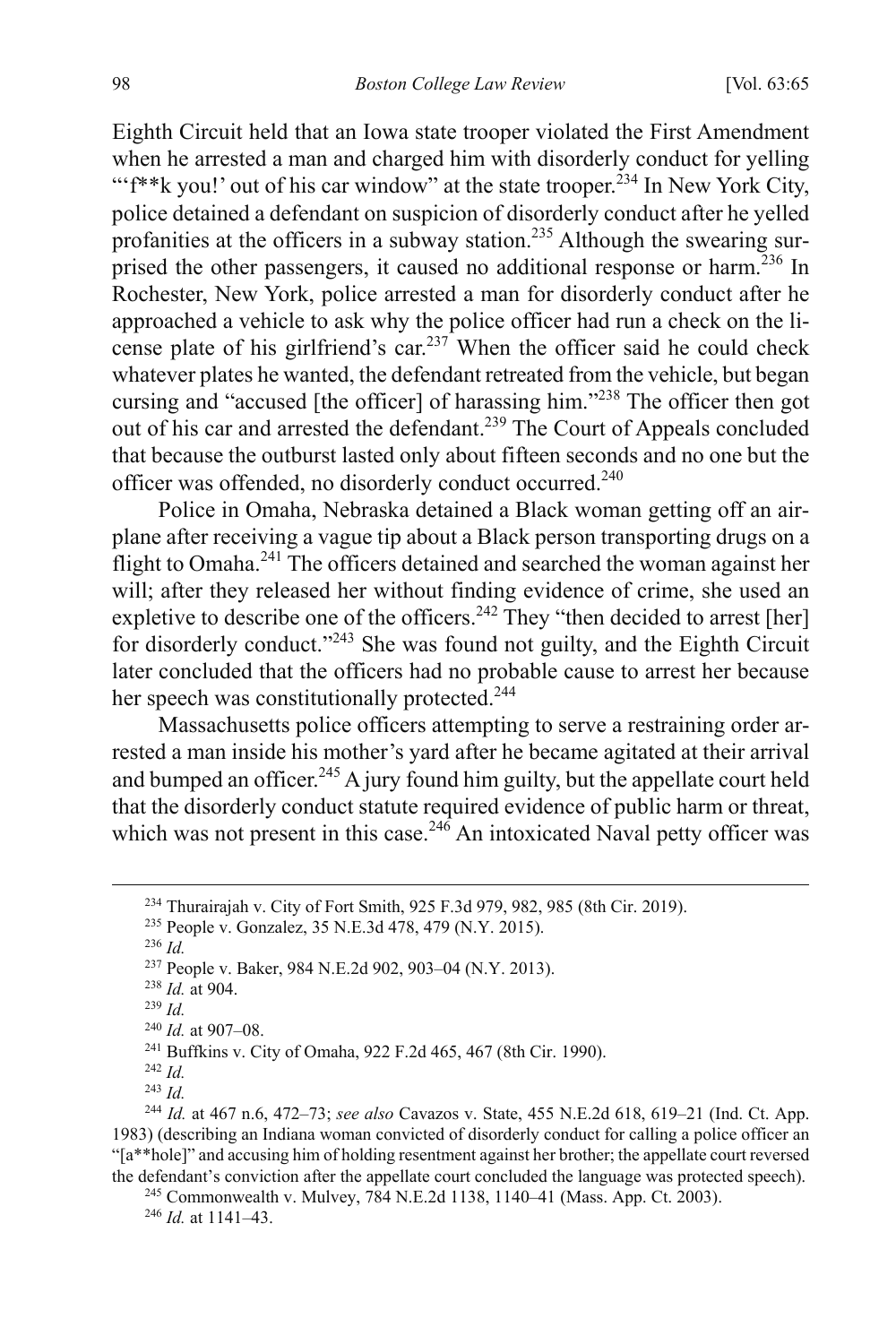charged with disorderly conduct in Pennsylvania after using unspecified obscenities at a Naval security officer who woke him up from sleep.<sup> $247$ </sup> The man was convicted of disorderly conduct after trial, but a federal court reversed the conviction, holding that the man's speech was constitutionally protected.<sup>248</sup>

An Alaska state trooper pulled over a driver for driving unusually, and ordered the driver to complete sobriety tests.<sup>249</sup> After the front seat passenger objected with "loud and obscene language[,]" the trooper arrested him and charged him with disorderly conduct.<sup>250</sup> The Alaska Supreme Court concluded that "the evidence was insufficient to warrant a conviction under the [state's disorderly conduct] statute. . . . "<sup>251</sup> In yet another case, a Yosemite National Park ranger entered the cabin of a park employee and, finding the employee asleep on a bed, "poked [the employee] in the chest and chin." $^{252}$  The employee began swearing at the officer and attempted to get out of bed.<sup>253</sup> Deciding that the employee posed a threat, the ranger arrested him for disorderly conduct.<sup>254</sup> The Ninth Circuit ultimately held that because the federal disorderly conduct statute required that the conduct at issue be "public," and because this incident happened in private, the defendant was not guilty of disorderly conduct.<sup>255</sup>

<span id="page-35-0"></span>Use of the middle finger toward police could alone fill an article on improper disorderly conduct charges.<sup>256</sup> A North Carolina state trooper pulled a man over for giving the trooper the middle finger while passing by him on the highway.<sup>257</sup> The defendant argued that his middle finger gesture did not provide reasonable suspicion of disorderly conduct.258 Although both the trial and appellate courts denied the defendant's motion to suppress, the state supreme court eventually held that merely "flipping the bird" did not establish reasonable suspicion of disorderly conduct.<sup>259</sup>

Arizona police arrested a man for disorderly conduct for swearing and directing his middle finger at an officer.<sup>260</sup> During the arrest the police "dislocat-

<sup>248</sup> *Id.* at 942–43.

<sup>251</sup> *Id.* at 322.

 <sup>247</sup> United States v. McDermott, 971 F. Supp. 939, 940 (E.D. Pa. 1997).

<sup>249</sup> State v. Martin, 532 P.2d 316, 317 (Alaska 1975).

<sup>250</sup> *Id.* at 317–18.

<sup>252</sup> United States v. Taylor, 258 F.3d 1065, 1066 (9th Cir. 2001).

<sup>253</sup> *Id.*

<sup>254</sup> *Id.*

<sup>255</sup> *Id.* at 1068.

<sup>256</sup> For such an article, see Ira P. Robbins, *Digitus Impudicus: The Middle Finger and the Law*, 41 U.C. DAVIS L. REV. 1403, 1451 (2008) (stating that "[c]onvictions for use of the middle finger often arise from its use in the presence of a police officer").

<sup>257</sup> State v. Ellis, 841 S.E.2d 247, 249 (N.C. 2020).

<sup>258</sup> *Id.*

<sup>259</sup> *Id.* at 250.

<sup>260</sup> Duran v. City of Douglas, 904 F.2d 1372, 1374 (9th Cir. 1990).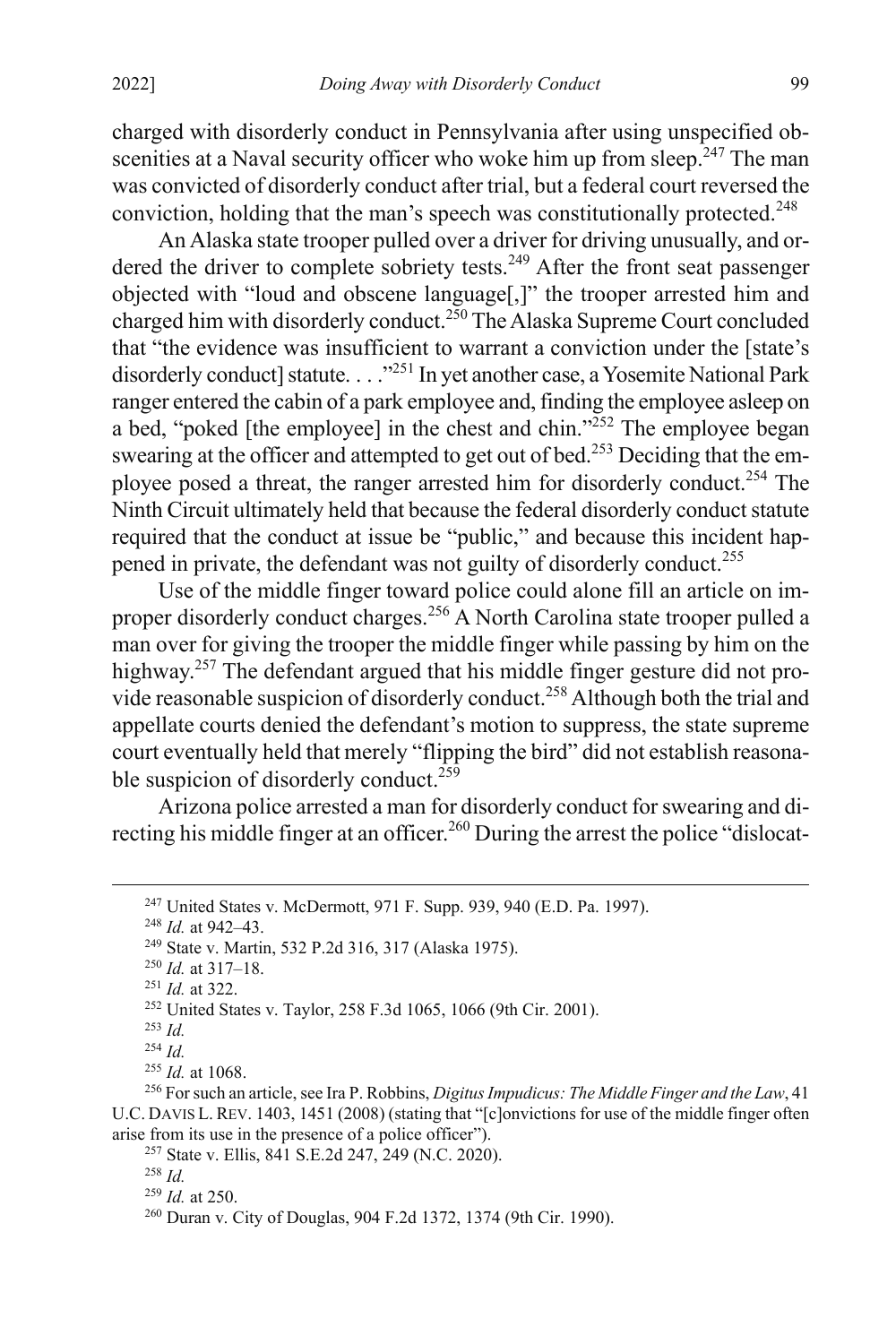ed [the man's] elbow[,] requiring hospitalization."261 The Ninth Circuit held that the arrest violated the man's First Amendment rights.<sup>262</sup> A Pennsylvania police officer pulled a car over and arrested the passenger for disorderly conduct after he motioned with his middle finger at the officer.<sup>263</sup> After the man sued, a federal court concluded that the gesture constituted neither fighting words nor obscenity, and thus could not serve as probable cause for a disorderly conduct arrest.<sup>264</sup> In Texas, a sheriff's deputy saw a driver display his middle finger at the deputy.<sup>265</sup> The deputy pulled the man over for having a missing license plate and questioned him about his gesture.<sup>266</sup> When the man said he "had a constitutional right to display his middle finger," the sheriff replied that "Texas law did not see it that way."<sup>267</sup> The sheriff cited the man for disorderly conduct, but a federal district court later held that displaying the middle finger was constitutionally protected.<sup>268</sup>

Kansas police arrested a man and charged him with disorderly conduct after the man was allegedly "discharging grass clippings" from his own yard into the street while mowing his lawn.<sup>269</sup> After police approached, the man turned to the nearby mayor's house, raised his middle finger, and swore at police.<sup>270</sup> The court concluded that police had no probable cause to arrest for disorderly conduct, given that the gesture and speech were constitutionally protected.<sup>271</sup> An Ohio police officer charged a man with disorderly conduct after the man motioned with his middle finger while telling the officer to "have a nice day."<sup>272</sup> A federal court concluded that the officer had no probable cause to charge the defendant.<sup>273</sup> A North Dakota police officer arrested a man for disorderly conduct after he walked past her patrol car, gestured with his middle finger, and said " $[F^{***}]$  you" to her multiple times.<sup>274</sup> Although a jury found

 <sup>261</sup> *Id.* at 1375.

<sup>262</sup> *Id.* at 1377–78.

<sup>263</sup> Brockway v. Shepherd, 942 F. Supp. 1012, 1014 (M.D. Pa. 1996). 264 *Id.* at 1016–17.

<sup>265</sup> Brown v. Wilson, No. 12-CV-1122, 2015 WL 4164841, at \*1 (W.D. Tex. July 9, 2015).

<sup>266</sup> *Id.*

<sup>267</sup> *Id.*

<sup>268</sup> *Id.* at \*8.

<sup>269</sup> Youngblood v. Qualls, 308 F. Supp. 3d 1184, 1190–91 (D. Kan. 2018).

<sup>270</sup> *Id.* at 1190.

<sup>271</sup> *Id.* at 1197; *see also* Cook v. Bd. of Cnty. Comm'rs of Wyandotte, 966 F. Supp. 1049, 1051 (D. Kan. 1997) (describing how a Kansas patrol officer cited a man for disorderly conduct after the man drove past and "flipped the bird" at the officer).

<sup>272</sup> Perkins v. City of Gahanna, No. C2-99-533, 2000 WL 1459444, at \*2 (S.D. Ohio Sept. 21, 2000). 273 *Id.* at \*4.

<sup>&</sup>lt;sup>274</sup> City of Bismarck v. Schoppert, 469 N.W.2d 808, 809 (N.D. 1991).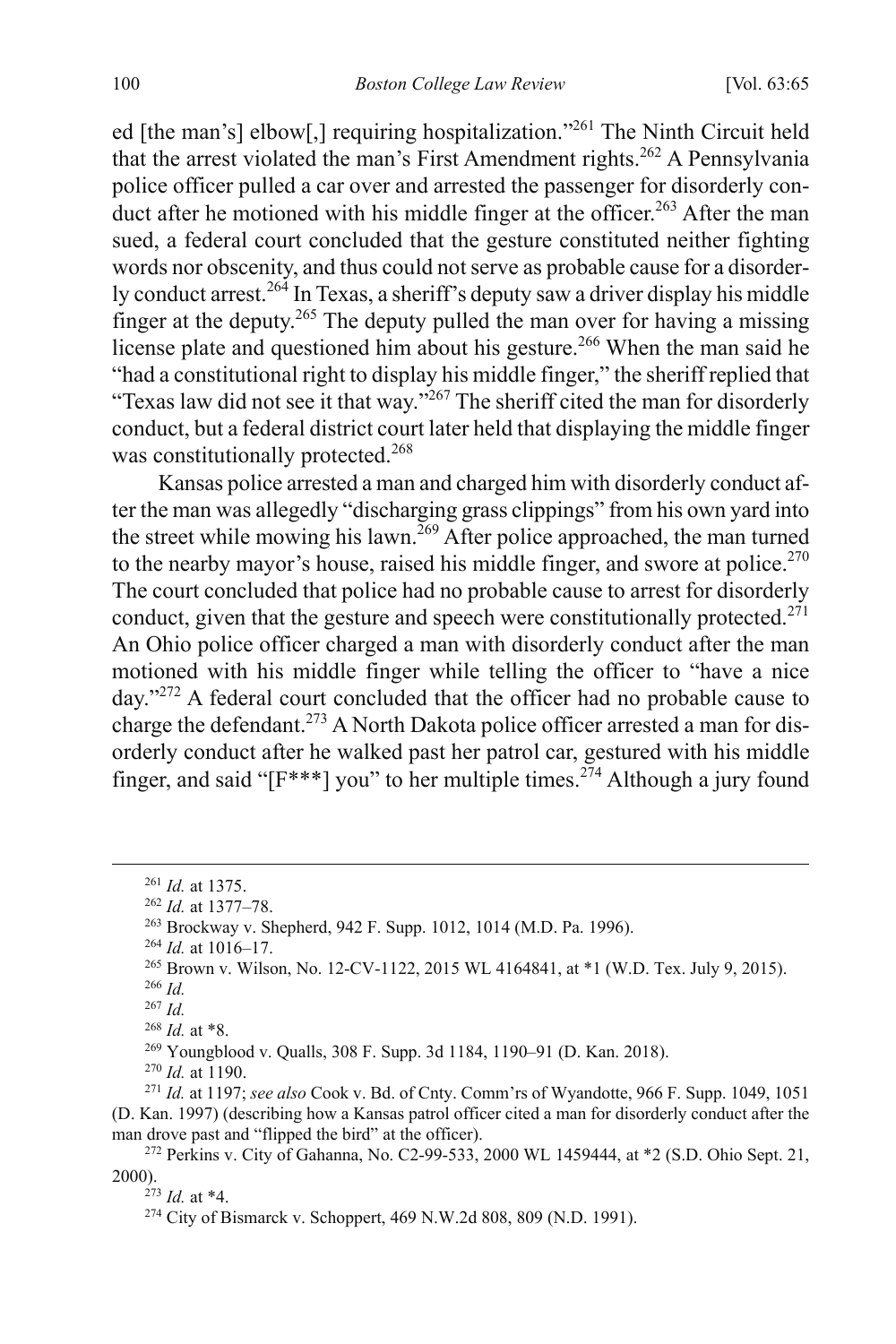him guilty after trial, the North Dakota Supreme Court reversed, holding that the man's words were protected by the First Amendment.<sup>275</sup>

An Arkansas state trooper pulled a man over and cited him with disorderly conduct after the man gave him the middle finger as he drove by.<sup>276</sup> The man was acquitted after trial, and a federal district court concluded that the gesture was constitutionally protected.<sup>277</sup> In 2019, the American Civil Liberties Union (ACLU) of Iowa filed a complaint alleging that an Iowa sheriff's office repeatedly arrested people and charged them with disorderly conduct for calling an officer "sum bitch" in a Facebook post, cursing at an officer, and "flipping the bird" at an officer.<sup>278</sup>

Even defying illegitimate police orders can result in a disorderly conduct charge. In a New York case, police claimed to have probable cause of disorderly conduct when a man was standing on a sidewalk with three purported gang members and declined to move when the police ordered him to do so.<sup>279</sup> The Court of Appeals held that disorderly conduct requires "actual or threatened public harm[,]" and where none existed, the police did not have probable cause to arrest.<sup>280</sup>

Harvey Silverglate, a civil rights attorney, "has called disorderly conduct law enforcement's 'charge of choice'" for civilians who disrespect police officers.<sup>281</sup> The First Amendment protects the right to disagree with and even disrespect law enforcement, and rigorously enforcing disorderly conduct laws can chill the exercise of those rights.<sup>282</sup> Civilians have a constitutional right to shout at the police, swear at them, and even call them racist. $283$  But as the above cases show, police too frequently respond to such behavior by abusing their power to charge civilians with disorderly conduct.

<sup>277</sup> *Id.* at 1110.

<sup>279</sup> People v. Johnson, 9 N.E.3d 902, 903 (N.Y. 2014).

<sup>280</sup> *Id.*

<sup>281</sup> Camille Fassett, *Police Are Threatening Free Expression by Abusing the Law to Punish Disrespect of Law Enforcement*, FREEDOM OF THE PRESS FOUND. (July 31, 2018), https://freedom.press/ news/police-are-threatening-free-expression-abusing-law-punish-disrespect-law-enforcement/ [https:// perma.cc/E664-V9Z5] (quoting Harvey Silverglate).

<sup>283</sup> *See id.* at 748 (stating that challenging the police is a valid form of political engagement).

 <sup>275</sup> *Id.* at 810–13.

<sup>276</sup> Nichols v. Chacon, 110 F. Supp. 2d 1099, 1101 (W.D. Ark. 2000), *aff'd*, 19 F. App'x 471 (8th Cir. 2001).

<sup>278</sup> Verified Complaint at 6–9, Goldsmith v. Adams Cnty., No. 4:19-cv-00152 (S.D. Iowa May 21, 2019), https://www.aclu-ia.org/sites/default/files/stamped\_goldsmith\_complaint.pdf[https://perma.cc/ V8L8-HG4W].

<sup>282</sup> *See* Eric J. Miller, *Police Encounters with Race and Gender*, 5 U.C. IRVINE L. REV. 735, 747 (2015) (lauding the civic value of contesting police authority, but noting that "contestation may be, to some extent, disorderly").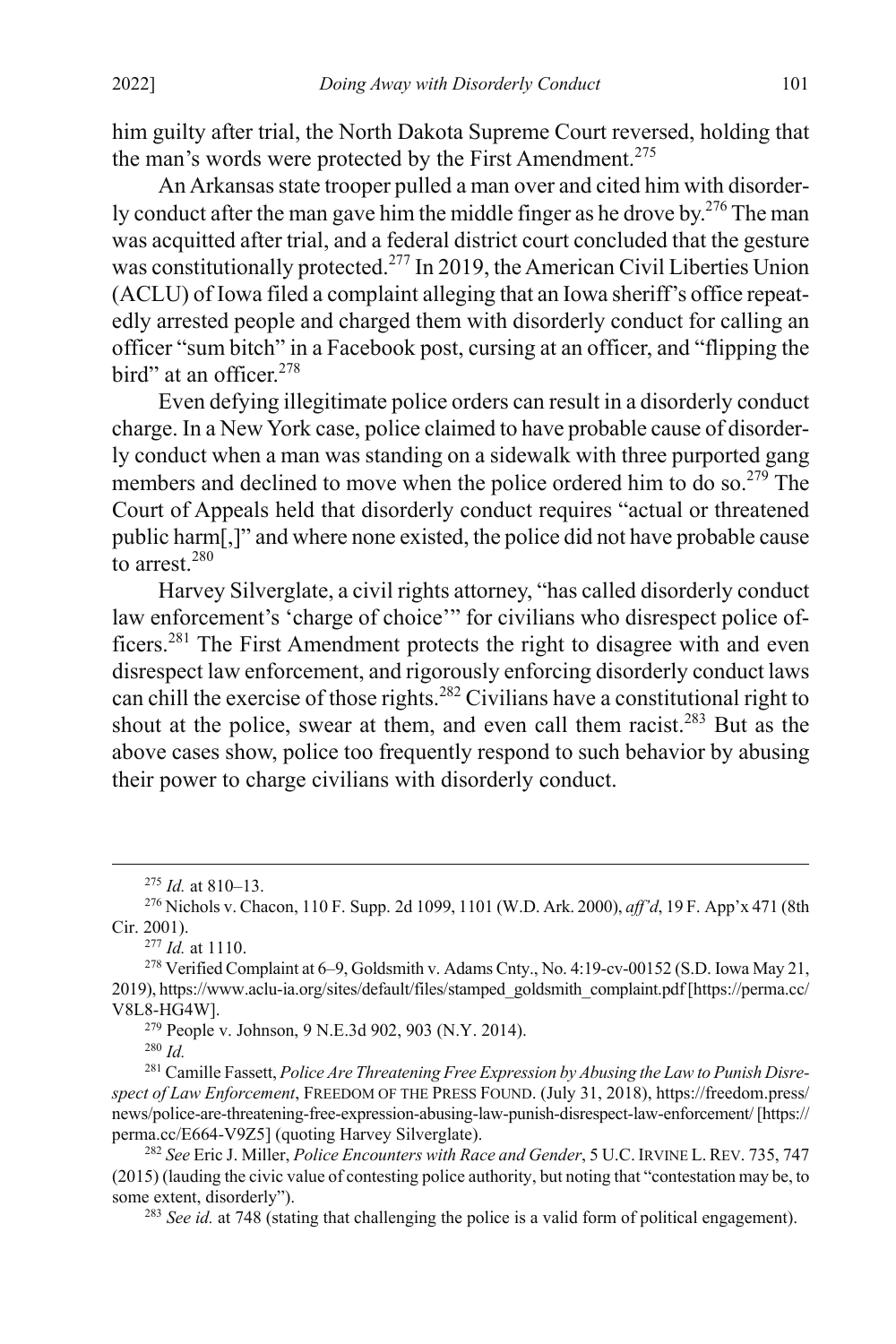#### 5. People Who Offend Other Civilians

Disorderly conduct charges are used as a weapon against people who exercise their right to free speech in an obnoxious way, even when those people are not directing their speech at law enforcement. In Georgia, a middle schooler was found guilty of disorderly conduct for yelling, "I better get my f---ing Sharpie back," at a teacher after the teacher confiscated his markers during lunch.284 The State prosecuted under the theory that the child's speech constituted fighting words.<sup>285</sup> The Georgia Supreme Court eventually rejected that theory, reasoning that the words were "not sufficiently threatening, belligerent, profane, or abusive enough to sustain a finding that an average hearer would be goaded into violence upon hearing the statement."286 In Colorado, a fourteenyear-old child photographed his friend, used Snapchat to draw a penis over it, and then "showed the doctored photo to  $\dots$  some other friends."<sup>287</sup> The State prosecuted him for disorderly conduct, and a judge convicted the child following a bench trial.<sup>288</sup> The Colorado Court of Appeals reversed the conviction, holding that the drawing was constitutionally protected speech.<sup>289</sup>

Use of the middle finger by civilians against civilians is, again, a frequent target of disorderly conduct charges.<sup>290</sup> As Ira Robbins noted, prosecution of mildly offensive speech threatens significant detriment to people whose speech or behavior causes minimal harm.<sup>291</sup> Although some readers may have little sympathy toward people who use offensive speech, charging this type of behavior as disorderly conduct nonetheless represents an overstep of governmental authority.

<sup>290</sup> *See, e.g.*, Swartz v. Insogna, 704 F.3d 105, 108 (2d Cir. 2013) (relating that charges were dismissed after the case spent years pending); Sandul v. Larion, 119 F.3d 1250, 1252–53 (6th Cir. 1997) (holding that speech was constitutionally protected after police officer charged man with disorderly conduct for yelling "[f\*\*\*] you" and directing his middle finger at an assemblage of abortion protesters); Commonwealth v. Kelly, 758 A.2d 1284, 1285–88 (Pa. Super. Ct. 2000) (reversing a conviction of woman found guilty of disorderly conduct after saying, "F\*\*\* you, a\*\*hole" and directing her middle finger at a city employee who confronted her, on grounds that the speech was not within the definition of the statute); Commonwealth v. Danley, 13 Pa. D. & C.4th 75, 76–77 (Pa. Ct. C.P. 1991) (concluding that the gesture was not obscene and there was no probable cause to charge after a trooper pulled over a garbage truck driver and charged him with disorderly conduct for gesturing his middle finger toward other drivers); Coggin v. State, 123 S.W.3d 82, 85 (Tex. App. 2003) (reversing the defendant's conviction of disorderly conduct for flipping the middle finger at another driving slowly on the highway, on grounds that the middle finger did not constitute fighting words).

291 Robbins, *supra* note [256,](#page-35-0) at 1411–12.

 <sup>284</sup> *In re* L.E.N., 682 S.E.2d 156, 157 (Ga. Ct. App. 2009).

<sup>285</sup> *Id.*

<sup>286</sup> *Id.* at 158.

<sup>&</sup>lt;sup>287</sup> People in the Interest of R.C., 411 P.3d 1105, 1106 (Colo. App. 2016).

<sup>288</sup> *Id.*

<sup>289</sup> *Id.* at 1113.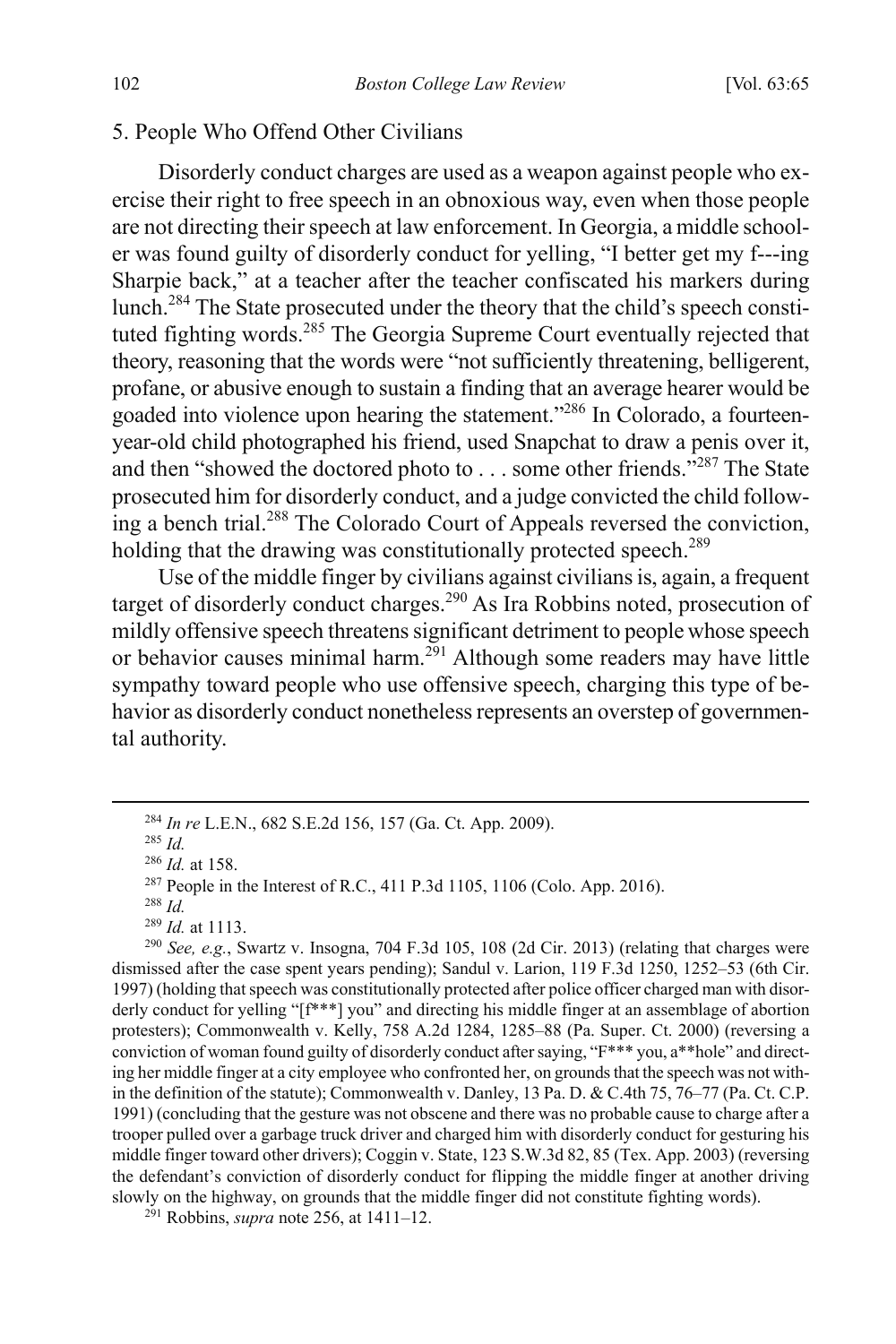<span id="page-39-1"></span>Criminal prosecutions are, in the words of William Stuntz, "morality plays."292 If the act of prosecuting crime is to send any meaningful message, it should be limited to behavior that society widely agrees is both wrong and harmful.<sup>293</sup> Disorderly conduct prosecutions are not so limited. Police have arrested and charged people with disorderly conduct for speaking in a foreign language, waiting outside a restaurant for a pizza they had ordered, lingering too long at a restaurant, honking a car horn, lying down in front of a store, "displaying a religious pamphlet" too closely to a store, picketing a business, and refusing to come down from a tree they had climbed.<sup>294</sup> The expansive language of disorderly conduct laws, and the abuses these laws foster, erode the criminal legal system's credibility.

# *B. Social Control That Disproportionately Affects People of Color*

Criminal law—particularly enforcement of minor crimes—has long been used as a means of social control against people of color.<sup>295</sup> Charles Breitel, the Chief Judge of the New York Court of Appeals in the mid-twentieth century, once commented that "crime control is not so much a field of law as it is a great engine for social administration."<sup>296</sup> More recently, Nirej Sekhon has theorized that police departments serve primarily to ensure order for controlling groups within society and manage groups perceived as threatening that order.<sup>297</sup> Similarly, Alexandra Natapoff has argued that prosecuting low-level crimes is "central to the carceral ethos" because these crimes "expand the power of the state to criminalize large numbers of people . . . [and] confer vast discretion on police to aim that carceral power in racially disproportionate

<sup>295</sup> *See, e.g.*, GOLUBOFF, *supra* not[e 74,](#page-13-0) at 272–74 (detailing the disparate enforcement of vagrancy laws against Black people); Kristin Henning, *Criminalizing Normal Adolescent Behavior in Communities of Color: The Role of Prosecutors in Juvenile Justice Reform*, 98 CORNELL L. REV. 383, 404–08 (2013) (discussing the history of the juvenile justice system and how juvenile law originated as a means of social control of children of color); Gary Stewart, Note, *Black Codes and Broken Windows: The Legacy of Racial Hegemony in Anti-Gang Civil Injunctions*, 107 YALE L.J. 2249, 2250 (1998) (discussing the ways in which supposedly race-neutral, but broad, laws like vagrancy statutes and gang ordinancesinevitably result in police discrimination against "undesirable" people of color).

<sup>296</sup> Breitel, *supra* note [155,](#page-24-0) at 432.

<sup>297</sup> Nirej Sekhon, Essay, *Police and the Limit of Law*, 119 COLUM. L. REV. 1711, 1711, 1717 (2019); *see id.* at 1731–32 (providing a historical background for these laws as imported from nineteenth-century Ireland when the British tried to control local revolts). Sekhon writes that police are "guarantors of a social order that benefits dominant groups." *Id.* at 1711.

<span id="page-39-0"></span> <sup>292</sup> William J. Stuntz, *Self-Defeating Crimes*, 86 VA. L. REV. 1871, 1882 (2000).

<sup>&</sup>lt;sup>293</sup> See id. (explaining that "if the play is unconvincing," the idea that the system is righteously dedicated to punishing crime is weakened).

<sup>294</sup> *See* Kimberly J. Winbush, Annotation, *Validity, Construction, and Application of State Statutes and Municipal Ordinances Proscribing Failure or Refusal to Obey Police Officer's Order to Move on, or Disperse, on Street, as Disorderly Conduct,* 52 A.L.R. 6th 125 §§ 28, 45, 47 (2010) (providing these absurd examples as instances in which police have used disorderly conduct laws).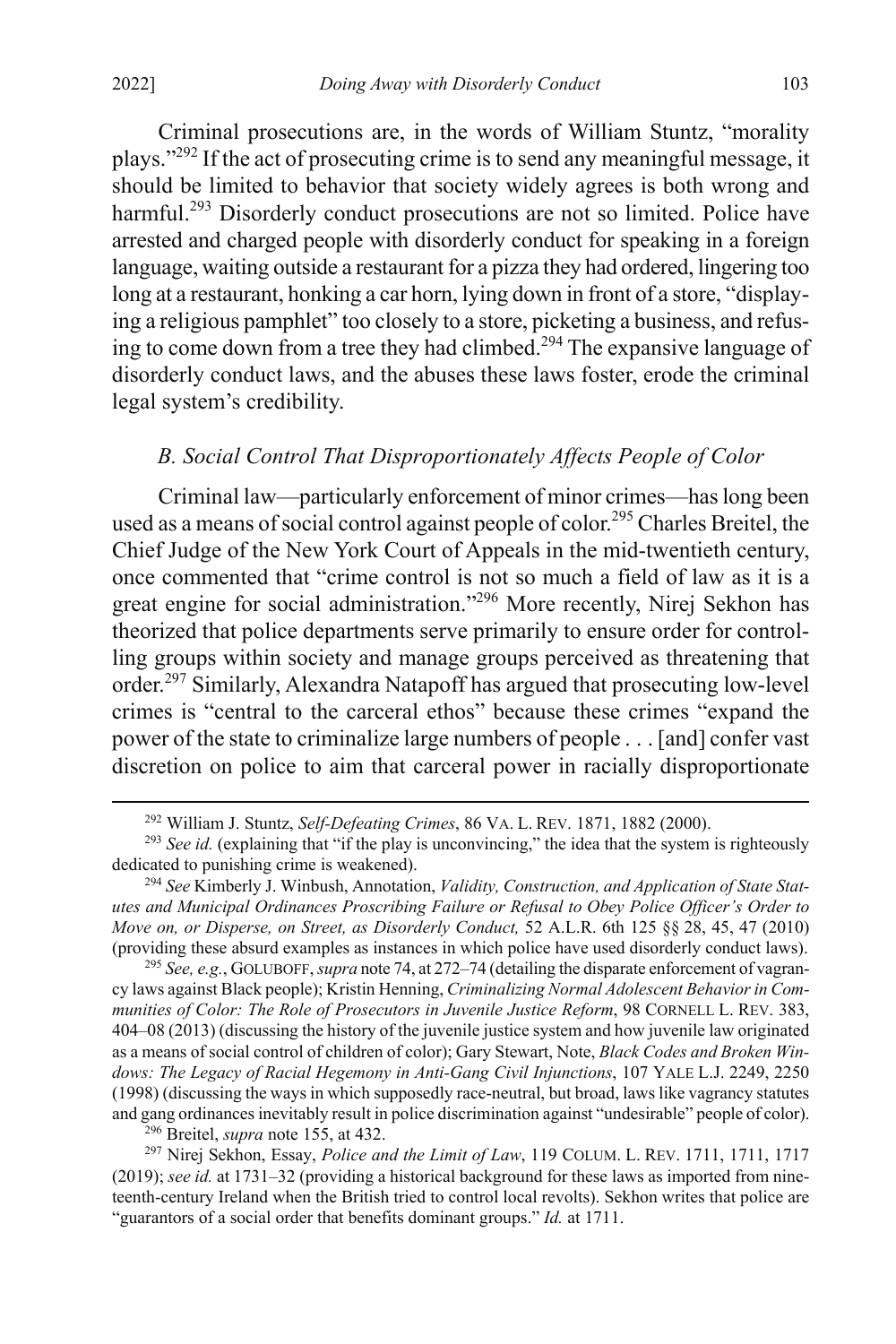ways."<sup>298</sup> These concerns are rarely more apparent than in the enforcement of disorderly conduct laws.

<span id="page-40-0"></span>The entire concept of disorder is racially fraught, shaped by racial and economic biases.<sup>299</sup> Research suggests that Americans harbor implicit biases linking Black people and other minorities to stereotypes about criminality and disorder.300 White people are, according to some studies, both less likely to be the subject of disorder complaints and more likely to perceive disorder among other racial groups.<sup>301</sup>

Assumptions about race and gender permeated even the earliest disorderly conduct laws.<sup>302</sup> In the nineteenth century, single women and people of color

 <sup>298</sup> Natapoff, *supra* not[e 13,](#page-3-1) at 152; *see also id.* (stating that "[h]istorically, misdemeanors have been central to the racialization of crime, to the criminalization of black men in particular, and to the criminalization of poverty in general"); Jocelyn Simonson, *Copwatching*, 104 CALIF. L. REV. 391, 400 (2016) (explaining that the fact that broadly written laws give police enormous discretion in whom to arrest "is of particular concern for many poor people of color in areas that engage in ordermaintenance policing and other place-based initiatives"); Abdallah Fayyad, *The Criminalization of Gentrifying Neighborhoods*, THE ATLANTIC (Dec. 20, 2017), https://www.theatlantic.com/politics/ archive/2017/12/the-criminalization-of-gentrifying-neighborhoods/548837/ [https://perma.cc/8X8K-BDE3] (quoting Professor Paul Butler for the proposition that enforcement of disorder crimes against people of color tends to increase as white people move into gentrifying neighborhoods). 299 *See* Robert J. Sampson & Stephen W. Raudenbush, *Seeing Disorder: Neighborhood Stigma* 

*and the Social Construction of "Broken Windows*,*"* 67 SOC. PSYCH. Q. 319, 323 (2004) (explaining the theories underlying the authors' study where they found that racial and economic context is indicative of perceived disorder); *see also* Harcourt, *supra* not[e 93,](#page-16-0) at 297 (1998) ("[T]he category of the disorderly is itself a reality produced by the method of policing. It is a reality shaped by the policy of aggressive misdemeanor arrests."); Roberts, *supra* not[e 89,](#page-15-2) at 786 (writing that "[t]he discriminatory impact of discretion is magnified tremendously by laws that leave not only the determination of suspicion but the very definition of offending conduct almost entirely to an officer's judgment"); Sekhon, *supra* not[e 297,](#page-39-0) at 1737 (writing that '"disorder' is not an objective fact but heavily shaped by race and class presuppositions").

<sup>300</sup> Sampson & Raudenbush, *supra* not[e 299,](#page-40-0) at 320; *see also id.* at 322–23 (citing multiple studies finding a positive correlation between the presence of young Black men in a neighborhood and perceptions of disorder, even absent actual differences in reported crimes or neighborhood deterioration); ANDREA J. RITCHIE, INVISIBLE NO MORE: POLICE VIOLENCE AGAINST BLACK WOMEN AND WOMEN OF COLOR 55 (2017) (writing that "[w]hat is deemed disorderly or lewd is often in the eye of the beholder, an eye that is informed by deeply racialized and gendered perceptions"); Morgan, *supra* not[e 14,](#page-4-1) at 1642 (explaining that "disorderly conduct laws enforce discriminatory norms that inform, shape, and reinforce deeply rooted understandings of which conduct—and which persons—are considered disorderly").

<sup>301</sup> Sampson & Raudenbush, *supra* not[e 299,](#page-40-0) at 337; *see also* Gau & Brunson, *supra* not[e 158,](#page-25-1) at 259 (observing "that neighborhood-level characteristics such as racial heterogeneity and poverty influence people's perceptions of disorder even more so than disorder itself does") (citing Sampson & Raudenbush, *supra* not[e 299\)](#page-40-0).

<sup>302</sup> *See* NOVAK, *supra* not[e 58,](#page-11-0) at 170 (explaining how disorderly conduct laws targeted certain people, for example people of color and single women, who were considered more suspicious); An Act Concerning Vagrancy and Vagrants, ch. 110, § 2, 1877 Nev. Stat. 181, 182–83 (no longer in force) (providing that any "idle" person who begs, engages in prostitution, or is a "drunkard" will be deemed guilty of vagrancy).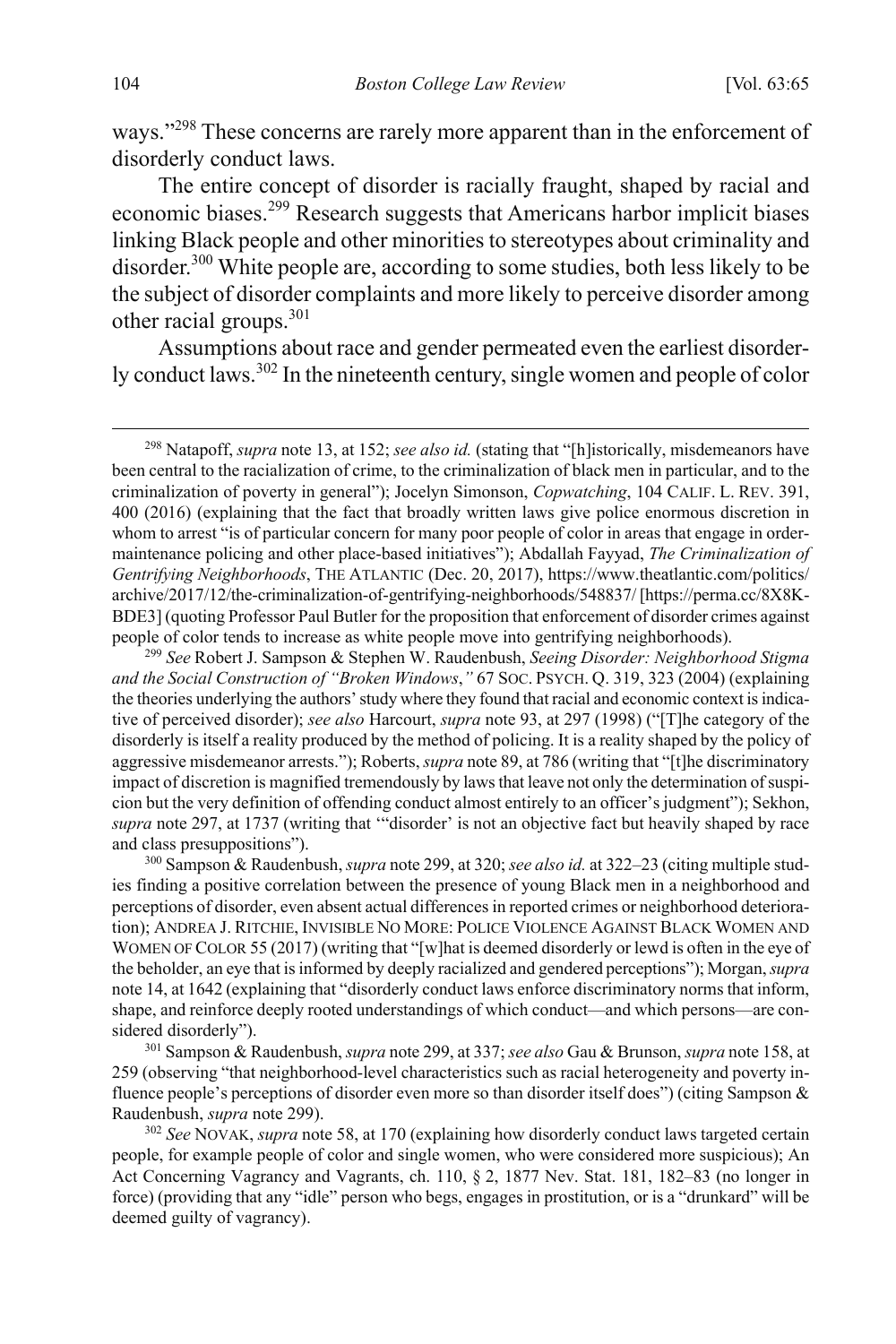were inherently suspicious and vulnerable to prosecutions for conduct like keeping a disorderly house.<sup>303</sup> In 1953, Forrest Lacey critiqued disorderly conduct and vagrancy laws for giving police the power to target and abuse particular classes of people, and noted this appeared to be "especially true . . . [for] members of minority groups."<sup>304</sup> In the 1960s, Thomas Johnson warned that society could not rely on police officers to maintain social order in an unbiased way, and argued that many police officers have adopted prejudices toward minority populations.305 Around the same time period, a *Los Angeles Times* op-ed suggested amending or abolishing disorderly conduct laws because of the severe resentment that unequal enforcement of those laws created among Black people.306

<span id="page-41-0"></span>During the height of the broken windows policing era, people of color suffered the brunt of police enforcement of low-level offenses. Devon Carbado has observed that broken windows policing, which is based on the idea that officers should police minor crime and disorder to deter future crime, increased unwelcome interaction between Black people and police officers because "perception of disorder is racialized."<sup>307</sup> Statistics support that observation: between 1990 and 2010, the number of misdemeanor arrests in New York City the epicenter of the broken windows movement—increased for "Hispanic individuals by over 158%" and for Black people "by over 105%[.]"<sup>308</sup> Conversely, "misdemeanor arrest[s] . . . [for] white individuals increased by around 35%" during that same period.309

308 Kohler-Hausmann, *supra* not[e 182,](#page-28-1) at 633–34 (providing the data and displaying a graph from the New York Division of Criminal Justice Services).

<sup>309</sup> *Id.*; *see also* Harcourt, *supra* not[e 93,](#page-16-0) at 299 (stating that "[t]he brute fact is that the decision to arrest for misdemeanors results in the arrest of many minorities" (emphasis omitted)); Scott Holmes, *Resisting Arrest and Racism—The Crime of "Disrespect*,*"* 85 UMKC L.REV. 625, 626 (2017) (noting police enforcement of low-level crimes "must be understood within the larger context of racially di-

<span id="page-41-1"></span> <sup>303</sup> NOVAK, *supra* not[e 58,](#page-11-0) at 170.

<sup>304</sup> Forrest W. Lacey, *Vagrancy and Other Crimes of Personal Condition*, 66 HARV. L. REV. 1203, 1205–06 (1953).

<sup>305</sup> Johnson, *supra* not[e 159](#page-25-0)*,* at 108 (quoting Joseph Lohman who similarly argues that "officers have 'absorbed some of the prejudices and antipathies toward minority groups that are so tragically widespread in our society'" (quoting JOSEPH D. LOHMAN, THE POLICE AND MINORITY GROUPS: A MANUAL PREPARED FOR USE IN THE CHICAGO PARK DISTRICT POLICE TRAINING SCHOOL 5 (1947)).

<sup>306</sup> GOLUBOFF, *supra* note [74,](#page-13-0) at 268.

<sup>307</sup> Devon W. Carbado, *Blue-on-Black Violence: A Provisional Model of Some of the Causes*, 104 GEO. L.J. 1479, 1486 (2016); *see also id.* at 1489 (stating that granting the police significant discretion about whom to arrest allows them to target Black people "whose very embodiment or self-presentation is a sign of disorder"); Jeffrey A. Fagan & Garth Davies, *Policing Guns: Order Maintenance and Crime Control in New York*, *in* GUNS,CRIME, AND PUNISHMENT IN AMERICA 191, 210 (Bernard E. Harcourt ed., 2003) (noting that Black people "disproportionately shoulder the burden" of order-maintenance policing); Gau & Brunson, *supra* not[e 158,](#page-25-1) at 258–59 (finding that police are most likely to be influenced by extralegal factors such as race or socioeconomic status when the laws are unclear and the behavior at issue relatively insignificant).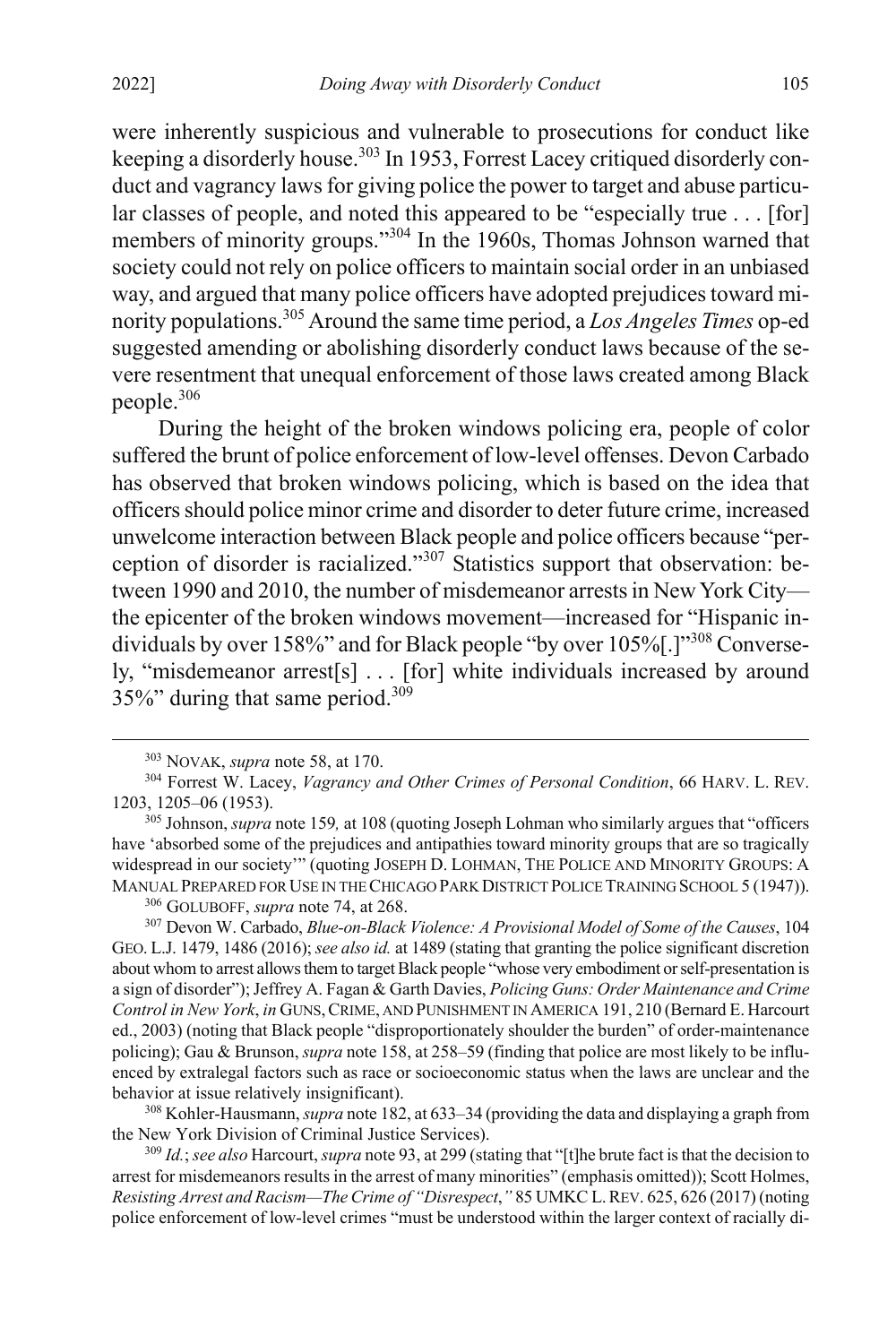Similar disparities are still present today. According to the FBI's crime report statistics for both 2016 and 2018, Black people comprised approximately 32% of the people arrested for disorderly conduct, despite representing less than 13% of the population.<sup>310</sup> The Black arrest rate for crimes like disorderly conduct has been at least triple the rate for white people since 1980, and shows no signs of equalizing.311 In a 2016 Cato Institute study, Black Americans reported being stopped by police at significantly higher rates than white people.<sup>312</sup> Black people have around double the chance as white people to report being personally mistreated by police or knowing someone who was.<sup>313</sup> The Black Lives Matter movement has been fueled not only by tragic and violent deaths of Black people at the hands of police, but by the frequency and disparities of "stops and arrests for minor offenses such as . . . disorderly conduct."314

<span id="page-42-1"></span><span id="page-42-0"></span>One of the most problematic consequences of this social control is the damaged relationship between police and the communities subjected to consistently invasive policing.<sup>315</sup> Scholars have labeled the phenomenon of being a consistent subject of law enforcement surveillance and suspicion a "form of

<sup>311</sup> Stevenson & Mayson, *supra* note [21,](#page-4-0) at 761.

312 EMILY EKINS, CATO INST., POLICING IN AMERICA: UNDERSTANDING PUBLIC ATTITUDES TOWARD THE POLICE.RESULTS FROM A NATIONAL SURVEY 3 (2016), https://www.cato.org/surveyreports/policing-america [https://perma.cc/G2VE-AVCC].

<sup>313</sup> *Id.*

 $\overline{a}$ 

*Investigative Sphere*,*"* 94 CALIF.L.REV. 617, 621 (2006) (writing that "[t]he current focus on constitutional remedies for low-level police abuses has failed to reduce justified resentment against the police by individuals and local communities subject to heightened amounts of increasingly invasive policing"); Harcourt, *supra* not[e 93,](#page-16-0) at 298 (describing "the disorderly person as an object of suspicion, surveillance, control, relocation, micromanagement, and arrest").

vided communities, and the long history of defining 'insiders' and 'outsiders' within our society based upon wealth, privilege, and race").

<sup>310</sup> *2018 Crime in the United States: Table 43: Arrests by Race and Ethnicity*, *supra* note [12;](#page-3-0) *2016 Crime in the United States: Table 21: Arrests by Race and Ethnicity*, FED.BUREAU OF INVESTI-GATION:UNIF.CRIME REPORTING (2016), https://ucr.fbi.gov/crime-in-the-u.s/2016/crime-in-the-u.s.- 2016/topic-pages/tables/table-21 [https://perma.cc/M7CV-TKS4]; *Profile: Black/African Americans*, U.S. DEP'T OF HEALTH & HUM. SERVS., https://minorityhealth.hhs.gov/omh/browse.aspx?lvl=3&lvlid =61#:~:text=Overview%20(Demographics)%3A%20In%20July,following%20the%20Hispanic%2 FLatino%20population [https://perma.cc/F5QT-ASW3] (Oct. 1, 2021) (noting that Black people comprised 12.8% of the population of the United States as of 2019).

<sup>314</sup> *See* Alexandra Natapoff, *The High Stakes of Low-Level Criminal Justice*, 128 YALE L.J. 1648, 1650 (2019) (reviewing ISSA KOHLER-HAUSMANN, MISDEMEANORLAND: CRIMINAL COURTS AND SOCIAL CONTROL IN AN AGE OF BROKEN WINDOWS POLICING (2018)) (outlining the impetus for the Black Lives Matter movement); Jana Kooren, *The Hard Truth of the Minneapolis Black Lives Matter Protests: Communities of Color Have No Trust in Their Police Force*, ACLU (Nov. 19, 2015), https:// www.aclu.org/blog/racial-justice/race-and-criminal-justice/hard-truth-minneapolis-black-lives-matterprotests [https://perma.cc/BF6Y-TP4S] (urging people to understand Black Lives Matter protests in light of over policing of offenses like disorderly conduct in Black communities that feel targeted by police). 315 *See* Eric J. Miller, *Role-Based Policing: Restraining Police Conduct "Outside the Legitimate*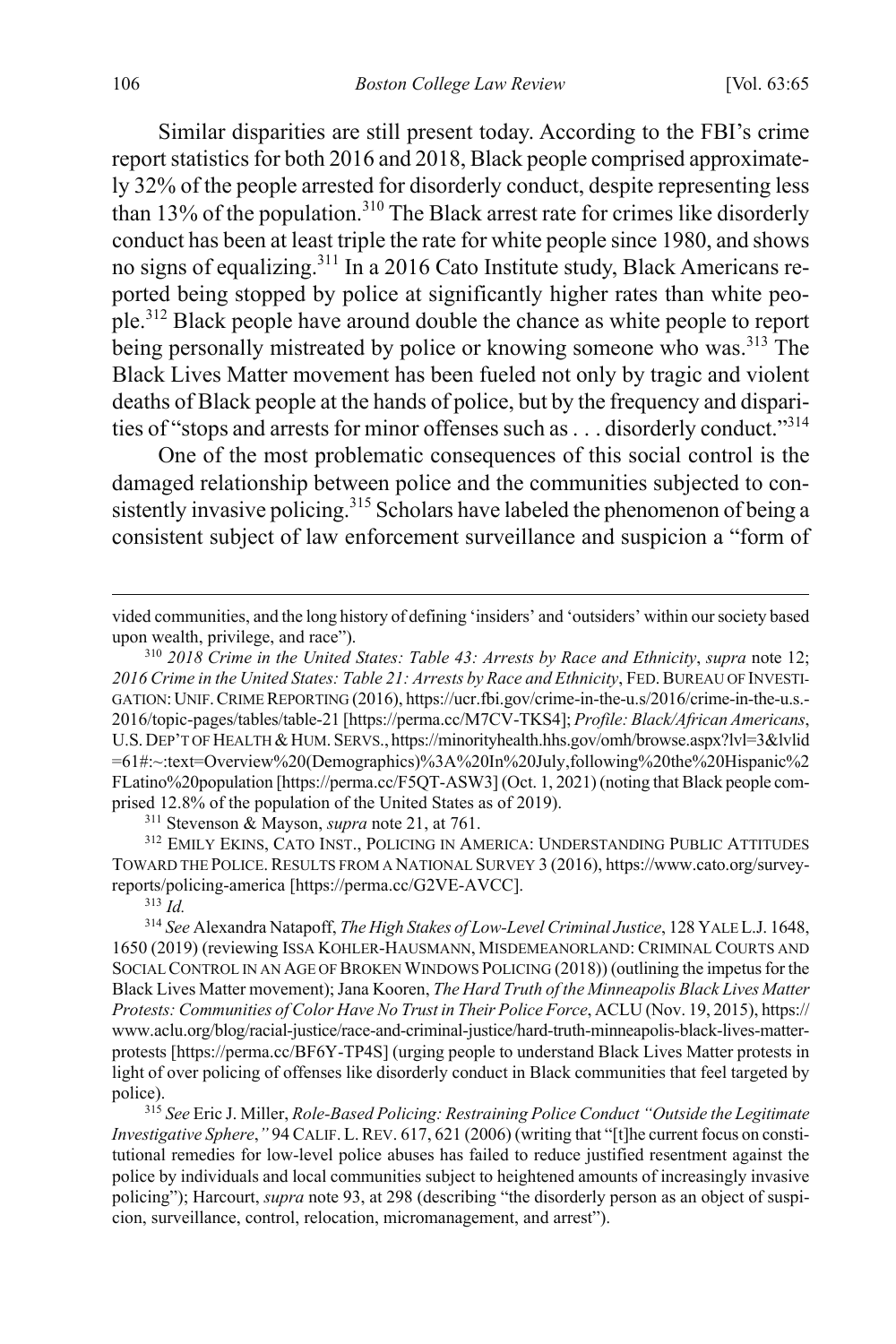<span id="page-43-3"></span>racial subordination[,]"<sup>316</sup> a socialization method that forces Black people to "internalize[] racial obedience toward . . . police[,]"<sup>317</sup> and a "regressive 'racial tax'" that "burden[s] [people simply for] being poor and of color."318 Black communities are often at such odds with police that Professor Monica Bell has coined them as subject to "legal estrangement."<sup>319</sup> Laws like disorderly conduct, which equip police with nearly unfettered discretion to harass and arrest people engaged in relatively harmless conduct, contribute to that estrangement.

<span id="page-43-2"></span>Racially disparate enforcement of disorderly conduct laws serves an especially insidious purpose when it is used to create separation between races and classes, as when white people move into gentrifying neighborhoods and call the police on their neighbors of color for playing their music too loudly. In this sense, disorderly conduct laws play a tangible role as "mechanism[s] for racial subordination" by ensuring that poor people of color remain concentrated in spaces white people rarely live. $320$ 

<span id="page-43-1"></span>Consistent unwanted police encounters are troubling for yet another reason: they can turn violent or even deadly, especially for people of color. Because disorderly conduct laws grant police discretion to stop or arrest civilians for such a wide array of behavior, they inevitably increase opportunities for violent encounters with police. In discussing the causes of police violence against Black people, Devon Carbado has noted that policing of low-level offenses makes Black people "vulnerable to ongoing police surveillance and contact[,]" which in turn exposes them to the possibility of what Carbado labels "blue-on-black violence . . . ."321 One person of color described the trauma of being stopped, frisked, and arrested by New York City police for disorderly conduct as follows: "My jeans were ripped. I had bruises on my face. My whole face was swollen.... [T]wo days later[,] [t]he charges were dismissed[,]  $\dots$  I still am scared."<sup>322</sup> People who were not physically harmed dur-

<sup>316</sup> CHARLES R. EPP, STEVEN MAYNARD-MOODY & DONALD HAIDER-MARKEL, PULLED OVER: HOW POLICE STOPS DEFINE RACE AND CITIZENSHIP 135 (2014).

<span id="page-43-0"></span><sup>317</sup> Devon W. Carbado, *(E)racing the Fourth Amendment*, 100 MICH. L. REV. 946, 966 (2002).

<sup>318</sup> Erik Luna, *The Overcriminalization Phenomenon*, 54 AM. U. L. REV. 703, 727 (2005).

<sup>319</sup> *See generally* Monica C. Bell, Essay, *Police Reform and the Dismantling of Legal Estrangement*, 126 YALE L.J. 2054 (2017) (coining the term in the title and throughout the piece).

<sup>320</sup> Morgan, *supra* not[e 14,](#page-4-1) at 1681; *see* Reuben Jonathan Miller & Amanda Alexander, *The Price of Carceral Citizenship: Punishment, Surveillance, and Social Welfare Policy in an Age of Carceral Expansion*, 21 MICH.J. RACE & L. 291, 301 (2016) (explaining why order-maintenance policing almost guarantees a large police presence in poor places).

<sup>321</sup> Carbado, *supra* not[e 307,](#page-41-0) at 1483.

<sup>322</sup> Rima Vesely-Flad, *New York City Under Siege: The Moral Politics of Policing Practices, 1993–2013*, 49 WAKE FOREST L.REV. 889, 898 (2014) (quoting CTR. FOR CONSTITUTIONAL RIGHTS, *supra* not[e 11,](#page-3-3) at 5).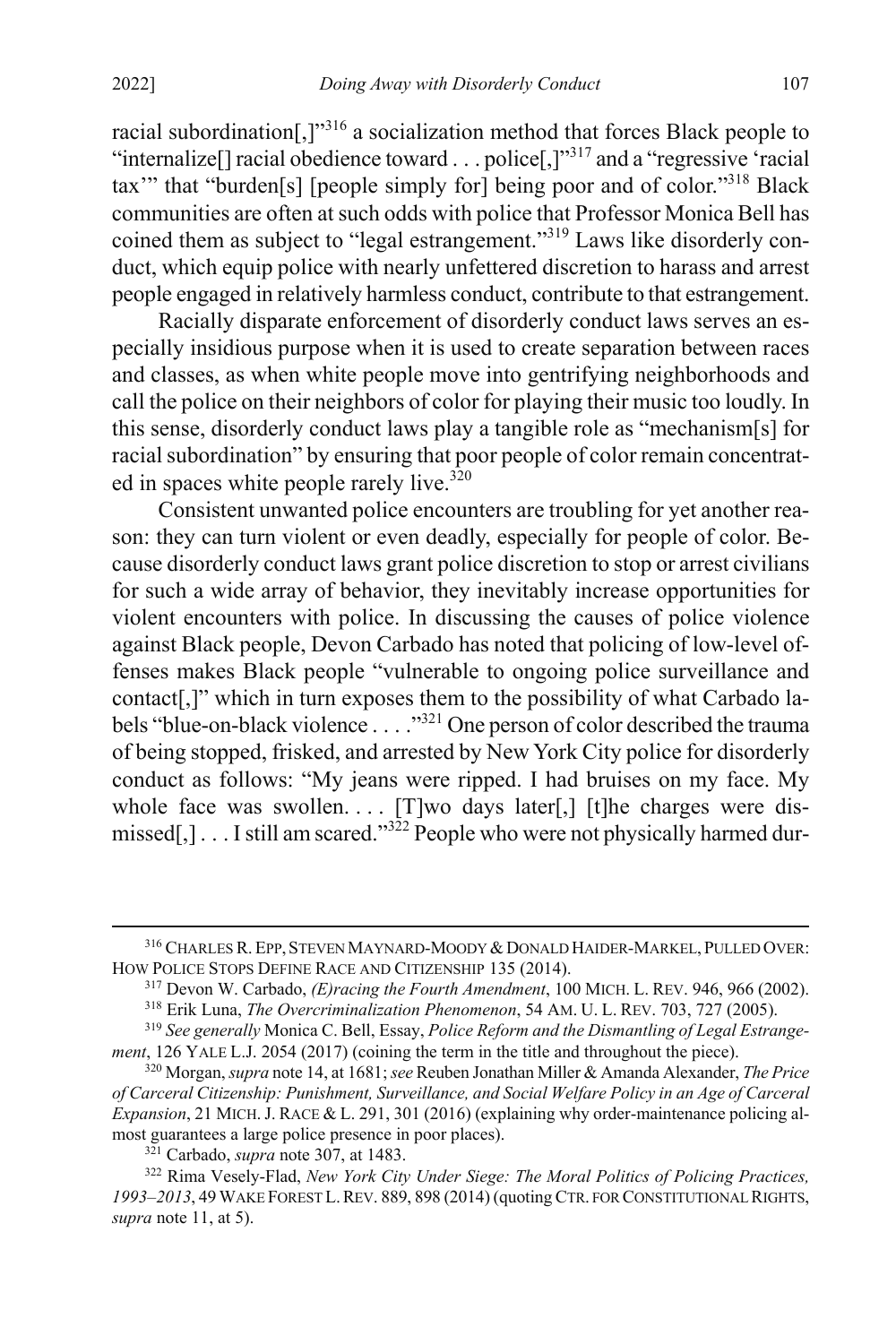ing a police stop or arrest can still suffer trauma and stigmatization from the arrest.<sup>323</sup>

Even courts are starting to acknowledge that enforcement of low-level crimes exacerbates racial disparities and injustice. In her 2016 dissent in *Utah v. Strieff*, Justice Sonia Sotomayor noted that "it is no secret that people of color are disproportionate victims of [police] scrutiny," and urged her colleagues not to "pretend that the countless people who are routinely targeted by police are 'isolated.'"<sup>324</sup> In 2020, the Salt Lake City Municipal Court issued an order recognizing that "municipal courts like ours have historically been situated on, or at least very near, the tip of systemic racism's spear."<sup>325</sup>

## *C. Barrier to Employment, Housing, and Other Opportunities*

Although disorderly conduct charges usually involve fairly innocuous conduct, their consequences are serious. Disorderly conduct charges carry the possibility of incarceration in all fifty states.<sup>326</sup> Apart from incarceration, the

<sup>325</sup> *See* Salt Lake City Just. Ct. (@saltlakejustice), TWITTER (May 31, 2020, 3:07 PM), https:// twitter.com/saltlakejustice/status/1267170980842991617/photo/1 [https://perma.cc/ZS98-KQ5P] (outlining Standing Order No. 10-7, issued by the Salt Lake City Justice Court).

326 ALA. CODE § 13A-11-7(b) (2021); ALASKA STAT. § 11.61.110(c) (2021); ARIZ. REV. STAT. ANN. § 13-2904(B) (2021); ARK.CODE ANN. § 5-71-207(b) (2021); CAL. PENAL CODE § 647 (West 2021); COLO.REV. STAT. § 18-9-106(3)(b)–(c) (2021); CONN. GEN. STAT. ANN. § 53a-181(b) (West 2021); DEL.CODE ANN. tit. 11, § 1301 (2021); D.C.CODE § 22-1321(h) (2021); FLA. STAT. § 877.03 (2021); GA.CODE ANN. § 16-11-39(b) (2021); HAW.REV. STAT. § 711-1101(3) (2021); IDAHO CODE § 18-6409 (2021); 720 ILL. COMP. STAT. 5/26-1(b) (2021); IND. CODE § 35-45-1-3(a) (2021); IOWA CODE § 723.4 (2021); KAN. STAT. ANN. § 21-6203(b) (West 2021); KY. REV. STAT. ANN. § 525.060(2) (West 2021); LA.STAT.ANN. § 14:103(B) (2021); ME.REV. STAT. tit. 17-A, § 501-A(3) (West 2021); MD.CODE ANN.,CRIM. LAW § 10-201(d) (Lexis Nexis 2021); MASS.GEN.LAWS ANN. ch. 272, § 53(b) (West 2021) (providing incarceration only "[f]or a second or subsequent offense"); MICH.COMP.LAWS § 750.168(1) (2021); MINN. STAT. § 609.72 subdiv. 1 (2021); MISS.CODE ANN. § 97-35-7(2) (2021); MO. ANN. STAT. § 574.010(2) (West 2021); MONT. CODE ANN. § 45-8- 101(2)(b) (West 2021) (stating that incarceration is available only for "second or subsequent" offenses); NEB. REV. STAT. § 28-1322(2) (2021); NEV. REV. STAT. § 203.010 (2021); N.H. REV. STAT. ANN. § 644:2(VI) (2021) (declaring it a misdemeanor only "if the offense continues after a request by any person to desist"); N.J. STAT. ANN. § 2C:33-2 (West 2021); N.M. STAT. ANN. § 30-20-1 (West 2021); N.Y.PENAL LAW § 240.20 (McKinney 2021); N.C.GEN.STAT.§ 14-288.4(c) (2021); N.D.CENT. CODE § 12.1-31-01 (2021); OHIO REV.CODE ANN. § 2917.11(E) (Lexis Nexis 2021) (declaring it punishable by incarceration only in certain circumstances); OKLA. STAT. ANN. tit. 21, § 1362 (West 2021); OR. REV. STAT. ANN. § 166.023(2) (West 2021); 18 PA. CONS. STAT. § 5503(b) (2021); 11 R.I. GEN. LAWS § 11-45-1(c) (2021); S.C.CODE ANN. § 16-17-530(A) (2021); S.D.CODIFIED LAWS § 22-18-35 (2021); TENN. CODE ANN. § 39-17-305(c) (2021); TEX. PENAL CODE ANN. § 42.01(d) (West 2021) (stating that it is punishable by incarceration only in certain circumstances); UTAH CODE ANN. § 76-9-

 <sup>323</sup> *See* Josh Gupta-Kagan, *The School-to-Prison-Pipeline's Legal Architecture: Lessons from the Spring Valley Incident and Its Aftermath*, 45 FORDHAM URB. L.J. 83, 92–96 (2017) (describing a young woman who was wrongly arrested for disorderly conduct after recording an abusive police officer in a school and refused to return to school even after charges were dismissed, noting her embarrassment about the incident and anxiety every time she saw a police officer). 324 Utah v. Strieff, 136 S. Ct. 2056, 2070–71 (2016) (Sotomayor, J., dissenting).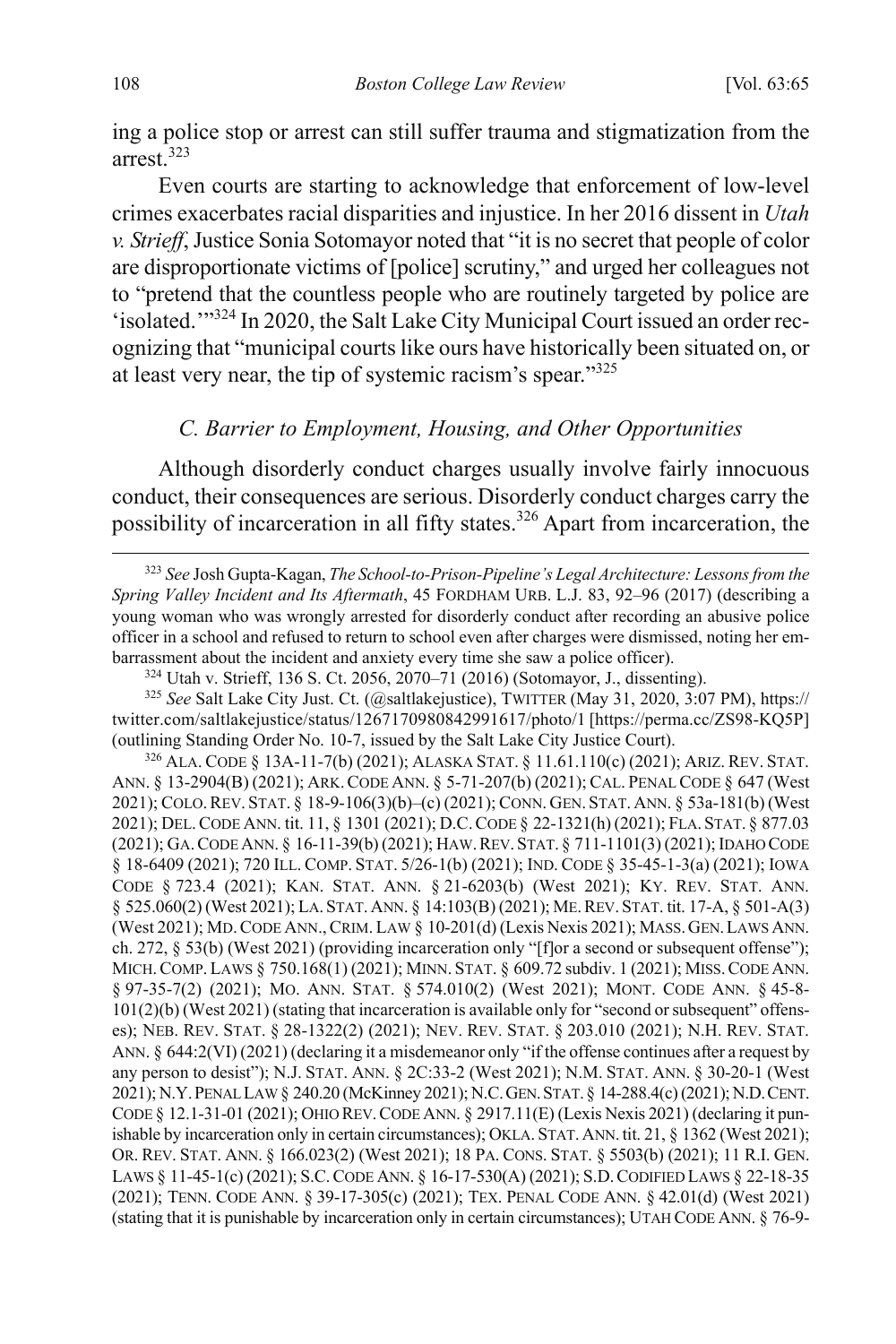collateral harms of misdemeanor charges and convictions are many: misdemeanants are often treated similarly to those convicted of felonies in terms of punishment and stigma.<sup>327</sup> People with misdemeanor charges or convictions face loss of jobs (or job opportunities), ineligibility for subsidized housing, rejection of applications for non-subsidized housing, and even loss of educational opportunities.328 Additionally, misdemeanor criminal records "can affect eligibility for professional licenses, child custody, food stamps, student loans, health care, or lead to deportation."329

The harms of misdemeanor charges are far more severe than even a decade ago, in large part due to the increasing availability of criminal records.<sup>330</sup> Because most criminal records are now available electronically to the public, employers, landlords, educators, and others have quick access to such records.<sup>331</sup> Even dismissed charges often remain public record unless the charged person undertakes a sometimes complicated, costly, and lengthy process to  $\epsilon$  expunge records.<sup>332</sup>

## *D. Waste of Resources That Could Be Better Spent Elsewhere*

Prosecuting disorderly conduct takes resources: law enforcement officers to make arrests or issue citations; prosecutors and public defenders to pursue and defend the cases; and judges and court staff to preside over the administra-

 $\overline{a}$ 

<sup>102(4) (</sup>Lexis Nexis 2021) (calling for incarceration only in certain circumstances); VT. STAT.ANN. tit. 13, § 1026(b) (2021); VA.CODE ANN. § 18.2-415(E) (2021); WASH.REV.CODE § 9A.84.030(2) (2021); W. VA. CODE § 61-6-1b(a) (2021); WIS. STAT. § 947.01(1) (2021); WYO. STAT. ANN. § 6-6-102(b) (2021). 327 Natapoff, *supra* note [10,](#page-3-2) at 1315.

<sup>328</sup> *Id.*; Roberts, *supra* not[e 10,](#page-3-2) at 1090; Stevenson & Mayson, *supra* not[e 21,](#page-4-0) at 735 (stating that "the consequences of misdemeanor arrest or conviction are far from trivial"); Vesely-Flad, *supra* note [322,](#page-43-0) at 898 (explaining that "[a]rrests can create permanent criminal records that are easily located on the internet by employers, landlords, schools, credit agencies, licensing boards, and banks" (citing HARRY G. LEVINE & LOREN SIEGEL, MARIJUANA ARREST RSCH. PROJECT, DRUG POL'Y ALL., \$75 MILLION A YEAR: THE COST OF NEW YORK CITY'S MARIJUANA POSSESSION ARRESTS 1 (2011), https://drugpolicy.org/sites/default/files/%2475%20Million%20A%20Year.pdf [https://perma.cc/X6YT-74KG]); INDEP. COMM'N ON N.Y.C. CRIM.JUST. & INCARCERATION REFORM,*supra* not[e 11,](#page-3-3) at 37 (noting that "[a] criminal record can have life-changing implications, and not in a good way").

<sup>329</sup> Natapoff, *supra* not[e 10,](#page-3-2) at 1316; *see also* Miller & Alexander, *supra* not[e 320,](#page-43-1) at 293 (noting that even charges that do not result in convictions have been shown to effect job eligibility and licensing); Roberts, *supra* not[e 156,](#page-24-1) at 299 (calling challenges to securing and retaining work "[t]he most pervasive collateral effect of a misdemeanor conviction").

<sup>330</sup> Roberts, *supra* not[e 156,](#page-24-1) at 287.

<sup>331</sup> *Id.*

<sup>332</sup> *Id.*; *see also, e.g.*, MINN. STAT. § 609A.02, 609A.03 (2021) (laying out the process for expungement of dismissed charges, which in most cases still requires a filed petition, a waiting period of at least 120 days, and multiple opportunities for other parties to object to expungement).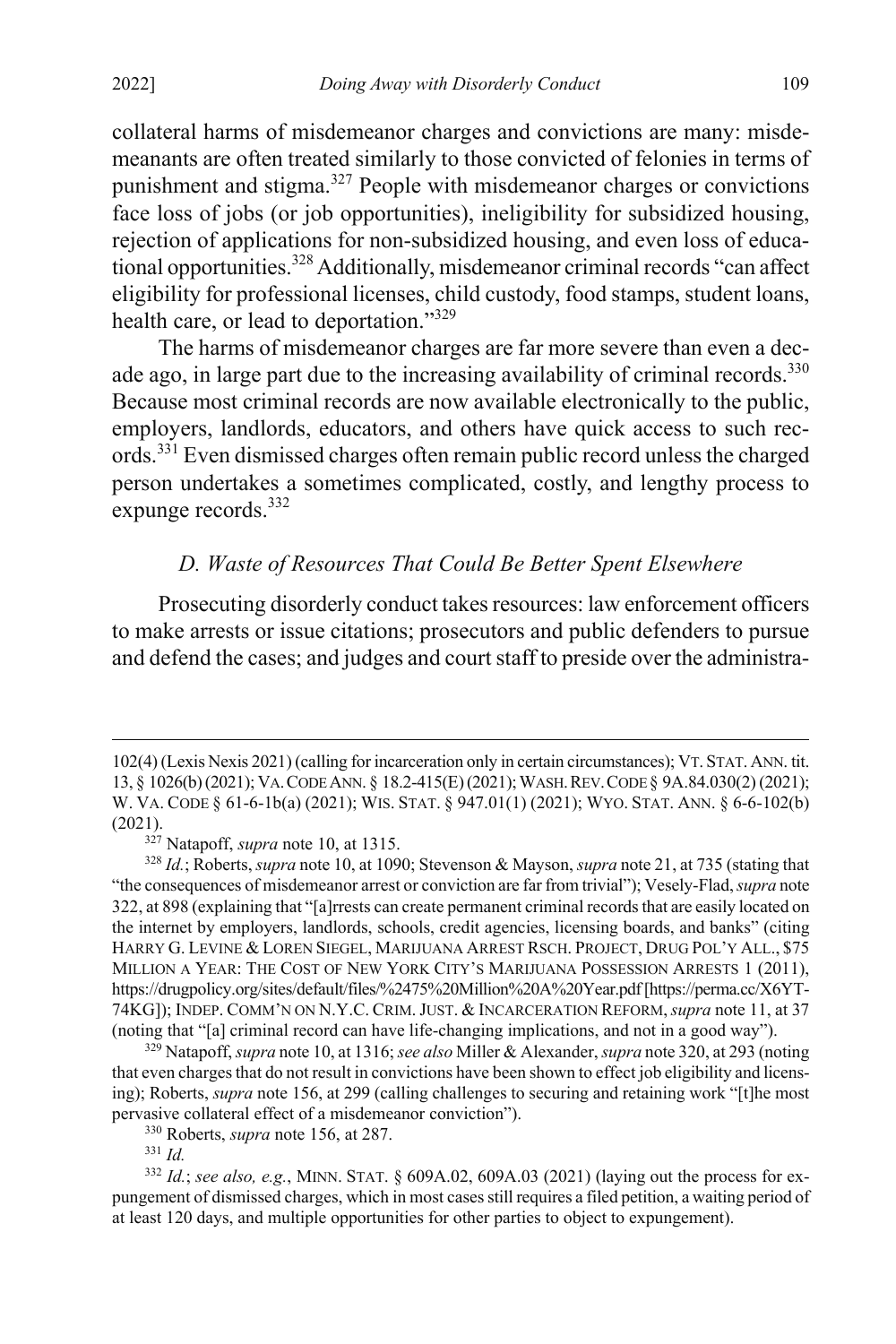tive aspects of the case. It also saps the economic resources of defendants, requiring them to miss work, school, or other obligations to answer charges.<sup>333</sup>

<span id="page-46-0"></span>In 1969 two criminologists proposed dramatically limiting the effect of disorderly conduct and vagrancy laws (along with other minor offenses), with the goal of freeing law enforcement resources to focus on more serious crimes.<sup>334</sup> The subsequent decades instead saw a dramatic increase in state expenditures on prosecution and incarceration.335 In recent years the decriminalization movement has gained some traction, driven in part by realizations about the far-reaching human and financial costs of prosecutions.<sup>336</sup> A 2017 study in Portland, Oregon showed that every dollar spent providing services to homeless people saved the city \$13 it would have otherwise spent in criminal justice costs.<sup>337</sup> In Pinellas County, Florida, the practice of arresting and charging homeless people for offenses like disorderly conduct and trespassing was causing routine overcrowding at the jail.<sup>338</sup> In an attempt to alleviate overcrowding, the sheriff created a "Safe Harbor" shelter to remove homeless people incarcerated on low-level offenses and instead provide services like medical care, substance use treatment, and access to laundry.<sup>339</sup> The move saved the county \$113 per person, per day, on average. <sup>340</sup> The economic costs of disorderly conduct prosecutions cannot be ignored in assessing whether society should continue to prosecute these charges.

<sup>338</sup> *Id.* at 12.

 <sup>333</sup> *See* Roberts, *supra* not[e 156,](#page-24-1) at 331–32 (describing the time- and cost-saving impacts in states that have decriminalized marijuana, like California and Massachusetts).

<sup>334</sup> MORRIS & HAWKINS, *supra* not[e 81,](#page-14-1) at 3–5.

<sup>335</sup> *See Fact Sheet: Trends in U.S. Corrections*, SENT'G PROJECT, https://www.sentencing project.org/wp-content/uploads/2021/07/Trends-in-US-Corrections.pdf [https://perma.cc/XF59-YKXE] (May 2021) (detailing increases in expenditures on corrections, including up from \$6.7 billion in 1985 to \$56.6 billion in 2019).

<sup>336</sup> *See* Dan T. Coenen, *Freedom of Speech and the Criminal Law*, 97 B.U. L. REV. 1533, 1534 (2017) (noting that a "decriminalization movement" has been motivated in large part by the costs of the existing criminal system (quoting Logan, *supra* not[e 183,](#page-28-2) at 348)); Roberts, *supra* note [156,](#page-24-1) at 331–32 (explaining that "[d]riven by the stark fiscal reality of the high costs of low-level prosecutions in hard economic times," some states and municipalities have moved away from prosecuting some specific misdemeanor offenses).<br><sup>337</sup> POLICE EXEC. RSCH. F., CRITICAL ISSUES IN POLICING SERIES: THE POLICE RESPONSE TO

HOMELESSNESS 10 (2018), https://www.policeforum.org/assets/PoliceResponsetoHomelessness.pdf [https://perma.cc/EM43-MSVR] (citing PORTLAND STATE UNIV, CAPSTONE CLASS UNST 421, SEC-TION 572, STUDY OF THE SERVICE COORDINATION TEAM AND ITS IMPACT ON CHRONIC OFFENDERS: 2017 REPORT).

<sup>339</sup> *Id.*

<sup>&</sup>lt;sup>340</sup> See id. (outlining how the average cost per inmate in jail in Pinellas County is \$126 per day, while the Safe Harbor only costs an average of \$13 per day, thus saving the county money).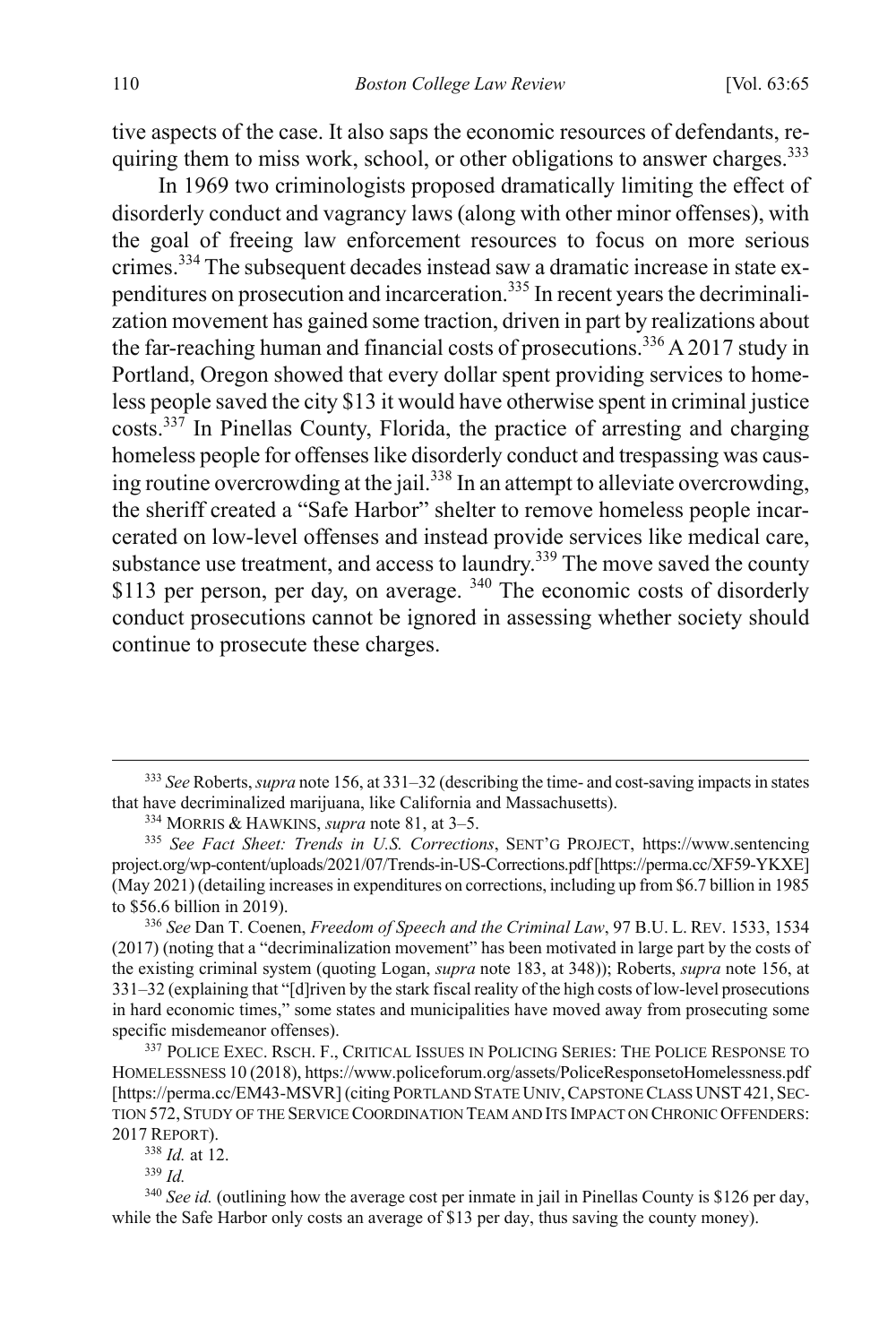#### IV. RESPONSES TO PROPONENTS OF DISORDERLY CONDUCT LAWS

This Article has provided an overview and history of disorderly conduct rules, outlined their potential unconstitutionality, and explored how the laws harm people directly and indirectly by targeting certain groups and creating collateral damage. Despite this, proponents for disorderly conduct laws argue against their demise. This Part will discuss a few major arguments advocates make for these laws, explaining the theories behind the arguments and why they are insufficient. Section A addresses the arguments by proponents of order-maintenance policing, those that believe the public places should be regulated to maintain a particular standard and to act as a deterrence for worse crimes.<sup>341</sup> Section  $\overrightarrow{B}$  responds to advocates of proactive policing who argue that allowing the police to arrest people for low-level crimes gives the police the ability to prevent future crimes proactively.<sup>342</sup> Section C counters academics who have concerns that failing to enforce low-level crimes could negatively impact communities by allowing for disorder to permeate.<sup>343</sup> Section D confronts those who favor enforcement of disorderly conduct laws as a way to generate funds.<sup>344</sup> Finally, Section E responds to proponents of disorderly conduct as a plea bargaining tool.<sup>345</sup>

## *A. Proponents of Order-Maintenance Policing*

Most people who support enforcement of low-level crimes like disorderly conduct are proponents of order-maintenance policing: the idea that maintaining order in public spaces is necessary to ensure quality of life and deter more serious crimes.<sup>346</sup> The broken windows theory of policing, discussed in Part I, Section B above, is a form of order-maintenance policing. Robert Ellickson, a supporter of order-maintenance policing, frames his argument as follows:

Rules of proper street behavior are not an impediment to freedom, but a foundation of it.... [T]he regulation of public spaces "has never been regarded as inconsistent with civil liberties but rather as one of the means of safeguarding the good order upon which they ultimately depend."347

 <sup>341</sup> *See infra* Part IV.A.

<sup>342</sup> *See infra* Part IV.B.

<sup>343</sup> *See infra* Part IV.C.

<sup>344</sup> *See infra* Part IV.D.

<sup>345</sup> *See infra* Part IV.E.

<sup>346</sup> *See* David Thacher, *Order Maintenance Policing*, *in* OXFORD HANDBOOKS IN CRIMINOLOGY &CRIM.JUST., OXFORD HANDBOOK OF POLICE AND POLICING 122–47 (Michael D. Reisig & Robert J. Kane eds., 2014) (outlining the theory).

<sup>347</sup> Ellickson, *supra* not[e 88,](#page-15-0) at 1174 (quoting Cox v. New Hampshire, 312 U.S. 569, 574 (1941)).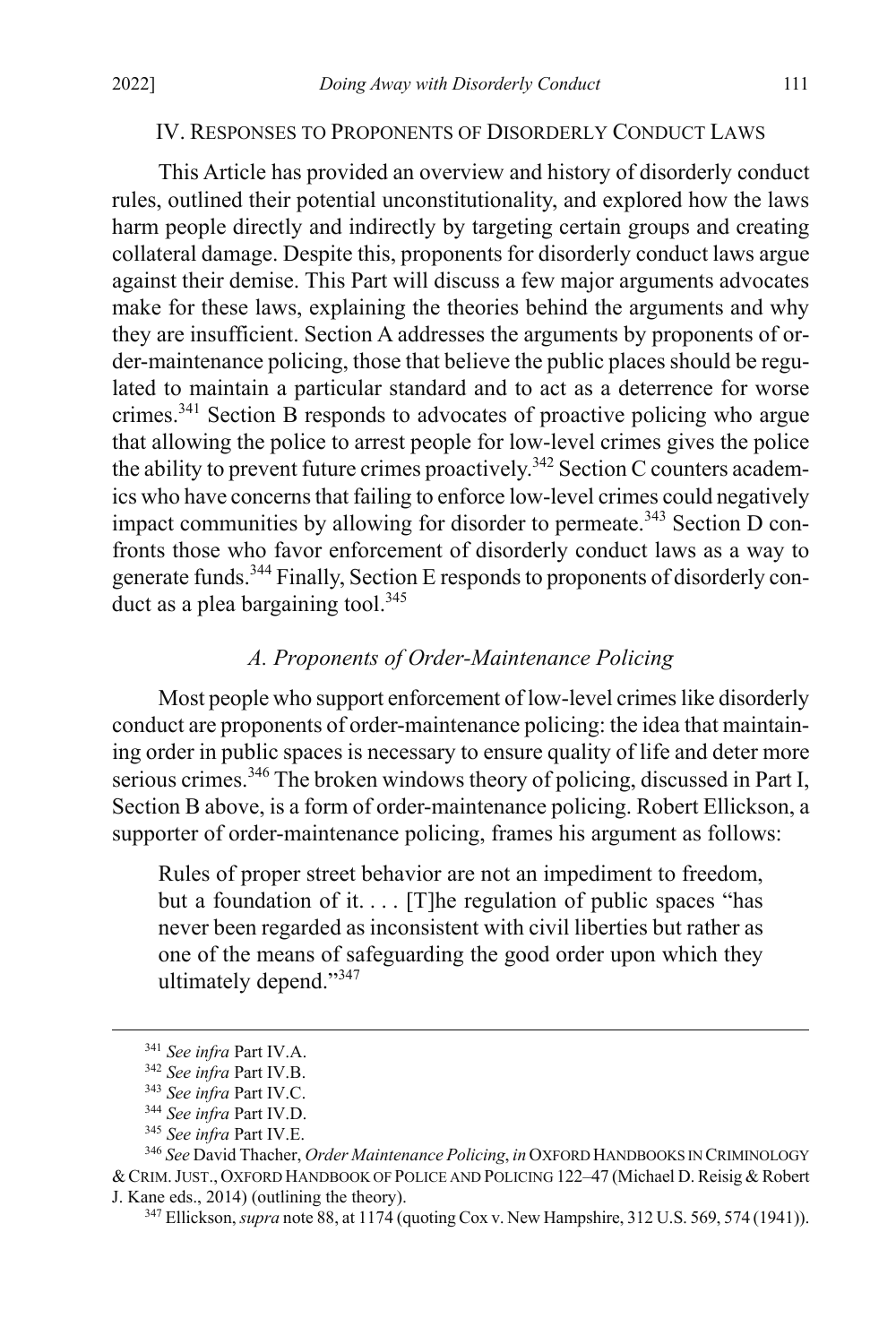Other order-maintenance proponents invoke principles of communitarianism: community norms "establish the standards of orderly conduct[,]" and police are responsible for "enforc[ing] these norms, even at some cost to individual freedom[s] . . . ."<sup>348</sup>

<span id="page-48-0"></span>Without dismissing the importance of communitarianism in many aspects of life, invoking it in support of disorderly conduct laws is problematic. As a crime prevention measure, broken windows policing has largely been discredited because it does not actually have a causal relationship to reducing serious crime.<sup>349</sup> But even setting aside the question of efficacy, enforcing disorderly conduct laws—with their broad language enabling the many discretionary decisions and resulting discrimination—creates too great a cost relative to the minimal gains it begets. Broken windows proponents themselves acknowledged from the outset that their theory of policing could authorize law enforcement to serve as "agents of neighborhood bigotry[.]"<sup>350</sup> Some of ordermaintenance policing's most prominent early proponents have retracted their support for this very reason. Tracey Meares has acknowledged that, although she was a self-described "fan" of order-maintenance policing in its early years, she grew alarmed over time as she watched how such policing played out in practice.<sup>351</sup> Her greatest concern was that order-maintenance policing appeared to exacerbate the racial and financial inequities that she originally hoped it would solve.<sup>352</sup>

Aggressive policing of disorderly conduct also detrimentally impacts respect for the law. Tom Tyler, an expert on police legitimacy, has warned that "frequent arrests for low-level public-order offenses are widely viewed as unjust because they are insensitive, harsh, or racially selective and potentially based upon prejudice."<sup>353</sup> Meares expressed this same concern in her denunciation of broken windows policing, noting that these types of policing practices

 <sup>348</sup> David Thacher, *Order Maintenance Reconsidered: Moving Beyond Strong Causal Reasoning*, 94 J. CRIM. L. & CRIMINOLOGY 381, 401 (2004).

<sup>349</sup> *See* Harcourt, *supra* not[e 93,](#page-16-0) at 308–39 (outlining the lack of evidence showing that the broken windows policy is an effective deterrence); Harcourt & Ludwig, *supra* not[e 92,](#page-16-1) at 283–87, 299– 300, 315–16 (explicating upon the fact that broken windows policing has no supporting evidence); Roberts, *supra* note [89,](#page-15-2) at 794–99 (discussing the lack of evidence that order-maintenance policing caused a drop in crime); Thacher, *supra* not[e 348,](#page-48-0) at 384–88 (summarizing sociologists' critiques of the broken windows theory and its lack of causal relationship between order-maintenance policing and the reduction of violent crime); *see also* Jack R. Greene, *Police Field Stops: What Do We Know, and What Does It Mean?*, *in* URB. INST.JUST. POL'Y CTR.,*supra* not[e 93,](#page-16-0) at 12, 14 (writing that enforcement strategies "aimed at order maintenance to deter serious crime, have not been supported in the research conducted to date").

<sup>350</sup> *See* Kelling & Wilson, *supra* not[e 84](#page-15-1) (questioning how to avoid this outcome).

<sup>351</sup> Meares, *supra* not[e 93,](#page-16-0) at 611.

<sup>352</sup> *Id.*

<sup>353</sup> Tyler & Fagan, *supra* note [93,](#page-16-0) at 30.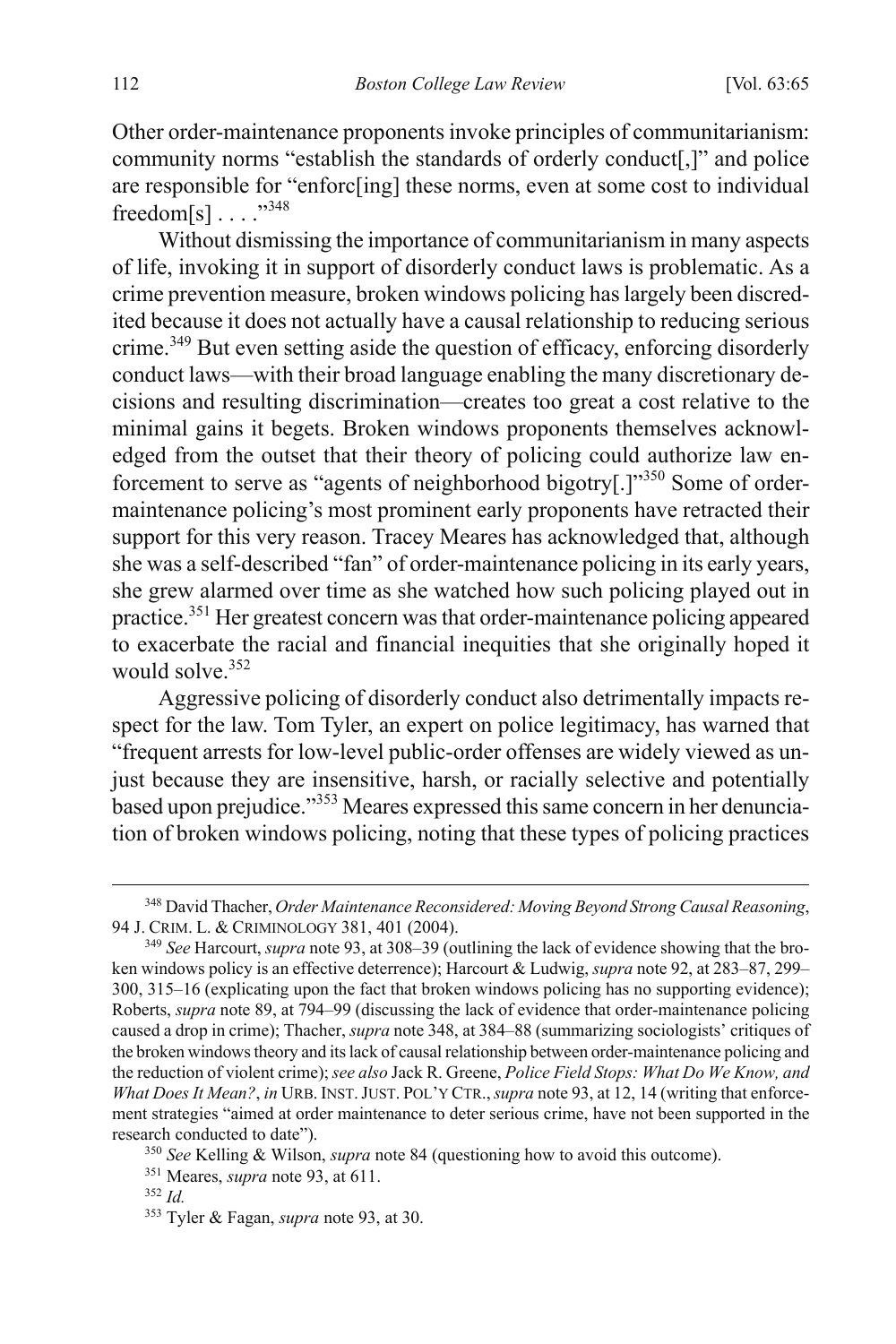may harm the legitimacy of the law by "undermining procedural justice of law enforcement."354

Even when disorderly conduct laws are not enforced in a discriminatory manner, they criminalize activities or speech that many people do not agree are wrong, including behaviors that may be more indicative of poverty or mental illness than criminal intent.355 Policing low-level misdemeanors involves "the arrest and conviction of people who engage in commonplace, unremarkable conduct, who may not be at all dangerous, and who have not done anything particularly bad or harmful."<sup>356</sup> Therefore, the theoretical justification for order-maintenance policing—that it discourages future crime—is not necessarily even accurate. 357

Even a current proponent of order-maintenance policing has acknowledged that the behavior he supports criminalizing in certain contexts is "trivial."<sup>358</sup> Using the power of the state to cite, charge, and jail someone for speech or conduct that many consider relatively inoffensive both harms the individual charged and collectively reduces respect for the criminal legal system.<sup>359</sup> Indeed, those who support law enforcement may agree that police should not enforce disorderly conduct laws because it detracts from their legitimacy and ability to effectively spend resources fighting serious crime.<sup>360</sup>

# *B. Proponents of Proactive Policing*

The concept of proactive policing is subject to multiple definitions, but it is primarily grounded in the idea of reducing crime by proactively maintaining a consistent law enforcement presence in communities or places suffering from

 <sup>354</sup> Meares, *supra* not[e 93,](#page-16-0) at 611; *see also* Sanford H. Kadish, *Some Observations on the Use of Criminal Sanctions in Enforcing Economic Regulations*, 30 U.CHI.L.REV. 423, 444–46 (1963) (reasoning that the moral impact of criminal convictions is significantly reduced when people can be convicted for conduct for behavior not widely perceived as morally culpable).

<sup>355</sup> *See supra* Parts I and II (providing a survey of disorderly conduct laws and discussing their questionable constitutionality);*see also* Stevenson & Mayson, *supra* not[e 21,](#page-4-0) at 766 (stating that misdemeanor offenses may criminalize uniformly recognized bad behavior, like shoplifting, but often criminalizes mental illness, addiction, and other "symptoms of poverty").

<sup>356</sup> Natapoff, *supra* not[e 13,](#page-3-1) at 168; *see also* Kohler-Hausmann, *supra* not[e 182,](#page-28-1) at 615 (writing that "[l]ower criminal courts process cases where the alleged crimes do not, by and large, represent an affront to widely held moral sentiments or cry out for the social act of punishment").

<sup>357</sup> *See* Gau & Brunson, *supra* not[e 158,](#page-25-1) at 257 (stating that "[o]rder maintenance policing strategies are supposed to send a particular message to active and potential law-breakers, but it is not at all clear whether or how that message is being received"). 358 Ellickson, *supra* note [88,](#page-15-0) at 1169.

<sup>359</sup> Gau & Brunson, *supra* not[e 158,](#page-25-1) at 256.

<sup>360</sup> Miller, *supra* not[e 315,](#page-42-0) at 664 (proposing to take police away from enforcement of low-level offenses, and cautioning that this "does not entail that the 'real' police do less policing, but that they do policing of a particular kind, one that avoids escalation and the minority perceptions of illegitimacy that accompany it").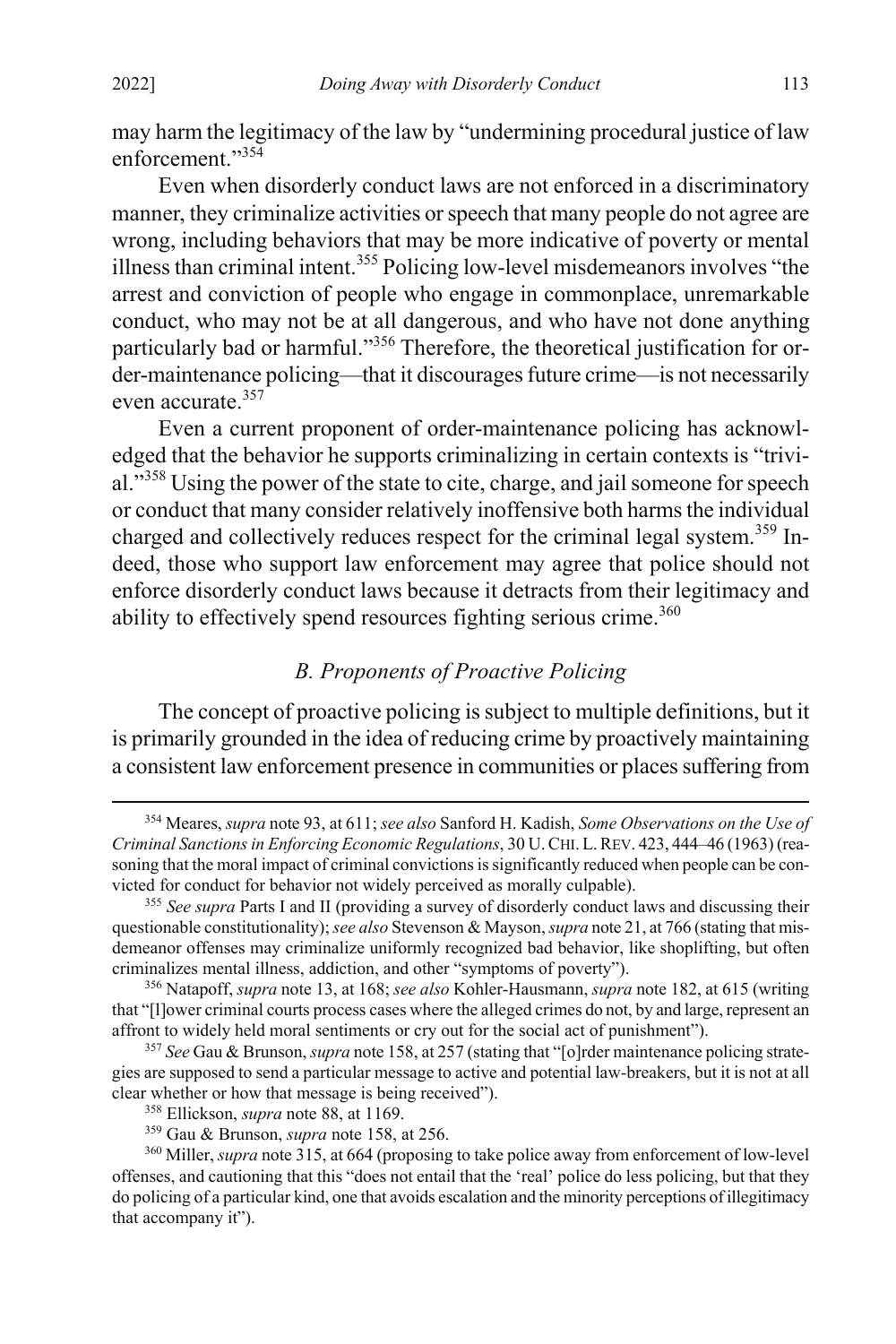high crime rates.<sup>361</sup> Support for proactive policing of low-level offenses is not based on the notion that misdemeanor crimes are themselves particularly egregious, but that stopping, frisking, and arresting people for minor offenses gives police an opportunity to proactively investigate and forestall more serious crimes. This theory of policing is perhaps best articulated by William Stuntz, who wrote that police officers "benefit from laws that criminalize street behavior that no one wishes actually to punish, solely as a means of empowering them to seize suspects."<sup>362</sup> Stuntz explained that low-level crimes provide an advantageous, and often inexpensive, reason to arrest or search someone.<sup>363</sup> Proactive policing can also strengthen the coercive power of the government. Forrest Stuart, for example, has documented how police officers on Skid Row in Los Angeles aggressively police disorderly conduct under the guise of "therapeutic policing," giving people struggling with addiction and homelessness the choice of either leaving the streets and entering rehabilitation or getting arrested for minor disorderly behaviors like panhandling.<sup>364</sup>

New York City's stop and frisk program is one of the most notorious examples of proactive policing.<sup>365</sup> For years New York City police officers attempted to prevent crime by aggressively and invasively stopping and frisking people for a variety of ostensible minor offenses, in hopes of seizing guns or other contraband.366 Although disputes remain about whether New York's stop and frisk program helped reduce crime, there is no question that people of col-

 <sup>361</sup> *See* Paul A. Haskins, *Research Will Shape the Future of Proactive Policing*, NAT'L INST. JUST. J., 11/2019, at 86, 88, https://www.ojp.gov/pdffiles1/nij/252736.pdf [https://perma.cc/BH43- 9AN2] (reasoning that "the elements of proactivity include an emphasis on prevention, mobilizing resources based on police initiative, and targeting the broader underlying forces at work that may be driving crime and disorder"); NAT'L ACADS. OF SCIS. ENG'G & MED., PROACTIVE POLICING: EF-FECTS ON CRIME AND COMMUNITIES 1 (David Weisburd & Malay K. Majmundar eds., 2018) (defining proactive policing as "all policing strategies that have as one of their goals the prevention or reduction of crime and disorder and that are not reactive in terms of focusing primarily on uncovering ongoing crime or on investigating or responding to crimes once they have occurred").

<sup>362</sup> Stuntz, *supra* not[e 82,](#page-14-0) at 539.

<sup>&</sup>lt;sup>363</sup> *Id.* (noting further that minor crimes "often serve as a convenient basis for an arrest and, perhaps, a search. Such crimes make policing cheaper, because they permit searches and arrests with less investigative work" (footnote omitted)).

<sup>364</sup> *See, e.g.*, STUART, *supra* not[e 91,](#page-15-3) at 37–124 (describing "[t]he [r]ise of [t]herapeutic [p]olicing" that enables police to make arrests for minor disorderly behavior and uses the threat of jail as an opportunity to incentivize enrollment in rehabilitation programs).

<sup>365</sup> *See* Floyd v. City of New York, 959 F. Supp. 2d 540, 556 (S.D.N.Y. 2013) (writing that "[t]his case is about the tension between liberty and public safety in the use of a proactive policing tool called 'stop and frisk'"). *See generally* David Rudovsky & Lawrence Rosenthal, *Debate: The Constitutionality of Stop-and-Frisk in New York City*, 162 U. PA. L. REV. ONLINE 117 (2013), https://scholarship. law.upenn.edu/faculty\_scholarship/590/ [https://perma.cc/C6SK-2MKC] (exploring the controversies inherent in New York's stop and frisk policy).

<sup>366</sup> *Floyd*, 959 F. Supp. 2d at 558–59 (detailing millions of stops over an eight-year period, many of which were legally unjustified and less than 2% of which yielded weapons or contraband).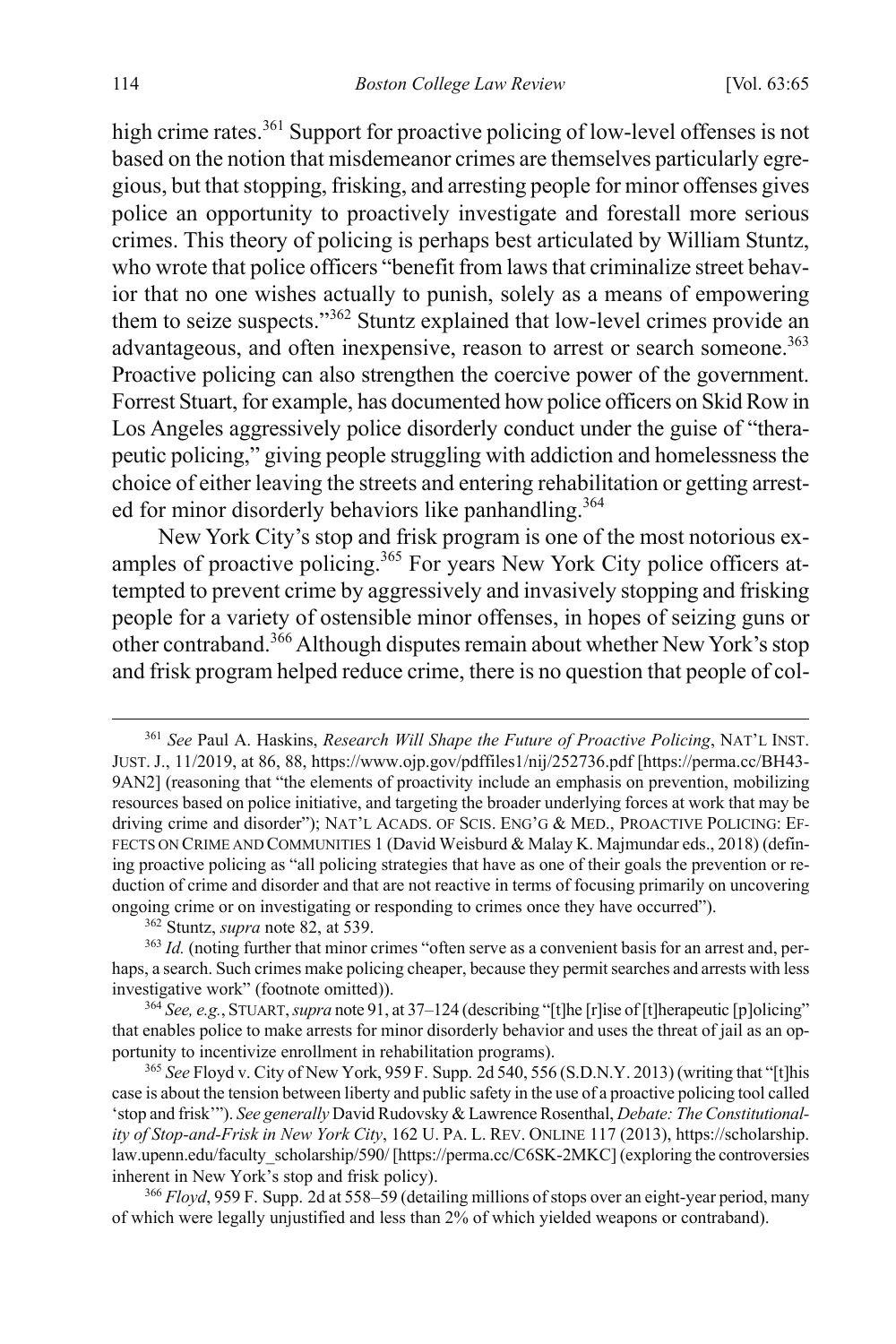or were its target.367 Proactive policing of low-level offenses, for many of the same reasons as order-maintenance policing, comes at too great a cost to justify its use. The harms of this policing are broader than just arrest records: they include a permanent sense of second-class citizenship for those constantly subjected to state suspicion and force, as well as an increased distrust between police and civilians.368 Proactive policing of minor crimes counterproductively increases the likelihood that police will stereotype people of color as potential criminal suspects, and creates what L. Song Richardson and Phillip Atiba Goff have referred to as "suspicion cascades" that make negative interactions between police and people of color more likely.<sup>369</sup>

# <span id="page-51-0"></span>*C. Concerns That Underenforcement of Laws Negatively Impacts Communities of Color*

Some proponents of low-level crime enforcement argue that declining to enforce crimes of disorder would exacerbate, rather than alleviate, racial inequities by creating entire neighborhoods where minor lawbreakers are free to generate disorder. Professor Randall Kennedy has argued that underenforcement of laws denies Black people "the things that all persons legitimately expect from the state: civil order and, in the event that crimes are committed, best efforts to apprehend and punish offenders."<sup>370</sup> This is particularly true because Black people are more likely to live in areas of concentrated poverty, where disorder may be more likely present.<sup>371</sup>

Kennedy's concerns are worth treating seriously, but he raises them specifically in the context of underenforcement of crimes that create serious phys-

 <sup>367</sup> *Id.* at 556 (finding that the New York Police Department (NYPD) made 4.4 million stops over an eight-year period; over 80% of the people stopped were Black or Hispanic).

<sup>&</sup>lt;sup>368</sup> *Id.* at 557 (calling attention to "the human toll of unconstitutional stops" and noting that [w]hile it is true that any one stop is a limited intrusion in duration and deprivation of liberty, each stop is also a demeaning and humiliating experience"); Bell, *supra* not[e 319,](#page-43-2) at 2086 (noting the profound sense of "legal estrangement" that many poor people in communities of color suffer due to aggressive policing).

<sup>369</sup> L. Song Richardson & Phillip Atiba Goff, *Self-Defense and the Suspicion Heuristic*, 98 IOWA L. REV. 293, 335 (2012).

<sup>370</sup> Randall Kennedy, *The State, Criminal Law, and Racial Discrimination: A Comment*, 107 HARV. L. REV. 1255, 1267 (1994).

<sup>371</sup> *See generally* SOLOMON GREENE, MARGERY AUSTIN TURNER & RUTH GOUREVITCH, U.S. P'SHIP ON MOBILITY FROM POVERTY, RACIAL RESIDENTIAL SEGREGATION AND NEIGHBORHOOD DISPARITIES (2017), https://www.mobilitypartnership.org/publications/racial-residential-segregationand-neighborhood-disparities [https://perma.cc/CKB5-GNUF] (noting that people of color generally are more likely to live in areas of high poverty); Elizabeth Kneebone & Natalie Holmes, *U.S. Concentrated Poverty in the Wake of the Great Recession*, BROOKINGS INST. (Mar. 31, 2016), https://www. brookings.edu/research/u-s-concentrated-poverty-in-the-wake-of-the-great-recession/ [https://perma. cc/8L59-X7N9] (observing statistics that reflect that Black and Hispanic peoples are more likely to live in areas of poverty).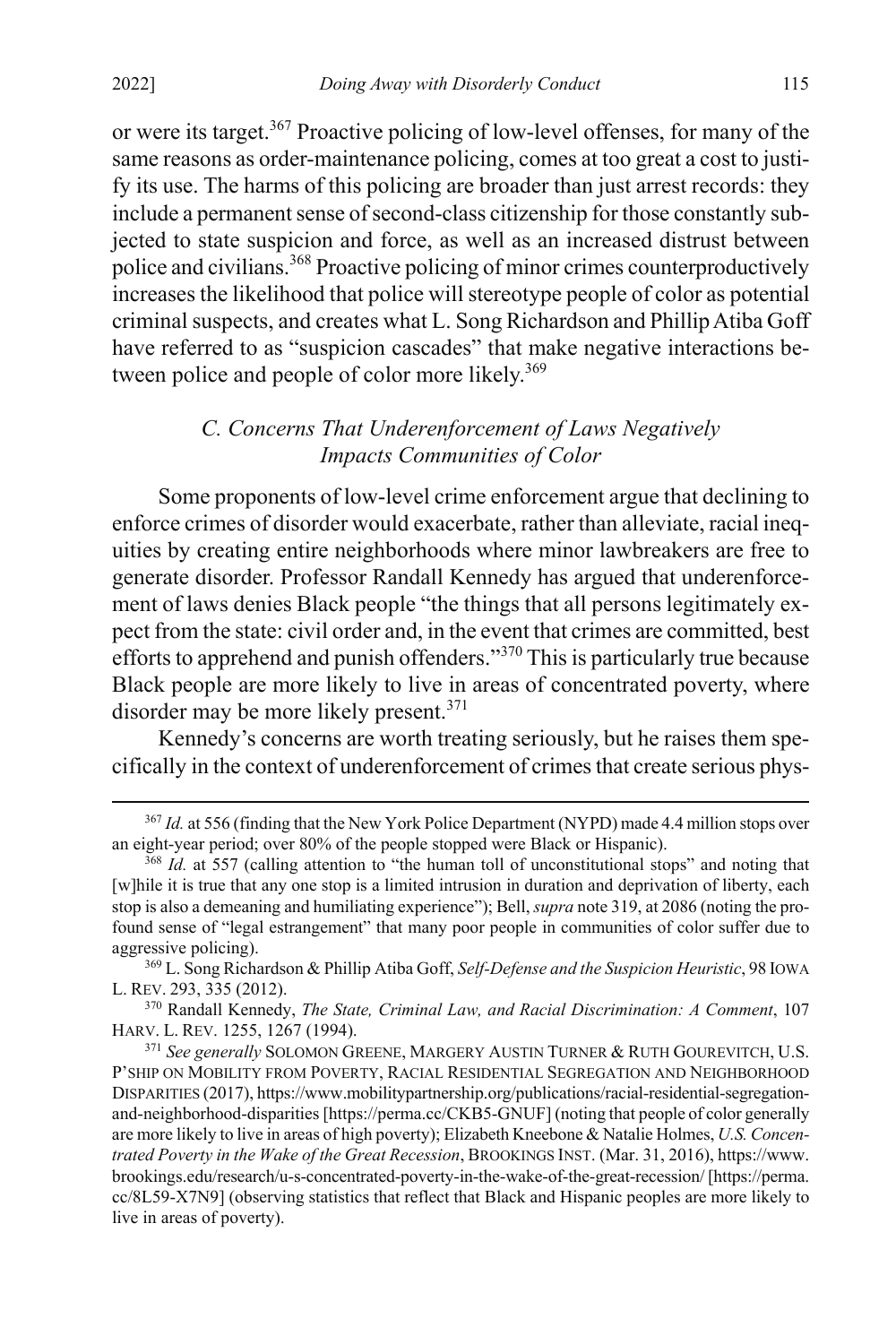ical threats to Black communities.<sup>372</sup> Whereas Kennedy demands protection for the black communities "against criminals preying upon them[,]" he also acknowledges that decriminalization may actually be a better policy for certain non-violent offenses.<sup>373</sup> Similarly, other Black commentators have expressed concern that they feel both overpoliced in minor crimes and under-protected for more serious crimes.<sup>374</sup> Monica Bell has questioned the claim that Black people in low-income communities want more policing.<sup>375</sup> She notes that although Black people (like everyone else) want to feel safe, policymakers and civilians alike have assumed for so long that policing is necessary to safety that we fail to consider alternatives to policing that could improve safety.  $376$ 

This disjunction—the desire for greater safety but concern about police presence in a community—steers away from concluding that communities of color need police enforcing laws like disorderly conduct. Use of police to maintain order in social spaces sometimes generates more safety risk than it does protection, particularly for people of color.<sup>377</sup> Rather than reducing crime, one recent study suggests that prosecutors' decisions not to prosecute minor crimes like disorderly conduct lead to reductions in the likelihood of new criminal complaints, with no corresponding increase in local crime rates.<sup>378</sup>

Incarcerating people, or even saddling them with criminal records that make their efforts to find work and stable housing more challenging, has an adverse public safety effect—people who cannot find paid work are more likely to turn to crime.<sup>379</sup> Robust debates can and should be had about the need for police to investigate and protect communities of color against serious crimes.

https://www.justsecurity.org/71418/black-security-and-the-conundrum-of-policing/ [https://perma. cc/WRP2-899S] (presenting the generally skeptical attitude of Black people toward modern policing).

<sup>376</sup> See id. (writing that there has never been a viable alternative and asking various research questions aimed at fortifying the security of Black Americans).

<sup>377</sup> Holmes, *supra* not[e 309,](#page-41-1) at 645.

<sup>378</sup> *See* Amanda Y. Agan, Jennifer L. Doleac & Anna Harvey, *Misdemeanor Prosecution* 4 (Nat'l Bureau of Econ. Rsch., Working Paper No. 28600, 2021), https://www.nber.org/system/files/working\_ papers/w28600/w28600.pdf [https://perma.cc/3PUB-AHUC] (examining the non-prosecution of crimes, correlated with reductions in criminal complaints).

379 Roberts, *supra* not[e 156,](#page-24-1) at 299–301 (explaining this phenomenon and stating that "[t]he public safety effect on a community when many members are incarcerated or unable to find work because of a minor conviction cannot be underestimated in a cost-benefit analysis of low-level prosecutions" (citing JUST. POL'Y INST., SYSTEM OVERLOAD: THE COSTS OF UNDER-RESOURCING PUBLIC DE-FENSE 2 (2011)).

 <sup>372</sup> Kennedy, *supra* not[e 370,](#page-51-0) at 1267–68. 373 *Id.* at 1278.

<sup>374</sup> *See, e.g.*, D.A. Bullock, *Black America Is Over-Policed and Under-Protected*, MINN. RE-FORMER (Dec. 7, 2020), https://minnesotareformer.com/2020/12/07/black-america-is-over-policedand-under-protected/ [https://perma.cc/4WAM-NSU4] (offering a perspective on the problem of overpolicing). 375 *See* Monica Bell, *Black Security and the Conundrum of Policing*, JUST SEC. (July 15, 2020),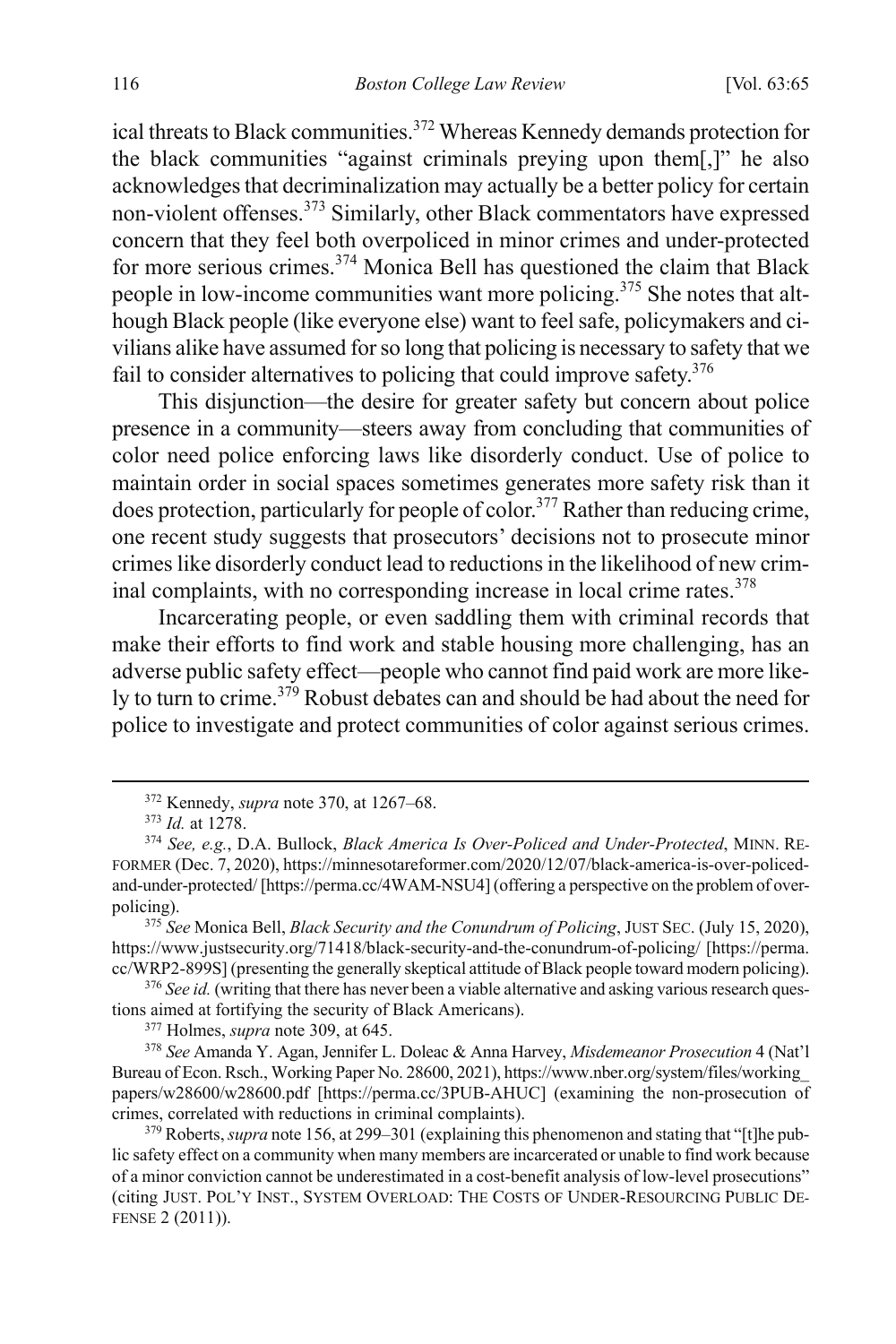But that is very different than enforcement of disorderly conduct laws. Where the harms of disorderly conduct are less concrete than the risks of enforcement, policymakers should not assume that enforcement of disorderly conduct benefits communities of color.380

# *D. Proponents of Enforcing Misdemeanors as a Means of Generating Funds*

Some municipalities rely on policing low-level offenses like disorderly conduct as a means of generating funds: rather than incarcerate people for these offenses, they impose fines and fees that serve as a primary source of funding for the municipal budget.<sup>381</sup> The Department of Justice report investigating the city of Ferguson, Missouri's policing practices details the illconceived practice of policing low-level offenses to make money.382 Municipal officials encouraged police officers to cite as many residents as possible for minor offenses to generate income for the city, and people of color were the primary targets of those tickets.<sup>383</sup>

Part III, Section D of this Article has already explained why the policing and prosecution of low-level offenses, with all its accompanying time and personnel commitments, acts as more of a drain on resources than a financial boon.384 Even if prosecuting disorderly conduct did create a net financial gain for municipalities, governments should not drain the wallets of low-income people to generate city funds.

 <sup>380</sup> *See* Morgan, *supra* not[e 14,](#page-4-1) at 1642 (noting that "[t]he enforcement of disorderly conduct laws persists despite the lack of evidence showing concrete social harm[,]" and "the harms that stem from criminalizing disorderly conduct tend to outweigh the purported benefits").

<sup>381</sup> *See* Dick Carpenter, Ricard Pochkhanawala &Mindy Menjou, *Municipal Fines and Fees: A 50-State Survey of State Laws*, INST. FOR JUST., https://ij.org/report/fines-and-fees-home/ [https:// perma.cc/78NW-EKYU] (Jan. 1, 2020) (finding that these fees can be the largest sources of income for some municipalities); MATTHEW MENENDEZ, MICHAEL F. CROWLEY, LAUREN-BROOKE EISEN & NOAH ATCHISON, BRENNAN CTR. FOR JUST., THE STEEP COSTS OF CRIMINAL JUSTICE FEES AND FINES: A FISCAL ANALYSIS OF THREE STATES AND TEN COUNTRIES (2019), https://www.brennan center.org/sites/default/files/2020-07/2019\_10\_Fees%26Fines\_Final.pdf [https://perma.cc/5X64-D5Z8] (finding that onerous fees for defendants helps fund local governments and judicial systems); Torie Atkinson, Note, *A Fine Scheme: How Municipal Fines Become Crushing Debt in the Shadow of the New Debtors' Prisons*, 51 HARV. C.R.-C.L. L. REV. 189, 190 (2016) (writing that as municipalities feel budgets shrink, they compensate with fines).

<sup>&</sup>lt;sup>382</sup> U.S. DEP'T OF JUST. C.R. DIV., INVESTIGATION OF THE FERGUSON POLICE DEPARTMENT 9-14 (2015), https://www.justice.gov/sites/default/files/opa/press-releases/attachments/2015/03/04/ ferguson\_police\_department\_report.pdf [https://perma.cc/DHF5-GFED].

<sup>383</sup> *See id.* at 9–14, 62–81 (detailing this practice extensively).

<sup>384</sup> *See supra* Part III.D (arguing that disorderly conduct laws waste taxpayer money).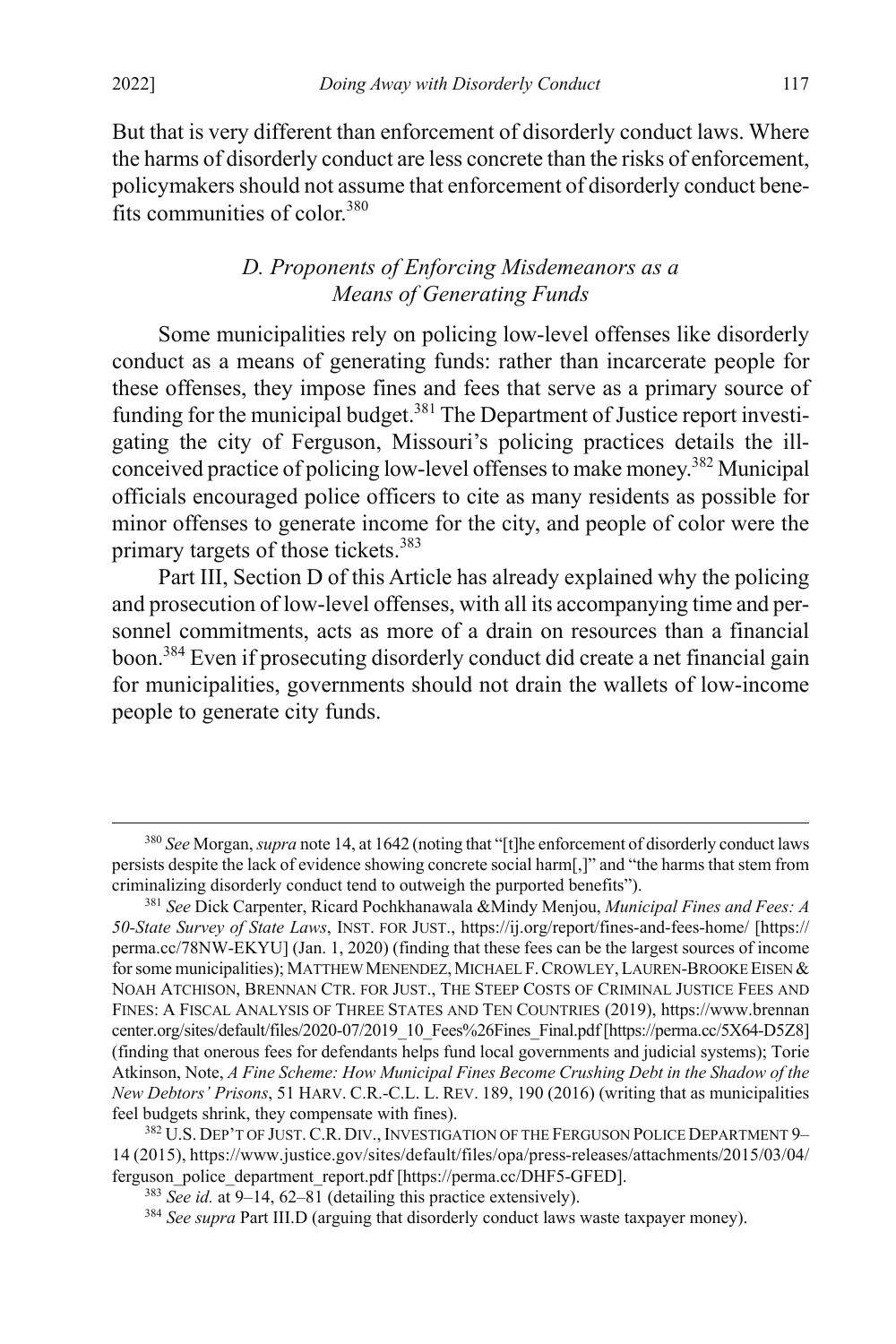## *E. Proponents of Disorderly Conduct as a Plea Bargaining Tool*

Some criminal law practitioners and even defendants may object to abolition of disorderly conduct laws for one reason: guilty pleas to disorderly conduct are a popular way to resolve other low-level charges.<sup>385</sup> Prosecutors sometimes offer a plea to disorderly conduct as a way of extending apparent leniency to defendants charged with more serious offenses.<sup>386</sup>

<span id="page-54-0"></span>Despite these perceived benefits to individual defendants, retaining disorderly conduct laws because they occasionally serve as a plea bargaining tool is problematic. They do nothing to solve the greater problem of a system that relies on overcharging. If anything, they exacerbate that system. Others have written extensively about the problems of a legal system so heavily dependent on plea bargaining rather than proving charges at trial.387 One of the ways the American legal system discourages defendants from exercising their rights is through the practice of overcharging: prosecutors charge more serious crimes than they necessarily plan to prosecute at trial in hopes of persuading defendants to accept a plea offer to a lesser offense.<sup>388</sup> Laws like disorderly conduct enable this destructive practice, in that they offer a compromise for people who may have been charged with assault, theft, or any number of offenses that could theoretically qualify as a crime of disorder.

Rather than keeping disorderly conduct laws as a plea bargaining tool, the better practice would be to stop charging people for very minor offenses: if the parties agree that a conviction for assault is not appropriate or necessary, then perhaps the best remedy is dismissal rather than a plea to disorderly conduct. Alternatively, legislatures could retain disorderly conduct laws but amend the statutes to make clear that disorderly conduct is not alone a basis for arrest or criminal citation. Although this would be an unusual remedy, it would allow prosecutors to pursue disorderly conduct as a lesser or alternative charge, but

 <sup>385</sup> *See* Thea Johnson, *Fictional Pleas*, 94 IND. L.J. 855, 861–62 (2019) (describing disorderly conduct as a "common . . . resolution" for low-level charges like "shoplifting or turnstile jumping"). <sup>386</sup> *Id.* at 882.

<sup>387</sup> For authors who delve into this subject matter, see H. Mitchell Caldwell, *Coercive Plea Bargaining: The Unrecognized Scourge of the Justice System*, 61 CATH. U.L.REV. 63 (2011); Russell D. Covey, *Fixed Justice: Reforming Plea Bargaining with Plea-Based Ceilings*, 82 TUL. L. REV. 1237 (2008); Kyle Graham, *Overcharging*, 11 OHIO ST. J. CRIM. L. 701 (2014).

<sup>&</sup>lt;sup>388</sup> Graham, *supra* not[e 387,](#page-54-0) at 709 (arguing that "to the extent that an excessive charge encompasses lesser-included offenses or possesses other attractive 'landing spots' for a plea bargain or compromise verdict, these options reduce the risk of an all-or-nothing prosecution, and encourage strategic overcharging" (citing Ronald F. Wright & Rodney L. Engen, *The Effects of Depth and Distance in a Criminal Code on Charging, Sentencing, and Prosecutor Power*, 84 N.C. L. REV. 1935, 1953–54 (2006))); Caldwell, *supra* not[e 387,](#page-54-0) at 84 (writing that "overcharging sets the stage for coercive pleas by virtue of the very leverage unduly obtained").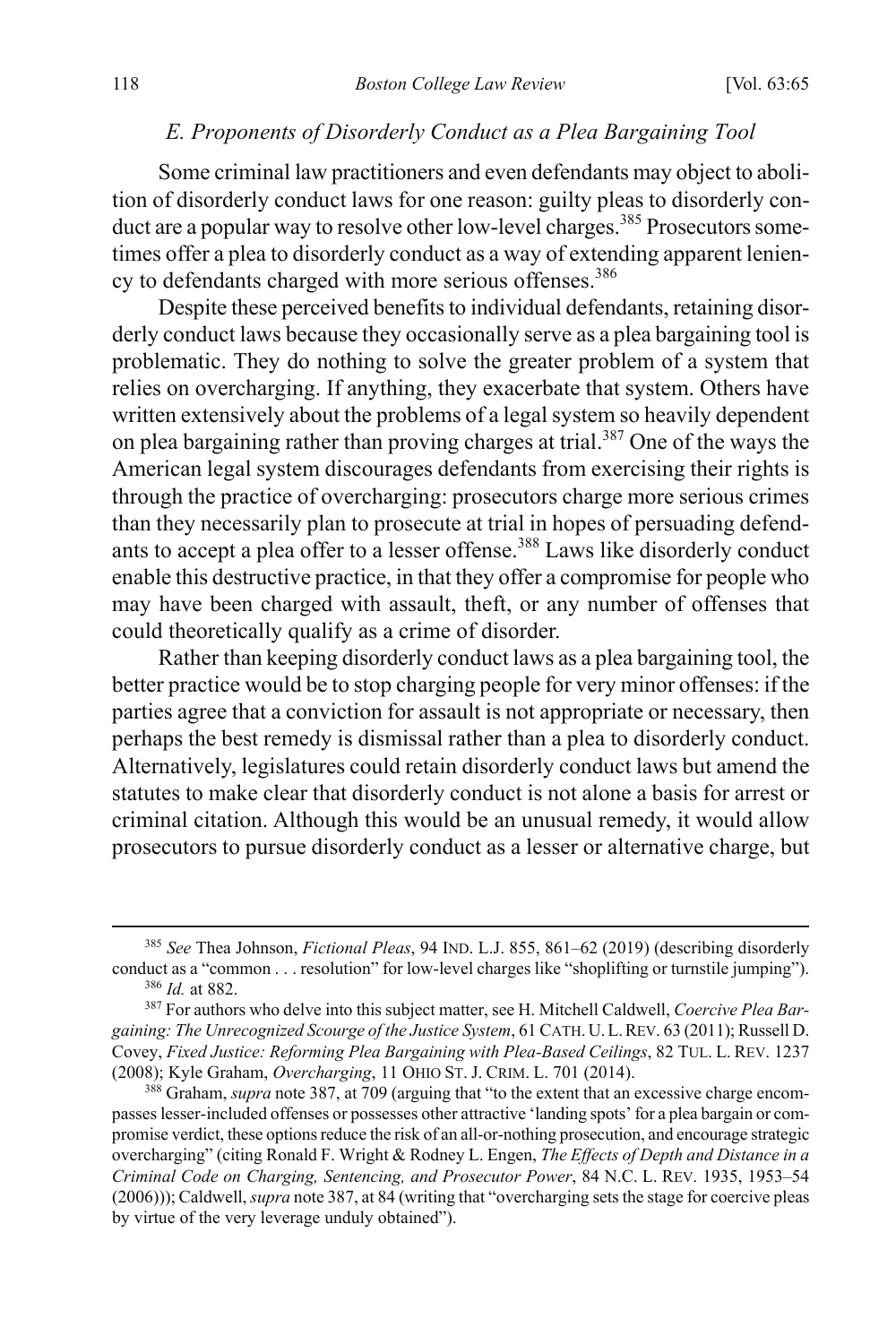prevent law enforcement officers from arresting or citing people for disorderly conduct as a standalone offense.

#### V. ABOLISHING DISORDERLY CONDUCT LAWS

Although this Article is the first to call for abolition of disorderly conduct laws, other scholars have expressed concern about these laws for decades. In the 1960s, Judge Watts bemoaned the breadth of disorderly conduct laws and cautioned judges to "interpret disorderly conduct statutes with a view toward due process specificity . . . ."389 In 1997, Debra Livingston questioned whether criminal prosecutions were an appropriate means of addressing minor offenses that were generally harmless, even if annoying.<sup>390</sup> Most recently, Jamelia Morgan has called on lawyers to rethink the use of disorderly conduct statutes to punish minor offenders.391 But none have yet suggested doing away with the charge altogether.

The call for abolition of disorderly conduct laws aligns with many existing critiques of American criminal practice. Even in a highly polarized country, there is widespread and growing consensus that the United States criminal legal system is too vast, criminalizing and incarcerating far too high a percentage of its population.392 Many agree that laws giving police officers and prosecutors substantial discretion over whom to charge and punish invites discriminatory enforcement.<sup>393</sup> Stuntz has argued that the best way to reduce discretion is to reduce the scope of the codes themselves.<sup>394</sup>

 <sup>389</sup> Watts, *supra* not[e 155,](#page-24-0) at 358.

<sup>390</sup> Livingston, *supra* not[e 82,](#page-14-0) at 586–87 (providing examples of multiple scholars writing in the 1960s, who support this theory).

<sup>391</sup> Morgan, *supra* not[e 14,](#page-4-1) at 1637 (entitling her article "Rethinking Disorderly Conduct").

<sup>&</sup>lt;sup>392</sup> *E.g.*, Natapoff, *supra* not[e 10,](#page-3-2) at 1314 (calling the "American penal behemoth" a "target for widespread and bipartisan criticism[,]" and noting multiple major political institutions that have criticized the system's breadth); Shon Hopwood, Essay, *The Effort to Reform the Federal Criminal Justice System*, 128 YALE L.J. F. 791, 800–04 (2019), https://www.yalelawjournal.org/pdf/Hopwood\_ evjni3rp.pdf [https://perma.cc/KKC3-R2PY] (describing the bipartisan coalition supporting passage of the federal First Step Act). *But see* Benjamin Levin, *The Consensus Myth in Criminal Justice Reform*, 117 MICH. L. REV. 259 (2018) (raising questions about the depth of consensus on criminal justice reform).

<sup>393</sup> *E.g.*, Stuntz, *supra* not[e 82,](#page-14-0) at 579 (critiquing "a system in which too much law produces too much discretion" (emphasis omitted)); David Thacher, *Channeling Police Discretion: The Hidden Potential of Focused Deterrence*, 2016 U. CHI. LEGAL F. 533, 535 (arguing that "[t]he arbitrary and intensive use of [police discretion] contributes to many of the most significant concerns about American criminal justice today").

<sup>394</sup> Stuntz,*supra* not[e 292,](#page-39-1) at 1893; David Alan Sklansky, *The Nature and Function of Prosecutorial Power*, 106 J. CRIM. L. & CRIMINOLOGY 473, 474 (2016) (decrying that "[m]uch of what is wrong with American criminal justice—its racial inequity, its excessive severity, its propensity for error—is increasingly blamed on prosecutors").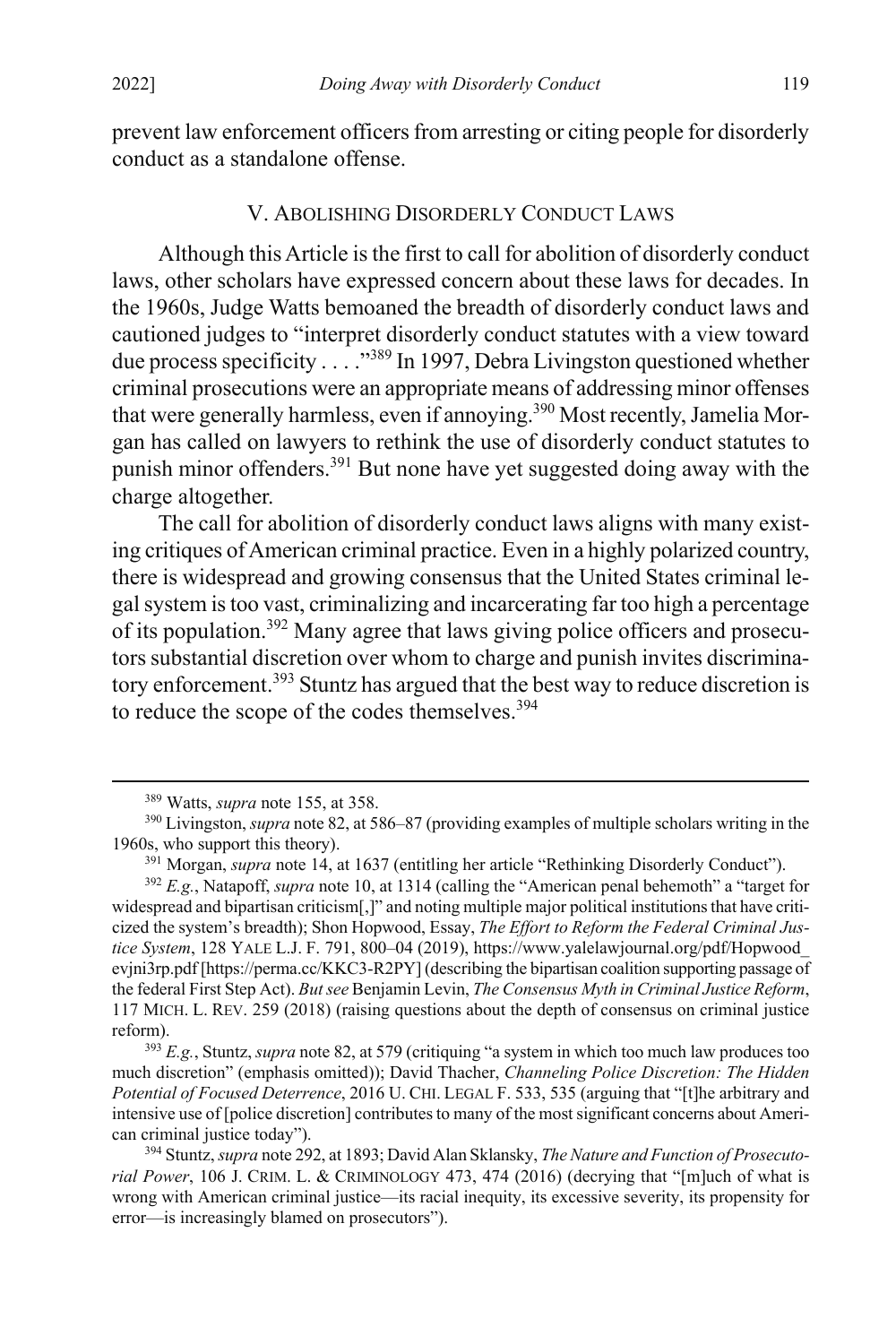In the past decade, some jurisdictions have embraced Stuntz's suggestion to "shrink the codes" by decriminalizing certain conduct. An increasing number of states have decriminalized low-level drug charges, mostly involving marijuana possession.395 The Minneapolis City Council voted to strike ordinances that prohibit "spitting and lurking" in part due to their disparate enforcement against people of color.396 In 2020, Oregon became the first state to decriminalize possession of small amounts of "hard" drugs like cocaine and heroin.<sup>397</sup> Some prosecutors have also taken matters into their own hands, declining to prosecute specified non-violent misdemeanors.<sup>398</sup>

Scholars have proposed a variety of options for loosening the criminal legal system's tentacles over the American populace. Many scholars have critiqued the overcriminalization of speech, though not focused on disorderly conduct laws.<sup>399</sup> In her first critique of misdemeanor prosecutions, Alexandra Natapoff suggested making certain misdemeanor offenses "nonarrestable as well as nonjailable."<sup>400</sup> More recently Natapoff acknowledged that many disorder-related offenses "only weakly justify state coercion" because the crimes

<sup>396</sup> Brandt Williams, *Minneapolis Strikes Spitting, Lurking Laws*, MPR NEWS (June 6, 2015), https://www.mprnews.org/story/2015/06/05/lurking-spitting-laws [https://perma.cc/5XWT-AXUC]; *see also* PROVO, UTAH,CODE § 9.17.010 (2013) (expressing an intention to decriminalize a variety of minor municipal offenses).

<sup>397</sup> Amelia Templeton, *Oregon Becomes 1st State in the US to Decriminalize Drug Possession*, OR.PUB.BROAD., https://www.opb.org/article/2020/11/04/oregon-measure-110-decriminalize-drugs/ [https://perma.cc/5RDQ-8SXD] (Nov. 4, 2020). 398 *See, e.g.*, SUFFOLK CNTY. DIST. ATT'Y, THE RACHAEL ROLLINS POLICY MEMO 5 (2019),

 <sup>395</sup> *See 2021 Marijuana Policy Reform Legislation*, MARIJUANA POL'Y PROJECT, https://www. mpp.org/issues/legislation/key-marijuana-policy-reform/ [https://perma.cc/2JM9-HVCG] (June 22, 2021) (cataloging marijuana decriminalization efforts across the states and providing an overview of decriminalizing legislation); *see also* Logan, *supra* not[e 183,](#page-28-2) at 320 (noting that state legislatures are increasingly willing "to shrink their criminal codes and decriminalize conduct once classified as criminal"); Roberts, *supra* not[e 156,](#page-24-1) at 299 (explaining the outsize impact of a marijuana conviction, like students losing federal loan assistance for a year); Stevenson & Mayson, *supra* not[e 21,](#page-4-0) at 767 (mentioning that decriminalization has attracted attention, including with "efforts to decriminalize the possession of marijuana").

http://files.suffolkdistrictattorney.com/The-Rachael-Rollins-Policy-Memo.pdf [https://perma.cc/WCB5- P7PZ] (announcing that the Suffolk County District Attorney in Massachusetts will decline to prosecute disorderly conduct and other minor misdemeanors because "a carceral approach to low-level, non-violent offenses can do more harm than good").

<sup>399</sup> *See, e.g.*, Buchhandler-Raphael, *supra* not[e 23,](#page-5-0) at 1671 (criticizing broadly worded statutes that criminalize potentially constitutional speech); Coenen, *supra* not[e 336,](#page-46-0) at 1588–1602 (proposing various avenues for decriminalizing speech-based criminal laws); Luna, *supra* not[e 318,](#page-43-3) at 704–06 (bemoaning and providing examples of the expansion of criminal laws that allows arrests for relatively harmless conduct); Stuntz, *supra* not[e 82,](#page-14-0) at 519 (criticizing the expansion of criminal law, in part because they "shift lawmaking from courts to law enforcers").

<sup>400</sup> Natapoff, *supra* not[e 10,](#page-3-2) at 1374. Stephanos Bibas has leveled this proposal "surprisingly halfhearted." Stephanos Bibas, *Bulk Misdemeanor Justice*, 85 S.CAL.L.REV. POSTSCRIPT 73, 74 (2012).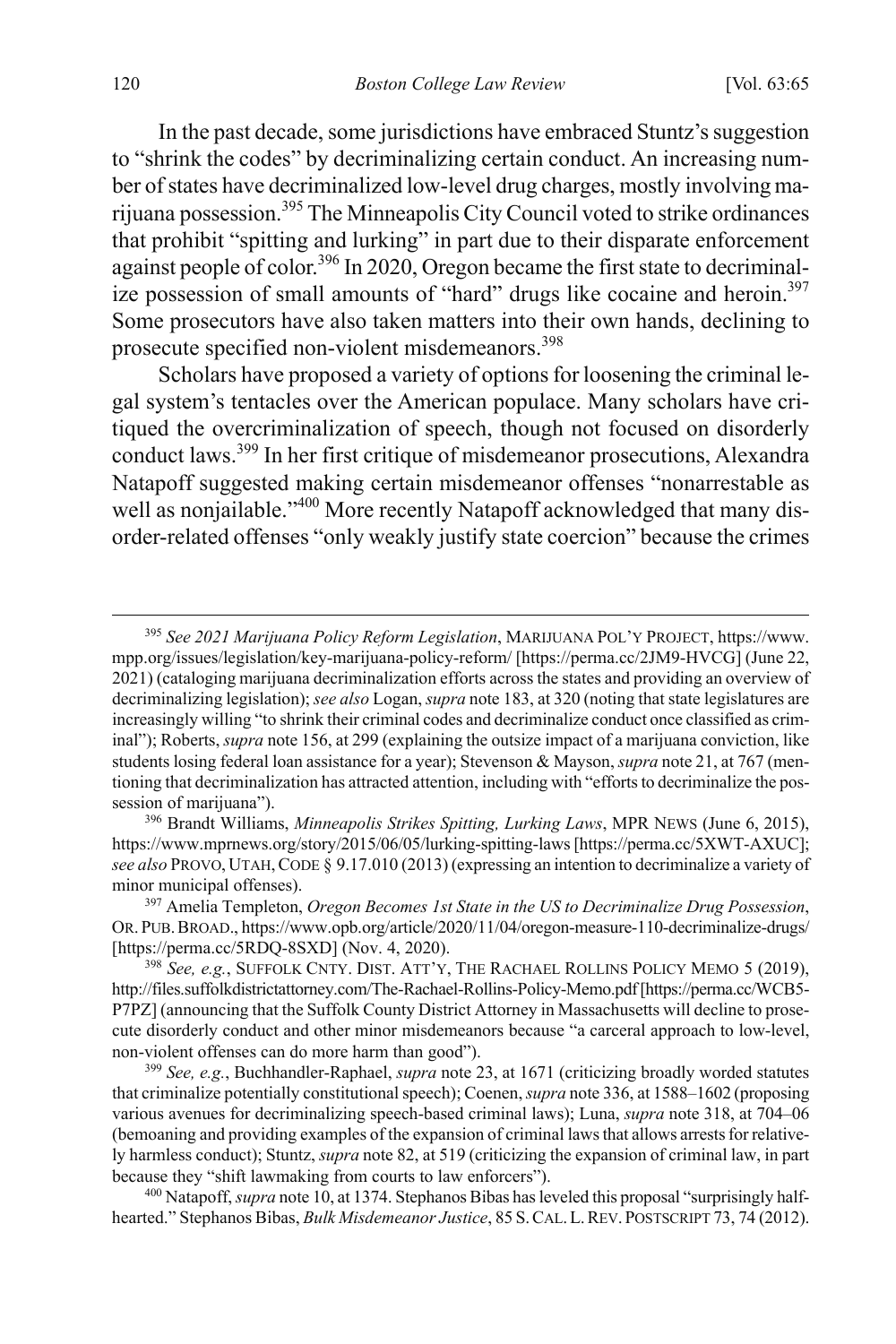themselves are not serious.<sup>401</sup> Carbado has criticized the criminalization of relatively harmless conduct, and the negative impact of misdemeanor enforcement on Black communities in particular.<sup>402</sup> Bell has proposed "[s]hrinking [and] [r]efining the [f]ootprint of the [p]olice" by reducing "the carceral net."403 In the wake of Minneapolis police officers killing George Floyd, some scholars and prominent organizations even turned to Twitter to advocate for abolishing low-level offenses.<sup>404</sup>

So how does the call to do away with disorderly conduct laws specifically fit within these more general critiques? Disorderly conduct laws are at the intersection of all the above concerns: they frequently infringe free speech rights while enabling discriminatory discretion and wreaking havoc on the lives of poor people, many of whom are people of color. They have prospered "in an era of mass criminalization characterized by over-policing in public spaces."<sup>405</sup> Although many of this Article's criticisms are applicable to other low-level offenses, disorderly conduct laws are perhaps the most problematic of all.

As Bernard Harcourt noted, "[o]nce the category [of the disorderly] is in place, there is little else to do but crack down on the disorderly."406 Police and prosecutors have been cracking down on disorderly conduct for far too long, and those crackdowns have created more harm than good.<sup>407</sup> Serious changes are needed to address the overcriminalization of America, and abolishing disorderly conduct laws should be part of that change.

#### **CONCLUSION**

Declining to prosecute perceived misconduct is hard for Americans. "It goes very much against the American grain to adopt the alternative of doing

<sup>403</sup> Bell, *supra* note [319,](#page-43-2) at 2147–48.

<sup>404</sup> *See* ACLU (@ACLU), TWITTER (Apr. 12, 2021, 1:23 PM), https://twitter.com/ACLU/status/ 1381659268370284550 [https://perma.cc/N5CF-44F9] (arguing that "[w]e must end the criminal enforcement of low-level offenses"); Tracey Meares (@mearest), TWITTER (June 4, 2020, 1:38 PM), https://twitter.com/mearest/status/1268598025141858306 [https://perma.cc/6W6J-FXCY] (stating "[t]he proliferation of laws and minor offense ordinances are not the fault of police. YOUR MOVE LEGISLATURES and CITY COUNCILS").

<sup>407</sup> *See supra* Parts I–III (providing an overview of disorderly conduct laws and their lack of constitutionality, as well as discussing the other harms their enforcement causes).

 <sup>401</sup> Natapoff, *supra* not[e 314,](#page-42-1) at 1695. Natapoff also states that "crime-control justifications are at their weakest" when the alleged crime "is not particularly weighty[.]" *Id.*; *see also* Natapoff, *supra*  not[e 13,](#page-3-1) at 152 (suggesting that misdemeanors "offer an especially fertile space to grapple with abolitionist ideas").

<sup>402</sup> Carbado, *supra* not[e 307,](#page-41-0) at 1487; *see also* Artika Tyner & Darlene Fry, *Iron Shackles to Invisible Chains: Breaking the Binds of Collateral Consequences*, 49 U. BALT. L. REV. 357, 365–68 (2020) (detailing disparities in the way Black people are arrested, charged, and sentenced in the United States criminal legal system).

<sup>405</sup> Morgan, *supra* not[e 14,](#page-4-1) at 1657. 406 Harcourt, *supra* note 93, at 298.